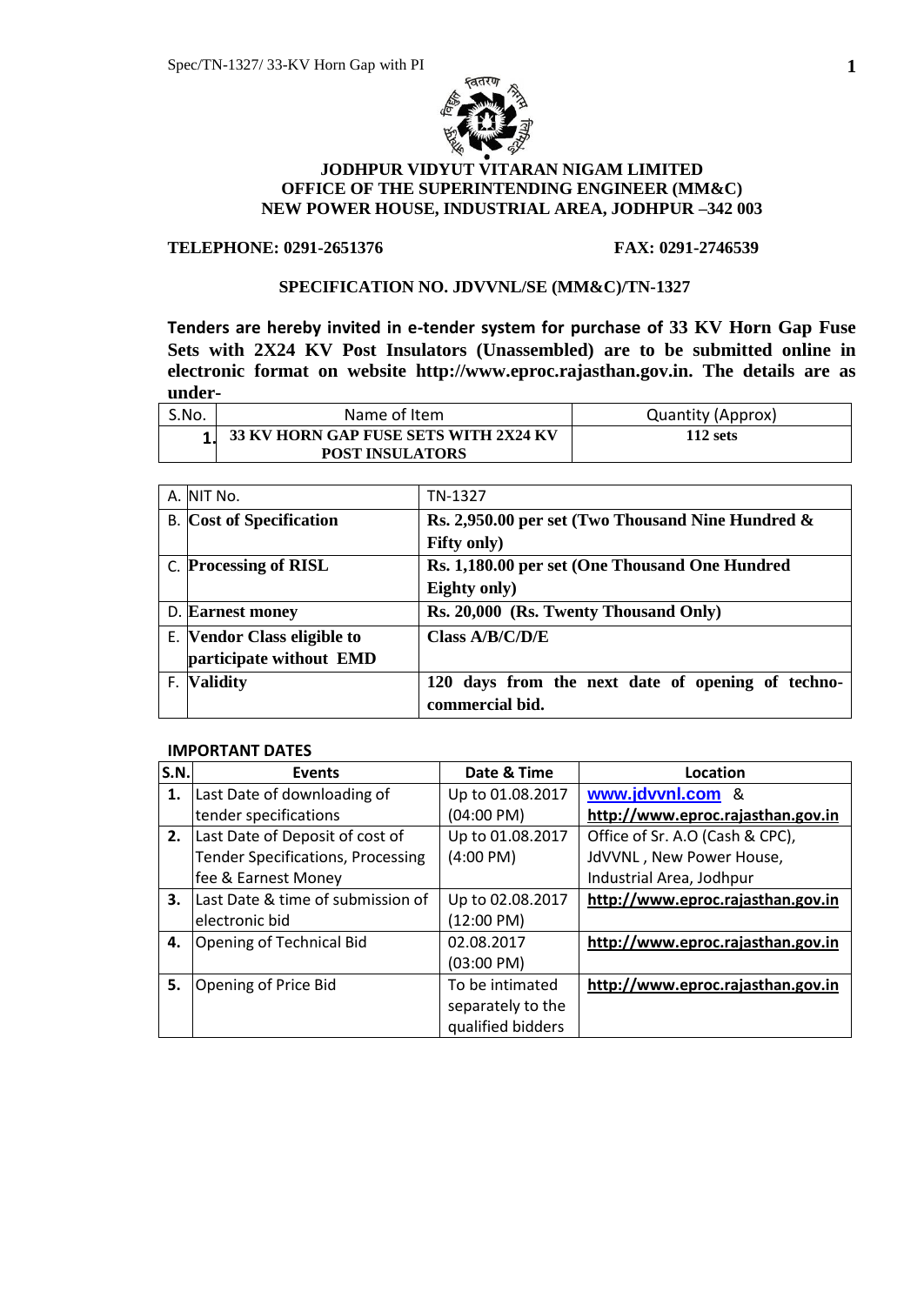| Section-I               | Instructions to bidders                         |                                   |
|-------------------------|-------------------------------------------------|-----------------------------------|
| Section-II              | <b>General Conditions of Contract</b>           |                                   |
| Section-III             | <b>Technical Specification</b>                  |                                   |
| Schedule-I              | Schedule of Requirement                         |                                   |
| Schedule-II (A)         | P.V. Formula for hardware part                  |                                   |
| $Schedule-II(B)$        | P.V. Formula for Post insulators                |                                   |
| Schedule-III            | <b>Details of Standards</b>                     |                                   |
| Schedule-III-A          | Pre Qualification Requirement(PQR)              |                                   |
| Schedule-III-B          | Performa of Bank Guarantee in lieu of type test |                                   |
|                         | certificates                                    |                                   |
| Schedule-IV             | <b>BOQ (Price Schedule)</b>                     | To be submitted online            |
| Schedule-IV-A           | Details of tendered quantity, quantity offered  | The bidder is required to justify |
|                         | along with justification with reference to      | offered<br>quantity<br>as<br>per  |
|                         | Qualifying Requirement.                         | Qualifying Requirement.           |
| Schedule V A            | <b>Guaranteed Technical Particulars</b>         |                                   |
|                         | (33 KV Horn gap Fuse Sets with 24 KV P.I.)      |                                   |
| Schedule V <sub>B</sub> | Technical<br>Departure<br>Guaranteed<br>from    |                                   |
|                         | Particulars                                     |                                   |
| Schedule VI A           | Departure from the requirement of Technical     |                                   |
|                         | Specification.                                  |                                   |
| Schedule VI B           | Departure from commercial terms & conditions    |                                   |
|                         | of specification                                |                                   |
| Schedule VII            | List of Past supplies.                          |                                   |
| Schedule VII A          | C.A. Certificate for Quantity Justification     |                                   |
| Schedule VIII           | Delivery schedule.                              |                                   |
| Schedule IX             | List of equipment $&$ technical hands available |                                   |
|                         | with the tendering firm.                        |                                   |
| Appendix-I              | Any other information                           |                                   |

### INDEX

**Note:-** The bidder, in their own interest, are requested to read very carefully Section-I (Instruction to bidders), Section-II (General Condition of Contract) & Section-III (Technical Specification) before filling the bid. The Bid documents be downloaded from JdVVNL website [www.JdVVNL.com,](http://www.jdvvnl.com/)www.sppp.rajasthan.gov.in or [www.http://eproc.rajasthan.gov.in](http://www.http/eproc.rajasthan.gov.in) and upload the tender on website of RISL [www.http://eproc.rajasthan.gov.in](http://www.http/eproc.rajasthan.gov.in) No hard copy of the bidding documents will be provided to the bidders through this office. In case of any discrepancy found in bidding documents downloaded from the website and appended with the bid (as a bid document) and original copy of such document available in the office of Superintending Engineer (MM&C), Jodhpur Discom, Jodhpur then the copy available with Superintending Engineer (MM&C), Jodhpur Discom, Jodhpur will be considered as final document for all purpose. The cost of Bid document as published in NIT shall be furnished along with EMD one day prior to opening of bid i.e. and scan copy be uploaded on website of RISL downloaded bid document in the manner prescribed in bid document.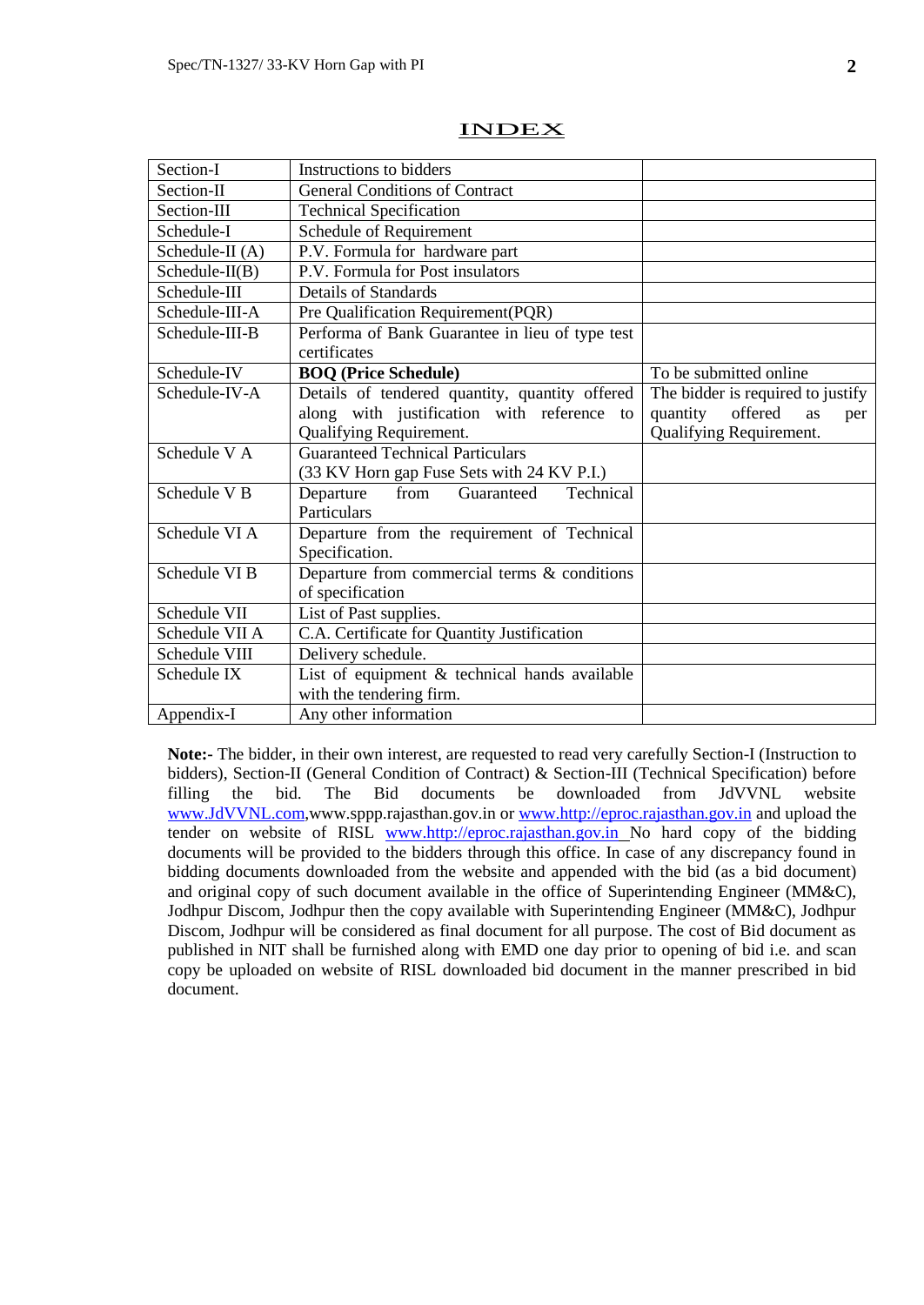## **SECTION-III**

## **TECHNICAL SPECIFICATION FOR SUPPLY OF 33 KV HORN GAP FUSE SETS WITH POST 2X24 KV INSULATORS (UN-ASSEMBLED) AGAINST TN-1327.**

#### **1.0 SCOPE :**

This specification covers the design, manufacture, testing before dispatch, packing & forwarding and delivery of 33 KV Horn Gap Fuses ( including hardwares and post insulators). The Horn Gap Fuses shall be required for protection of lines and distribution Transformers at various sites of Jodhpur Discom, the details of principal parameters/various parts of horn gap fuses are indicated in subsequent clauses hereunder.

1.1 It is not the intent to specify completely herein all details of the design and construction of equipments. However, the equipment shall conform in all respects to high standards of engineering, design and workmanship and shall be capable of performing in continuous commercial operation upto the Bidder's guarantee in a manner acceptable to the Purchaser, who will interpret the meanings of drawings and specifications and shall have the power to reject any work or material which in his judgment is not in accordance therewith. The offered equipment shall be complete with all components necessary for its effective and trouble free operation along with associated equipments, interlocks, protection schemes etc. Such components shall be deemed to be within the scope of supply, irrespective of whether those are specially brought out in this specification and/or the commercial order or not.

## **2.0 SERVICE CONDITIONS**:

Equipment to be supplied against this specification shall be suitable for satisfactory continuous operation under the following tropical conditions:

| i)                      | Location                                       | In the state of Rajasthan              |
|-------------------------|------------------------------------------------|----------------------------------------|
| $\ddot{\text{1}}$       | Max. ambient air temp. in shade (Deg.C)        | 50                                     |
| $\overline{\text{iii}}$ | Min. ambient air temp. (Deg.C)                 | $(-) 5$                                |
| iv)                     | Average daily ambient air temperature (Deg.C.) | 45                                     |
| V)                      | Max. yearly weighted ambient temp. (Deg.C.)    | 35                                     |
| vi)                     | Relative humidity (%)                          | 100                                    |
|                         | vii) Average annual rainfall (mm)              | 100 to 1000mm<br>(depending upon area) |
| viii)                   | No. of rainy days P.A.                         | 70                                     |
| ix)                     | Max. wind pressure $(Kg/sq m)$                 | 195                                    |
| $\mathbf{x})$           | Max. altitude above mean sea level (mtrs)      | 1000                                   |
| xi)                     | Isoceraunic level (month/year)                 | 4 months (June to Sept)                |
| xii)                    | Seismic level (horizontal acceleration)        | 0.08 <sub>g</sub>                      |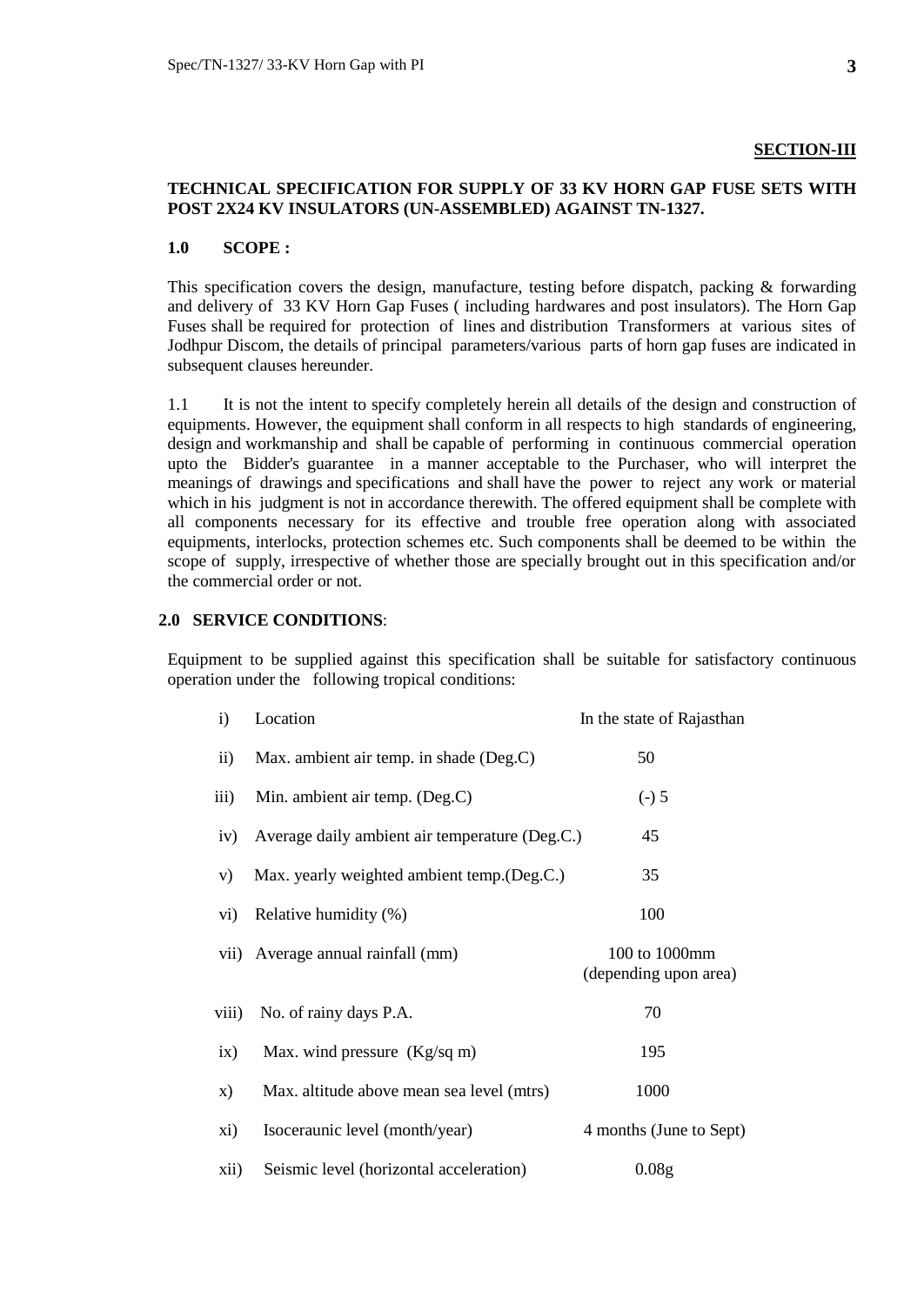**Note**: Moderately hot and humid tropical climate conducive to rust and fungus growth. The climatic conditions are also prone to wide variations in ambient conditions. Smoke is also present in the atmosphere. Heavy lightning also occurs during June to October.

## **3.0 PRINCIPAL PARAMETERS:**

3.1 The equipment i.e. horn gap fuse unit covered in this specification shall be a complete unit with 2 x 24 KV Post Insulator type E-32 for use on 33 kV system. The ratings of 33 KV Horn Gap Fuses with post insulators shall be as under:

|              | <b>PARTICULARS/ RATINGS HG FUSES</b>                                                 | <b>Specified values</b><br>(33 KV H.G.) |
|--------------|--------------------------------------------------------------------------------------|-----------------------------------------|
| a)           | Nominal system voltage kV (rms)                                                      | 33                                      |
| b)           | Rated voltage kV(rms)                                                                | 36                                      |
| $\mathbf{C}$ | Rated frequency(Hz)                                                                  | 50                                      |
| d)           | One minute power frequency withstand voltage kV (rms) (To<br>earth & between poles). | 70                                      |
| e)           | Impulse withstand voltage (kV peak) (To earth & between poles).                      | 170                                     |
| f)           | Permissible temperature rise above ambient temp. (50 deg cent.)                      | 40 deg. Cent.                           |
| g)           | Rated Current (Amp)                                                                  | 200                                     |

3.2 The minimum mechanical & electrical values/ characteristics of 24 kV Post Insulators shall be as follows:

| <b>S. No.</b>  | <b>Particulars</b>                               | <b>Specified values</b>         |
|----------------|--------------------------------------------------|---------------------------------|
|                |                                                  |                                 |
| 1.             | <b>Torsional Strength</b>                        | 680mm                           |
| 2.             | <b>Cantilever Strength</b>                       | 9000 <sub>N</sub>               |
| 3.             | Tensile Strength                                 | 30000 N                         |
| 4.             | <b>Compression Strength</b>                      | 40000 N                         |
| 5 <sup>5</sup> | Highest system voltage (kV rms)                  | 24                              |
| 6.             | Dry & wet power frequency withstand test voltage | 55                              |
|                | for one $minute(kV rms)$                         |                                 |
| 7.             | Impulse withstand test                           | 125 (KV Peak)                   |
| 8.             | Visible discharge test                           | $18$ (KV rms)                   |
| 9.             | Power frequency puncture withstand test voltage  | 1.3 times the actual dry flash- |
|                | $(kV$ rms)                                       | over voltage of the unit.       |

## **3.3 DIMENSIONAL CHARACTERISTICS OF POST INSULATORS:**

| S.No. | Particulars.                                 | $2X24$ kV<br>(33 KV HG fuse) |
|-------|----------------------------------------------|------------------------------|
| 1.    | Nominal system voltage.                      | 33 kV                        |
| 2.    | No. of units                                 | Two                          |
| 3.    | Total height of                              |                              |
|       | i) unit                                      | 254 mm                       |
|       | ii) Stack                                    | 508 mm                       |
| 4.    | Diameter of Insulating part (max.)           | $210$ mm                     |
| .5.   | Minimum total creepage distance of each unit | 430 mm                       |
| 6.    | Top fitting pitch circle diameter            | 76 mm                        |
| 7.    | Bottom fitting pitch circle diameter         | 76 mm                        |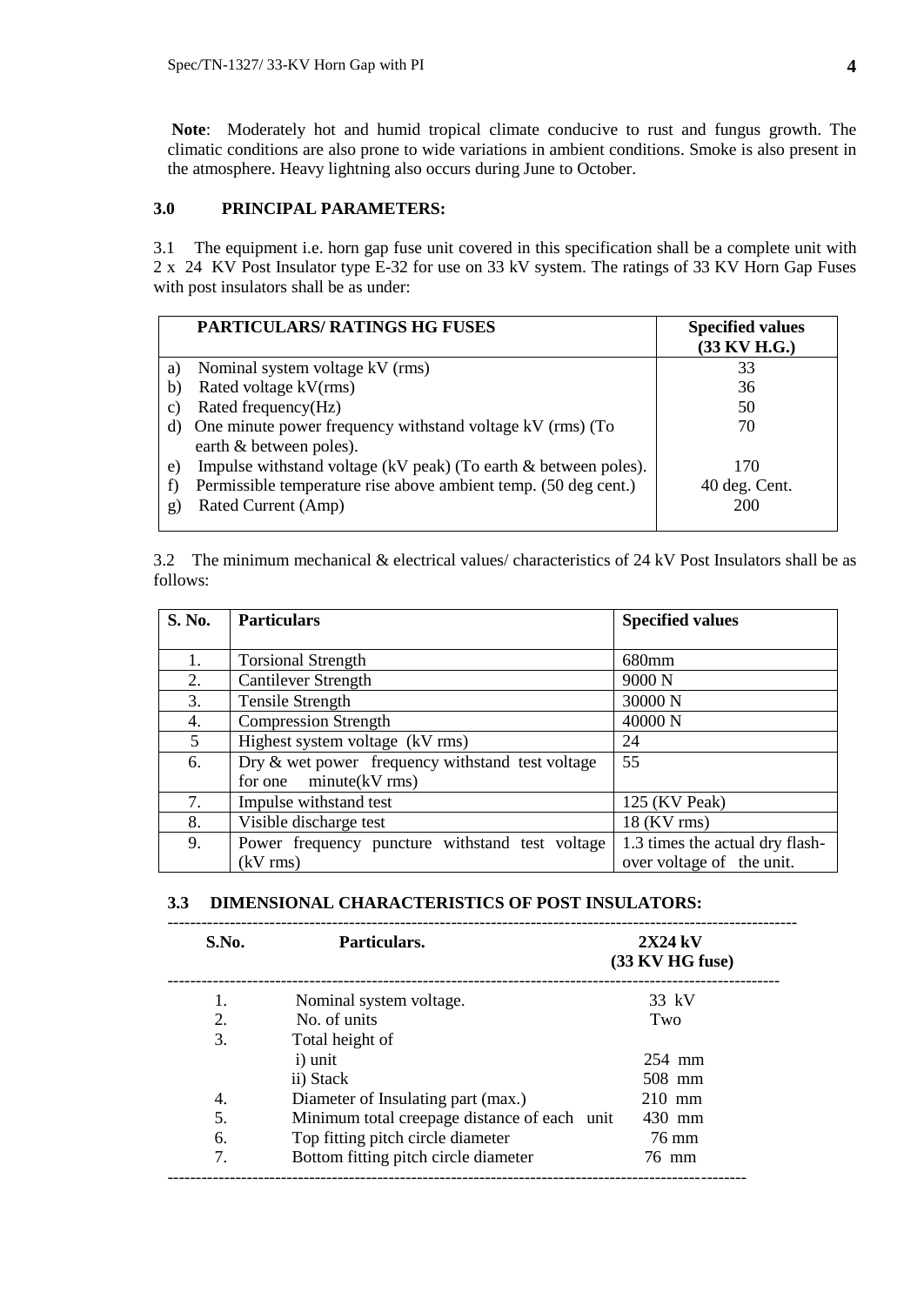3.4 One set of Horn Gap Fuse Shall consist of three single phase units of Horn Gap Fuses.

## 4.0 **GENERAL TECHNICAL REQUIREMENTS:**

## **HORN GAP FUSES:**

4.1 The hardwares of horn gap fuses shall be designed and manufactured as per IS. The horn gap fuse sets are to be used for protection of lines and distribution transformers. The bill of material to complete one set (i.e. for Three phases) shall be as per requirement.

4.2 The hardwares of Horn Gap Fuses shall be constructed out of the best quality of material suitable for weather conditions prevailing in Rajasthan. The workmanship shall be in accordance with the modern engineering practice. All ferrous parts shall be given an anticorrosive finish. The other parts shall be substantially non corrosive. The details of various specific parts for manufacture are as under:

### (1) BASE CHANNEL:

The base channel shall be of size 125 mm X 60 mm x 542 mm Long ( for 33 KV HG Fuse sets) of **Hot Dip Galvanized** mild steel conforming to ISLC 75 of Tata Reference Book 1970 in case of 33 KV Horn Gap Fuses. The base channel should have holes for mounting post insulators.

### (2) HORN STOOL:

Two numbers of Horn Stools of **Hot Dip Galvanized** MS flat of size 50 x 6 mm will be used. The Horn Stool shall be fixed on the top of the post insulators with the help of electro galvanized bolts and spring washers. The Horn Stool must be rigid and strong enough for fixing the horn over the top of horn stool. Over the top of the horn stool, the horn will be fixed.

#### (3) ARCING HORN:

Two numbers arcing horns of 12 mm dia of **Hot Dip Galvanized** M.S. round rod will be used. It will be aluminum painted. The base of arching horns should be projecting to 25 mm. It shall be fitted on horn stool with the help of horn clamps, nuts, bolts and spring washers. The length of the horn/height should be maintained. The horn should have a hole & fixing brass thumb screw with fly nut and flat washer to tie and tighten the fuse wire.

## (4) BRASS THUMB SCREW:

There shall be one tapped hole on each arcing horn. The brass thumb screw will be fixed in the tapped hole provided in each arcing horn. The fuse wire is to be tied with brass thumb screw and tightened with help of fly nut (Brass) and flat washer (Brass). The length of brass thumb screw will be fully threaded and screwed up to the whole depth of the horn. The design must be such that the changing of fuse wire is convenient. There is no loose connection/contact and there should not be any possibility of thumb/jamming on account of arcing when fuse is blown off.

#### (5) HORN CLAMPING ARRANGEMENT:

There shall be two M.S. Horn clamp of size 50x105x6 mm fixed on horn stool with the help of bolts and nuts, spring washers for fixing the arcing horns and clamping the conductor. The lower part of the clamping for holding the required conductor shall be of size 50x50x6 mm. This shall be made from M.S. sheet. The clamp for 33 KV horn gap fuse shall be suitable for ACSR "DOG".

## (6) EARTHING TERMINAL :

One number earthing terminal shall be provided on the flange portion of base channel. The M.S bolt of 12 mm dia and 25 mm long shall be used with flat washer for this purpose.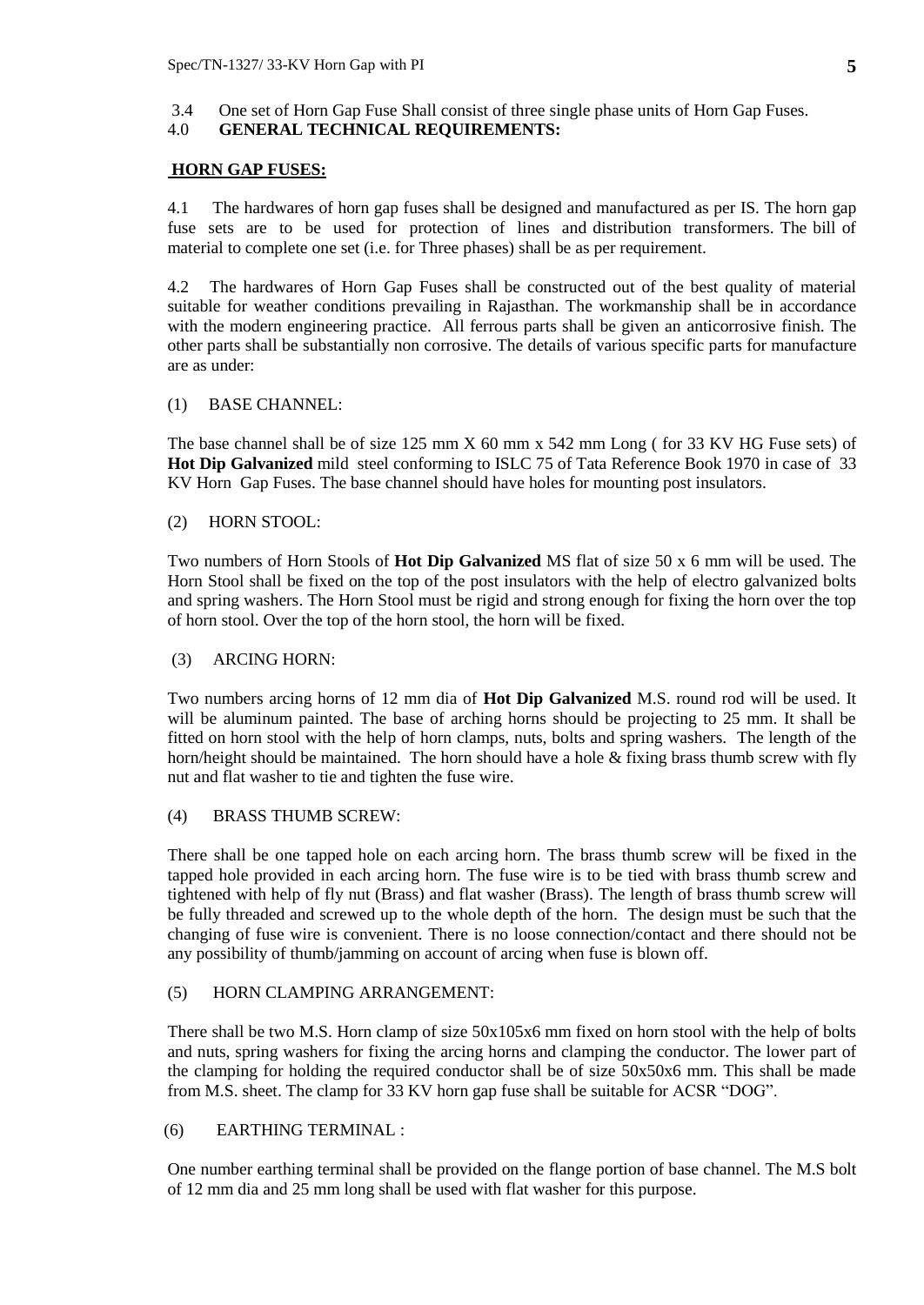#### (7) BOLTS, NUTS AND WASHERS:

All the bolts, nuts and washers shall be electro-galvanized. However the thumb screw and its connecting fly nut and flat washer, to be used to fix fuse wire, will be of brass only. The size of various bolts, nuts and washers which are in the scope of supply are as below:

| <b>S.NO.</b> | <b>SIZE OF BOLTS, NUTS</b><br>AND WASHERS.                                                                                                                                                      | <b>TO BE UTILISED FOR</b>                            | qty. for<br>1 unit<br>of 33 KV |
|--------------|-------------------------------------------------------------------------------------------------------------------------------------------------------------------------------------------------|------------------------------------------------------|--------------------------------|
| $1_{\cdot}$  | Bolt size 12mm dia, 25mm long<br>with flat washer $&$ nut.                                                                                                                                      | Earthing terminal                                    | 4 Nos.                         |
| 2.           | Bolt size 12mm dia, 38mm long<br>with nuts $\&$ spring washer.                                                                                                                                  | For fixing post insulators<br>on base                | 8 Nos.                         |
| 3.           | Bolt size 12 mm dia, 25 mm long<br>with nuts spring washers                                                                                                                                     | For fixing horn stool<br>above the post insulators.  | $4$ Nos.                       |
| 4.           | Bolt size $5/6$ dia, $1.25$ " long<br>with nuts and spring washers                                                                                                                              | For fixing arcing horn on<br>horn stool and clamping | 16 Nos.                        |
| 5.           | Brass thumb screw (6mm dia. 30mm long)<br>with Brass fly nut (30mm wing dia)<br>flat washer (1mm thick, 20mm outer dia<br>and internal dia, such as to accommodate<br>the 6mm dia brass screw). | For fixing fuse wire<br>on the arcing horn.          | $2$ Nos.                       |

#### **5.0 POST INSULATORS:**

5.1 The 24 kV post insulators units shall be pedestal post type (conforming to IS-5350 Part-III and IS-2544). The insulators shall be constructed out of the best quality of material suitable for weather conditions prevailing in Rajasthan. The workmanship shall be of the highest grade and the entire manufacture shall be in accordance with the modern Engineering practices.

5.2 Where Porcelain Insulators are offered, the insulator shall be made of homogeneous and vitreous porcelain of high mechanical and die-electric strength. It shall have sufficient mechanical strength to sustain electrical and mechanical loading on account of wind load, short circuit forces etc. Glazing of the porcelain shall be of uniform brown or dark brown colour with a smooth surface arranged to shed away rain water. The porcelain shall be free from laminations and other flaws or imperfections that might affect the mechanical or dielectric quality. It shall be thoroughly vitrified, tough and impervious to moisture. The porcelain and metal parts shall be assembled in such a manner and with such material that any thermal differential expansion between the metal and porcelain parts throughout the range of temperature specified in this specification shall not loosen the parts or create undue internal stresses which may affect the mechanical or electrical strength or rigidity of the unit as a whole or stack of two units. The assembly shall not have excessive concentration of electrical stresses in any section or across leakage surfaces. Cement used in the construction of post insulators shall not cause fracture by expansion or loosening by construction and proper care shall be taken to locate correctly the individual parts during cementing. The cement used shall not give rise to chemical reaction with metal fittings and its thickness shall be uniform. The insulator shall be suitable for water washing by rain or artificial means in service condition. Profile of the insulator shall also conform to the relevant IS.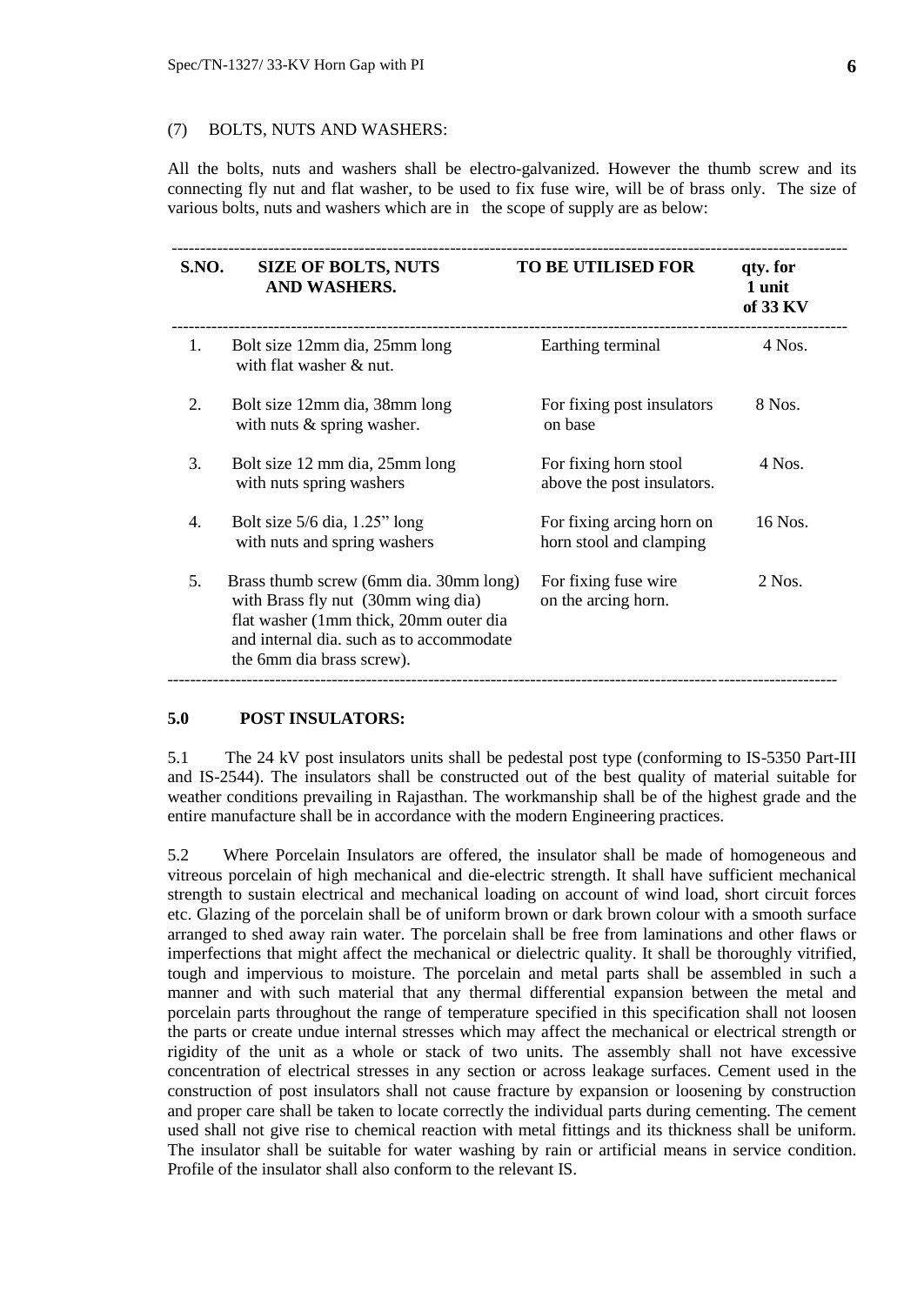Spec/TN-1327/ 33-KV Horn Gap with PI **7**

5.3 Cap to be provided on top of the insulator shall be of malleable steel casting or of aluminum alloy. It shall be machine finished and hot dip galvanized in case of malleable steel casting. The cap of 24 kV Post Insulators shall have four numbers of tapped holes spaced on a pitch circle diameter of 76mm. The threads of the tapped holes in the post insulator metal fittings shall be cut after giving anti corrosion protection and shall be protected against rust by greasing or other similar means, all other threads shall be cut before giving anticorrosion protection and shall conform to IS:4218 or latest version thereof. The tapped holes shall be suitable for bolts with threads having anticorrosive protection. The effective depth of threads shall not be less than the nominal diameter of the bolt. The cap shall be so designed that it shall be free from visible corona.

5.4 The casting shall be free from blow holes, cracks and such other defects.

5.5 All the ferrous metal parts shall be given an anticorrosive finish and shall be hot dip galvanized smoothly as per IS: 3638 (as amended upto date), IS: 2633 or any other equivalent authoritative standard. The other parts shall be substantially non corrosive. The material shall be galvanized only after shop operations upon it have been completed. The metal parts before galvanizing should be thoroughly cleaned of any paint, grease, rust, scales or alkali or any foreign deposit which are likely to come in the way of galvanizing process. The coating on the metal parts shall withstand minimum four one minute dips in copper sulphate solution as per the relevant IEC/IS.

 5.6 The insulator unit shall be assembled in a suitable jig to ensure correct positioning of the top and bottom metal fittings relative to one another. The faces of the metal fittings shall be parallel and at right angles to the axis of the insulator and the corresponding holes in the top and the bottom metal fittings shall be in a vertical plane containing the axis of the insulator.

5.7 It shall be the sole responsibility of the Supplier to carry out thorough inspection and quality checks on the insulators at the insulator supplier's works, before offering the insulators for Purchaser's inspection.

 5.8 Two Nos. of 2 x 24 kV Post Insulator shall be provided on each pole of 33 kV Horn Gap Fuse set (Total six Nos. of 2 x 24 kV Post Insulator for three phases (Poles) of one set of H.G.)

5.9 The porcelain and hardware surface coming in contact with cement shall be coated with bituminous paint for cushioning to relieve mechanical stress caused by temperature variation and cement expansion.

5.10 The post insulators shall conform to IS: 5350. The total creepage distance of 24 kV post insulator as individual unit shall be minimum 430 mm.

## 5.11 **Following makes of the Post Insulators shall be acceptable for the supply of Horn gap Fuse Set**

- i) M/s.Jaipur Glass & Potteries, Jaipur.
- ii) M/s.India Potteries, Kolkata.
- iii) M/s.Bikaner Ceramices, Bikaner.
- iv) M/s.CJI Porcelain, Khurja.
- v) M/s.Vishal Melleable, Ankeleshwar.
- vi) M/s.Allied Ceramices Pvt. Ltd., Kolkata.
- vii) M/s.WSI, Chennai.
- viii) M/s.IEC, Bhopal.
- ix) M/s.MIL, Allahabad.
- x) M/s.Jay Shree Insulators, Vadodara.
- xi) M/s.Birla NGK Insulators Pvt. Ltd., Halol.
- xii) M/s.MIL, Abu Road.
- xiii) M/s.Sarvana Insulators Ltd., Kurinji Padi, Dist Cuddalore, (Tamilnadu).
- xiv) M/s B.H.E.L.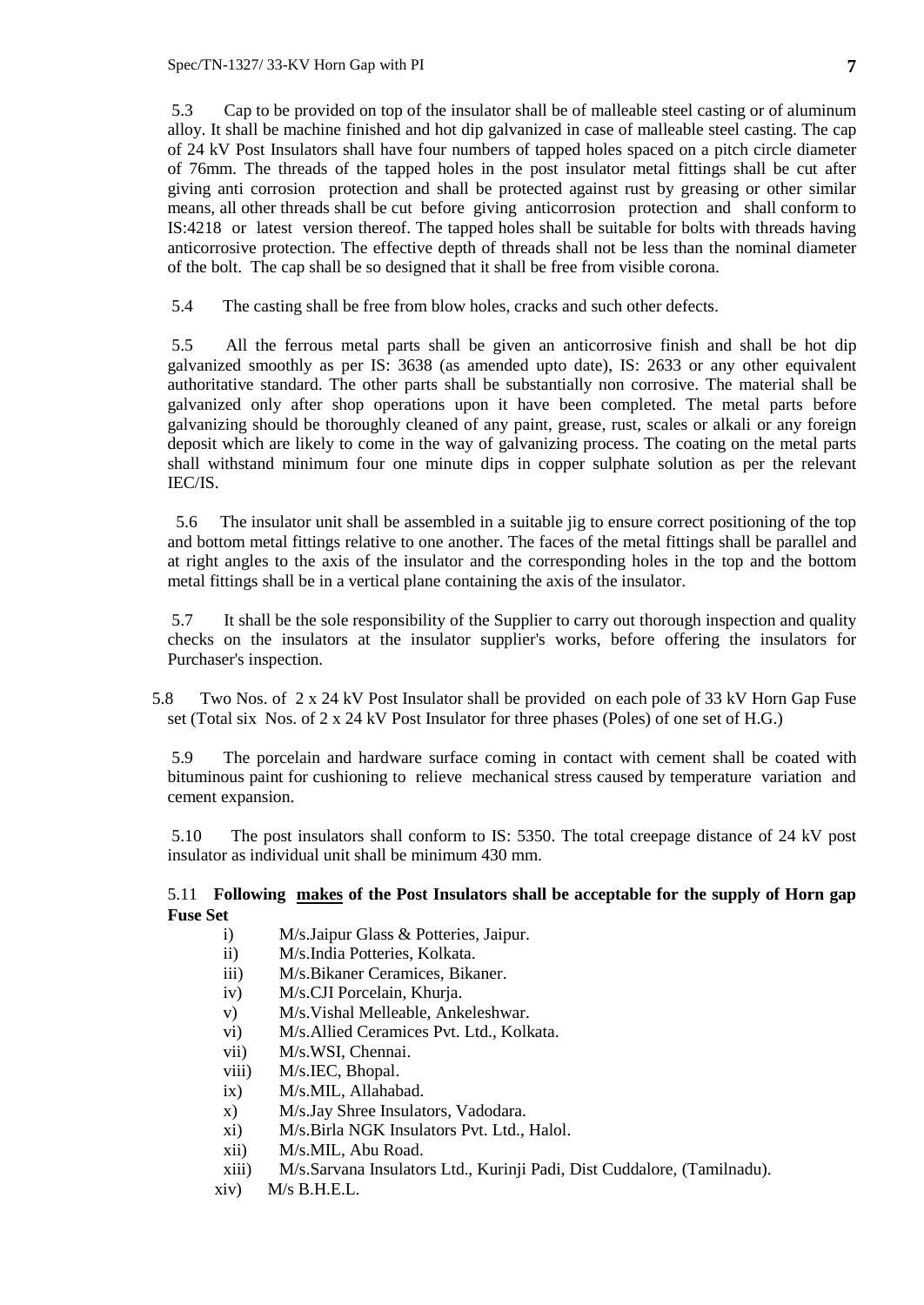xv) M/s Topline Ceramics P. Ltd., Bikaner

**Apart from above, any other firm having valid Type test reports shall also be considered.**

5.12 **Besides above, the Post Insulators manufactured by the vendors approved by the Power Grid Corporation of India Ltd (PGCIL) and National Thermal Power Corporation (NTPC) shall also be acceptable.**

- **6.0 TESTS:**
- 6.1 TEST BEFORE DESPATCH:

The parts of H.G. Fuses i.e. Hardwares and post insulators shall be subject to under mentioned tests separately at respective manufacturer's works before dispatch as per relevant standards.

#### **INSULATORS:**

- A) Routine test
	- i) Visual examination
	- ii) Routine electrical test
	- iii) Routine mechanical test
- B) TYPE TESTS
	- i) Visual examination
	- ii) Verification of dimensions
	- iii) Visible discharge test
	- iv) Impulse voltage withstand test.
	- v) Dry power-frequency voltage withstand test.
	- vi) Wet power frequency voltage withstand test.
	- vii) Temperature cycle test.
	- viii) Mechanical strength:
		- a) Bending Test
		- b) Torsion Test.
		- c) Tensile or compressive test.
	- ix) Puncture test.
	- x) Porosity test.
	- xi) Galvanizing test.
	- C) Acceptance Tests:
		- i) Verification of dimensions
		- ii) Temperature cycle test
		- iii) Mechanical strength test
		- iv) Puncture test
		- v) Porosity test
		- vi) Galvanizing test

## **TEST ON HORN GAP FUSE UNIT COMPLETE WITH INSULATORS AND HARDWARES**

- A TYPE TEST (S):
	- i) Visual examination
	- ii) Dimensional checkup
	- iii) Temperature rise test
	- iv) Power frequency H.V.Test, with inter phase distance as 1000 mm.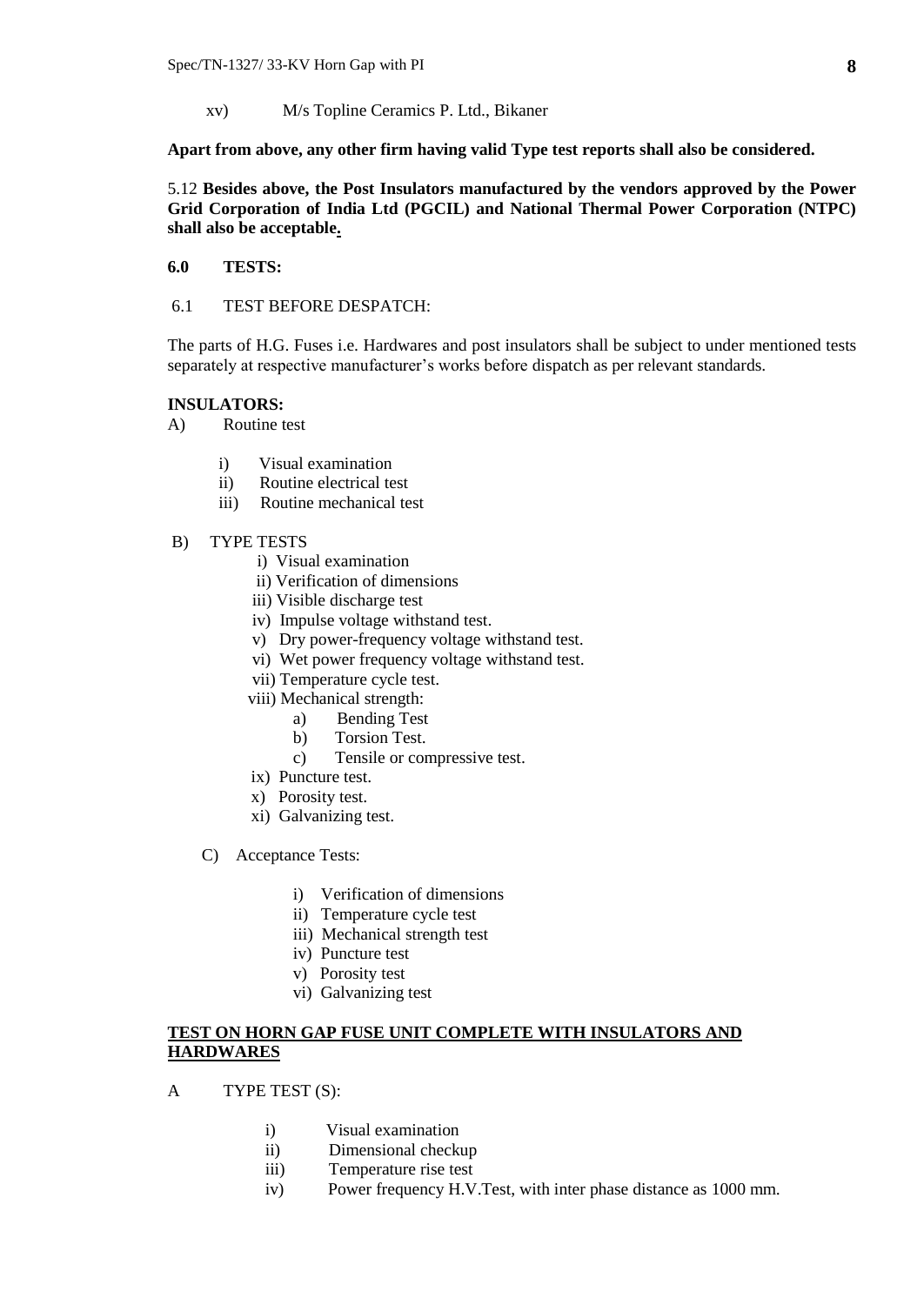v) Impulse test with inter phase distance as 1000 mm.

#### B ACCEPTANCE TESTS:

- i) Visual examination
- ii) Dimensional checkup
- iii) Temperature Rise Test
- On one sample per lot

#### **6.2 TEST ON BOUGHT OUT ITEMS:**

Tests are not required to be performed on small bought out parts like Nuts, Bolts & Washers etc. at the works of manufacturer. Furnishing of test certificates from original manufacturer(s) shall be deemed to be satisfactory evidence. Inspection of the tests at sub contractor's works will be arranged by the supplier when ever required.

#### **6.3 ACCEPTANCE & ROUTINE TESTS:**

 6.3.1 All acceptance & routine tests as stipulated at clause No.6.1 shall be carried out in presence of purchaser's representative at manufacturer's works of Insulators and Hardwares separately before dispatch.

 6.3.2 Immediately after finalization of the programme of type/ acceptance, routine testing, the supplier shall give sufficient advance intimation to the purchaser to enable him to depute his representative for witnessing the tests.

 The test samples after having withstood the routine tests shall be subjected to the following **Acceptance tests** in the order indicated below:

#### **On Insulators**

- i) Verification of dimensions as per approved drawing / ISS.
- ii) Temperature cycle test.
- iii) Mechanical strength test.
- iv) Puncture test.
- v) Porosity test
- vi) Galvanizing test

## **On Hardwares of Horn Gap Fuse sets**

- i) Visual examination
- ii) Dimensional checkup
- iii) Temperature Rise Test (only on one unit per lot)

#### **Fitment of Horn gap Fuse hardwares with Insulator test**

 One percent of insulators inspected shall be brought at the contractor works for checking of fitment with hardware.

6.3.3 For conducting acceptance tests on post insulators the number of post insulators or post insulators unit shall be selected as under:-

#### **Lot size number of post insulators unit to be selected**

Upto 800 6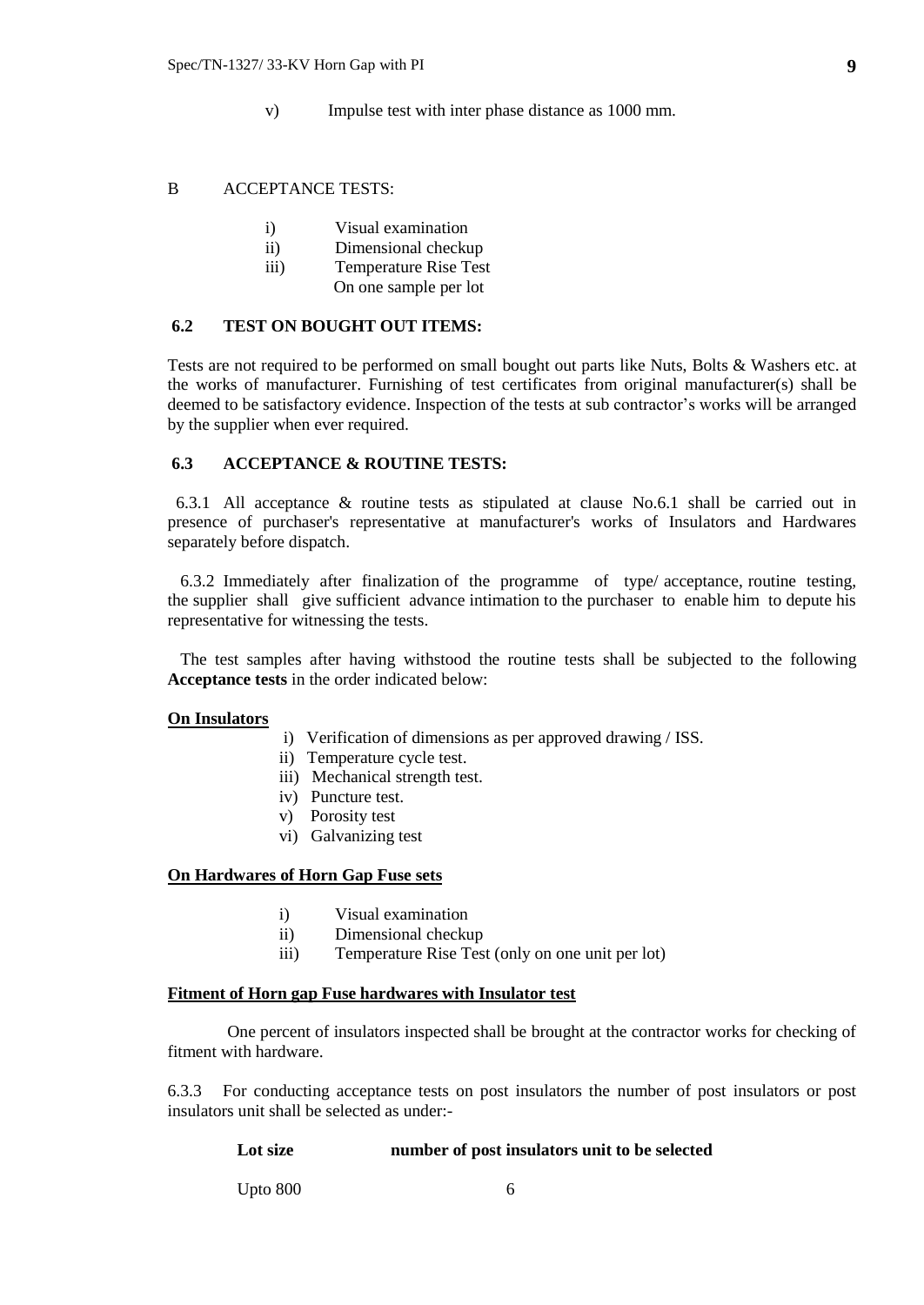| 801 to 1300    | x  |
|----------------|----|
| 1301 to 3200   | 10 |
| 3201 to 8000   | 14 |
| 8001 and above | 20 |

6.3.4 10% samples will be selected from offered lot of complete Horn Gap Fuse sets Hardwares for conducting acceptance tests on the same except fitment test which shall be carried out on one percent of offered lot.

## 7.00 **TYPE TEST CERTIFICATE:**

a) The bidder shall furnish valid and authenticated type test certificate from a Govt. approved/ a Govt. recognized/ NABL accredited laboratory/ ILAC i.e. International Laboratory Accredited laboratory / ILAC i.e International Laboratory Accreditation Cooperation (In case of foreign laboratory) of similar rating and design. Such type test certificates should not be older than **five years** as on the date of bid opening. For this purpose date of conducting type tests will be considered.

b) The type test certificates by in-house laboratory of tendering firm even if it is a Govt approved/ Govt recognized/ NABL accredited/ ILAC accredited, shall not be accepted, in case of their own tender. This will not apply if tendering firm is Govt. Company/ Public Sector Undertaking.

c) The bidder should furnish documentary evidence in support of the laboratory whose type test have been furnished, that the said laboratory is a Govt/ a Govt. approved/ a Govt. recognized/ NABL accredited laboratory/ ILAC accredited ( in case of foreign laboratory)

d) The type test certificates shall be furnished either in original or duly attested by notary.

e) The bids of only those bidders shall be considered to be meeting the type test criteria who furnishes complete type test certificates with the bid as per above provision.

f) However, in the following cases the bid of the bidder may be considered meeting the type test criteria if the bidder furnishes an undertaking stating that valid type test certificates from a Govt. approved/ a Govt. recognized/ NABL accredited laboratory/ ILAC accredited shall be furnished from first lot (without asking for any delivery extension) along with Bank Guarantee, with the technical bid from a Nationalized/ Scheduled Bank in prescribed proforma at Schedule-III C or DD/ Pay order amounting Rs. 50,000 (For outside Rajasthan based firm) and  $1/4<sup>th</sup>$  of Rs. 50,000 (For Rajasthan based firms). The initial validity of BG shall be 9 months with claim period of 3 months in addition

- i) Where a new Rajasthan based firm is participating & technically compatent.
- ii) Where one or more type test(s) is/ are older than **5 years**.
- iii) Where Rajasthan /Outside Rajasthan firm furnishes requisite type test reports of higher rating material

However, the purchaser reserves the right to demand repetition of some or all the type tests in presence of purchaser's representative. For this purpose, the tenderer should indicate unit rate for carrying out such type tests. These test charges shall not be taken into consideration for bid evaluation.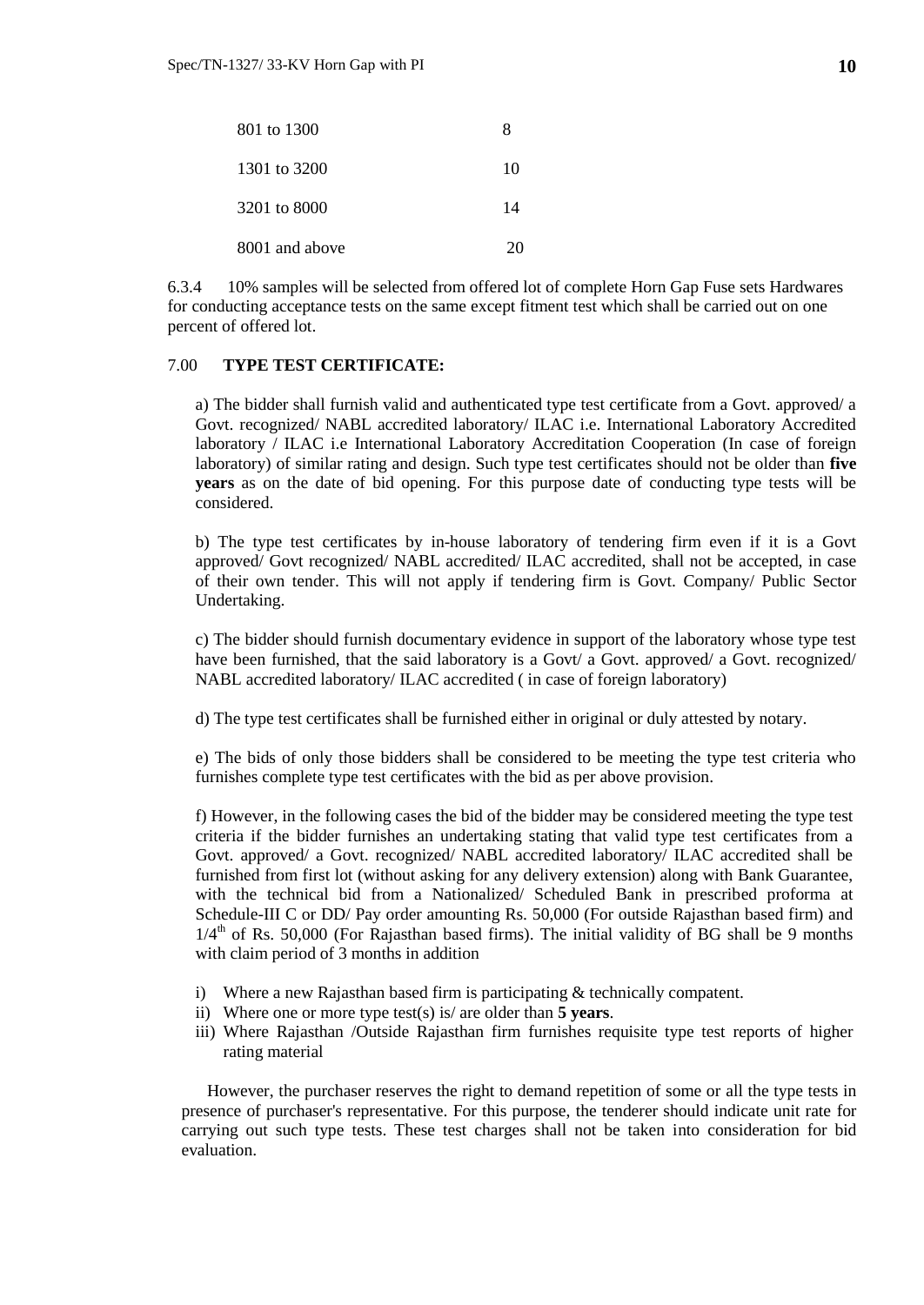During type tests the disconnector shall be mounted on its own support structure or equivalent support structure and installed with its own operating mechanism to make the type tests representative.

## 8.0 **TYPE TEST ON SAMPLES SELECTED FROM MATERIAL RECEIVED IN STORES FROM 1st OFFERED LOT (Applicable to Successful bidders who have not furnished valid type test certificate but furnished BG in lieu of Type Test )**

The first lot offered shall not be less than 10 % of the ordered qty.

One sample of each type of Horn Gap Fuse sets from the 1st Lot received in purchaser's store shall be selected and sealed for getting it type tested at any Govt. approved/ Govt. recognized/ NABL accredited laboratory/ ILAC i.e. International Laboratory Accredited laboratory / ILAC i.e International Laboratory Accreditation Cooperation (In case of foreign laboratory). The transportation charges of sample(s) from store to test house shall be borne by NIGAM, whereas the charges incurred towards type test of the material at test house shall be borne by the Supplier. The testing charges should be remitted through D.D. in favour the Test House by the supplier with the 1st inspection offer. The name of test house shall be intimated to successful bidder after issue of Purchase order.

At the option of the purchaser, the material received in the stores may be utilized in the field after receipt of successful test reports from CTL, Jodhpur for the mandatory test checking on the samples selected from the material received at stores against first lot and subsequent lot(s) in anticipation of successful type test report(s).

## The bidder shall have to deposit type test charge(s) immediately with the supply of 1<sup>st</sup> lot. If **the type test charge(s) are not deposited then acceptance of 2nd offered lot shall be at the discretion of purchaser.**

A) In case sample(s) from first lot fails in type tests then:

**i) Supplier shall have to replace the full quantity of the respective inspected lot supplied to various stores which is lying unused.**

ii) For the quantity already utilized against the order in field, a deduction of 30% (thirty percent) of F.O.R. destination price of the material supplied shall be made.

**iii) Sample(s) from next lot shall be selected again for type test. All test charges incurred towards type test of the material for second time shall be borne by the Supplier for which the testing charges should be remitted through D.D. in favour of the Test House by the supplier with the 2nd inspection offer.** 

 **B)** In case sample again fails in the type test then:

## **i) The quantity supplied/received in stores and lying unused in stores shall stand rejected and shall be lifted back by the supplier.**

ii) For the quantity already utilized against the order in field, a deduction of 30% (thirty percent) of F.O.R. destination price of the material supplied shall be made.

**iii) Further supplies shall not be accepted and order shall stand cancelled.** 

 **The various type tests as per relevant standards shall be conducted on each type of Horn gap.**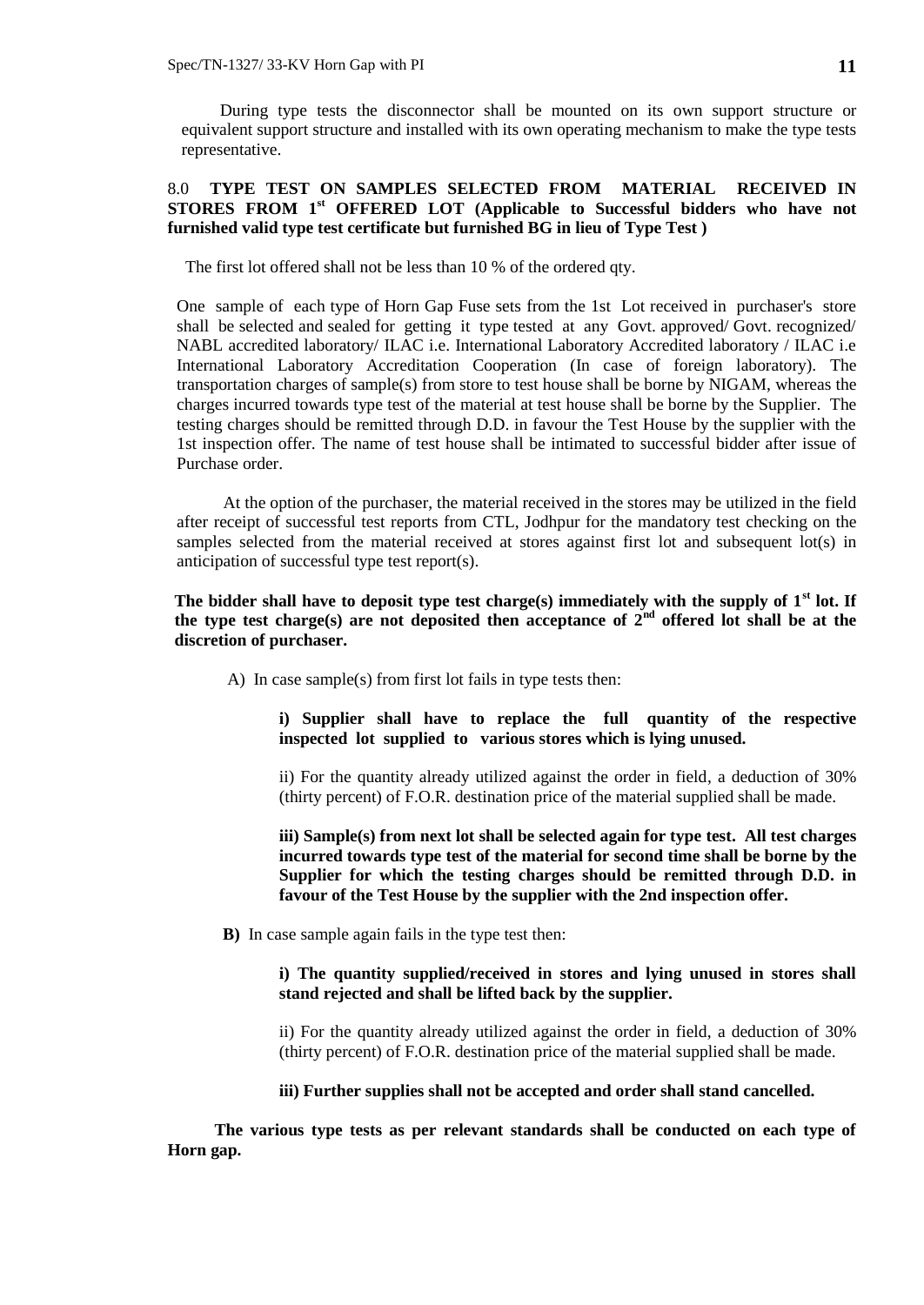## **9.0 INSPECTION:**

All the tests (as mentioned at Clause 6.4) and Inspection shall be made at the place of manufacturer unless otherwise especially agreed upon by the bidder and purchaser at the time of purchase. The bidder shall afford the inspection officer(s) representing the purchaser all reasonable facilities without charges, to satisfy him that the material is being supplied in accordance with this specification. The purchaser has the right to have the tests carried out at his own cost by an independent agency whenever there is a dispute regarding the quality of supply.

The Inspection may be carried out by the purchaser at any stage of manufacture/ before dispatch as per relevant standard.

Inspection and acceptance of any material under the specification by the purchaser shall not relieve the bidder of his obligation of supplying material in accordance with the specification and shall not prevent subsequent rejection if the material is found to be defective. The Bidder shall keep the purchaser informed in advance, about manufacturing programme so that arrangements can be made for inspection.

The purchaser reserves the right to insist for witnessing the acceptance/ routine testing of the bought out items.

The Bidder shall give 15 days' advance intimation to enable the purchaser to depute his representative for witnessing the acceptance and routine tests.

The inspection charges (Inspectors traveling, boarding & lodging) would be to the purchaser's account.

### **Calibration Certificates:**

The supplier shall present the latest calibration certificate(s) of testing instruments / equipments to be used for the testing of the materials covered in the purchase order to the authorized inspecting officer/ inspecting agency of the purchaser. The testing instruments / meters/ apparatus etc. should be got calibrated by the supplier from time to time from independent laboratory accredited from NABL or the manufacturer of the testing instruments having traceability to NPL or NABL accredited laboratory. The calibration certificates should not in any case be older than one year at the time of presenting the same to the inspecting officer/ inspecting agency of the purchaser. The testing instruments / equipments should be duly sealed by the calibrating agency and mention thereof shall be indicated in the calibration certificates(s).

#### **10.0 QUALITY ASSURANCE PLAN:**

10.1 The Bidder shall invariably furnish following information along with his offer, failing which his offer shall be liable for rejection. Information shall be separately given for Horn Gap fuses hardware unit and post insulators.

i) Statement giving list of important raw materials.

ii) Names of sub suppliers for the raw materials, list of standards according to which the raw materials are tested, list of tests normally carried out on raw materials in presence of Supplier's representative, and copies of test certificates.

iii) Information and copies of test certificates as in (i) and (ii) above in respect of bought out accessories.

iv) List of manufacturing facilities available.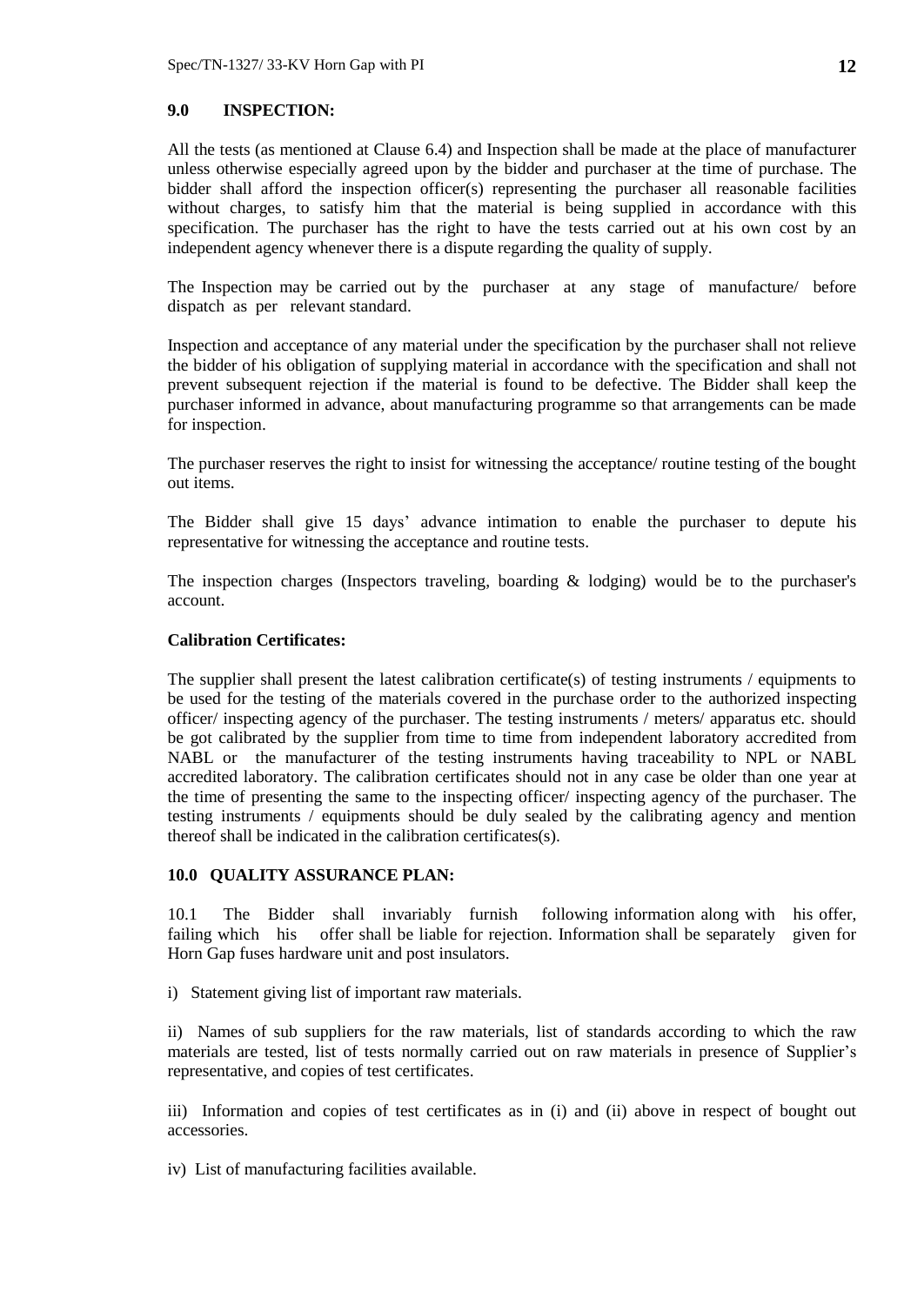v) Level of automation achieved and list of areas where manual processing still exists.

vi) List of areas in manufacturing process, where stage inspections are normally carried out for quality control and details of such tests and inspections.

vii) List of testing equipments available with Bidder for final testing of equipment and test plant limitation if any, vis-a-vis the type, special, acceptance and routine tests specified in the relevant standards. These limitations shall be very clearly brought out in the specified test requirements.

10.2 The Supplier shall, within 30 days of placement of order shall submit following information to the Purchaser.

i) List of raw materials as well as bought out accessories and the names of sub-suppliers selected from the lists furnished along with offer.

ii) Type test certificates of the raw materials and bought out accessories.

iii) Quality Assurance Plan (QAP) with hold points for Purchaser's inspection. The quality assurance plan and hold points shall be discussed between the Purchaser and Supplier before the QAP is finalized.

10.3 The supplier shall submit the routine test certificates of bought out accessories and central excise passes for raw materials at the time of routine testing.

## **11.0 DRAWING**:

11.1 The one set of following drawings/documents of the equipment covered by this specification shall be furnished by the Bidder along with their offer:-

i) Outline dimensional drawings of Horn Gap Fuse Set with insulator and list mentioning bill of material with complete details regarding metal hardware fittings.

ii) Assembly drawings showing complete details of all parts and separating mechanism and mass of main component part.

iii) Drawings showing dimension of upper and lower metal parts along with PCD of post insulator.

iv) Descriptive literature and manufacturing data on insulator shall be furnished.

v) Type test reports (as per Clause 6.2 of Section-III).

vi) Test reports, literature, pamphlets of the bought out items and raw materials.

vii) Detailed views of the insulator stacks & metallic and hardware unit.

11.2 The Supplier shall within 2 weeks of placement of order shall submit 3 sets of final versions of all the above said drawings along with bill of material, as per bidding documents , for purchaser's approval. The purchaser shall communicate his comments / approval on the drawing(s) to the supplier within two weeks. The supplier shall, if necessary, modify the drawings and resubmit 3 copies of the modified drawings within two weeks for purchaser's approval. The delay in submission of the modified drawings (if called for ) complete in all respect and in acceptable form beyond two weeks time (as stated above), shall be on supplier's account.

11.3 The manufacturing of the equipment shall be strictly in accordance with the approved drawings and no deviation shall be permitted without the written approval of the Purchaser. All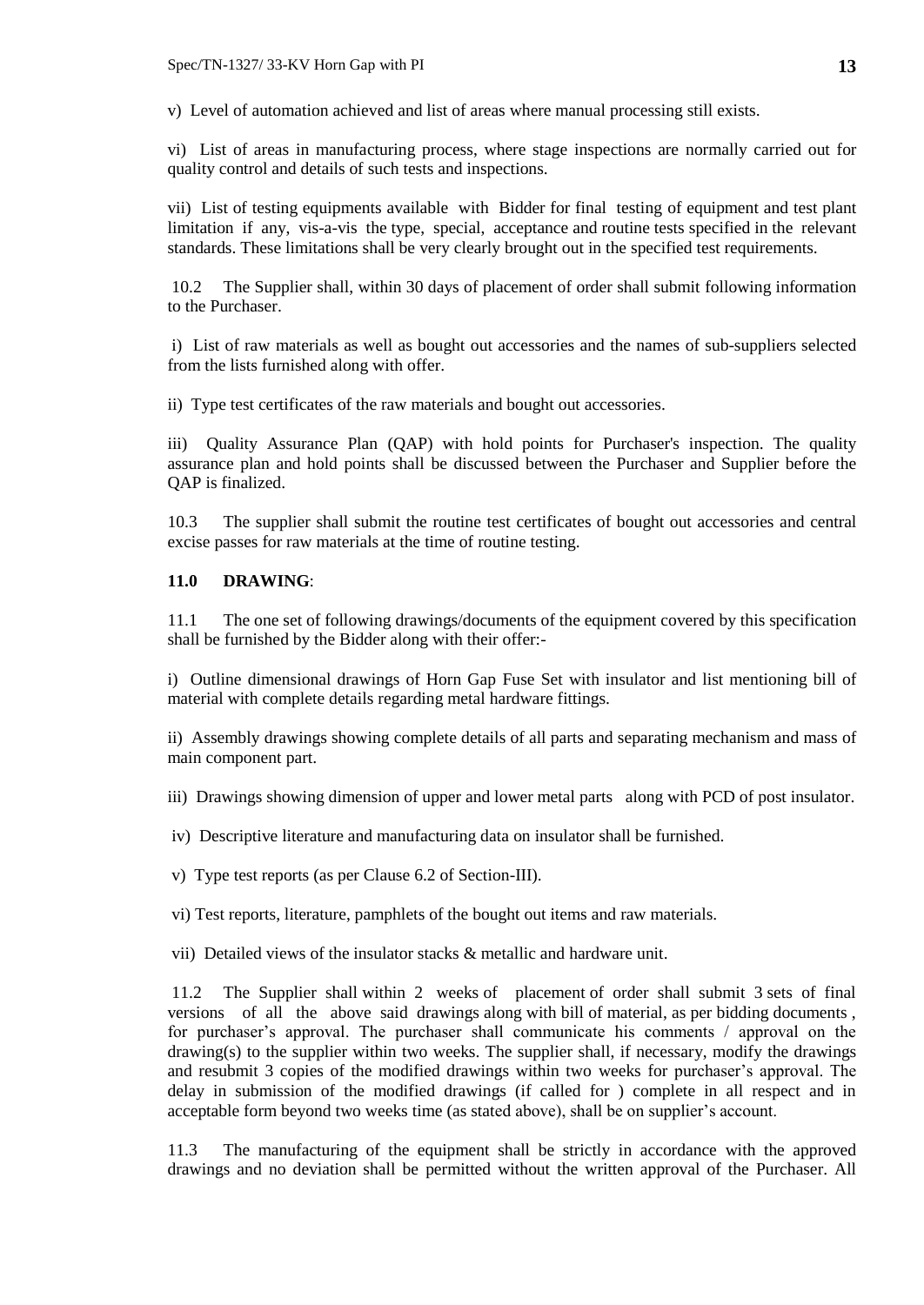manufacturing and fabrication work in connection with the equipment prior to the approval of the drawing shall be at the Supplier's risk.

11.4 Approval of drawings/work by Purchaser shall not relieve the Supplier of his responsibility and liability for ensuring correctness and correct interpretation of the latest revision of applicable standards, rules and codes of practices.

## **12.0 PACKING AND FORWARDING:**

12.1 Each Horn Gap Fuse Set Hardwares shall be legibly and indelibly marked to show the following:

a) Name or trade mark of manufacturer.

The Post Insulators shall be legibly and indelibly marked to show the following:

- a) Name or trade mark of manufacturer.
- b) Month and year of manufacture.

Such marking on porcelain shall be printed, not embossed and shall be applied before firing.

12.2 The Horn Gap Fuse sets (hardwares) shall be suitability packed in double gunny bags worthy of rail/ road transport. The supplies shall have to insert in each case / bag packing list giving item wise details of articles in the packing as mentioned in the list. The post insulators shall be packed in crates suitable for vertical/ horizontal transport as the case may be and suitable to withstand handling during transport and outdoor storage during transit. The Supplier shall be responsible for any damage to the equipment during transit due to improper and inadequate packing. The easily damage able material shall be carefully packed and marked with the appropriate caution symbols.

Wherever necessary, proper arrangement for lifting, such as lifting hooks etc., shall be provided. Any material found short inside the packing cases shall be supplied by Supplier without any extra cost.

The inspected lot of Post Insulators should be directly delivered /dispatched from their (manufacturer's) works to consignee's stores.

12.3 Each consignment shall be accompanied by a detailed packing list containing the following information:

- a) Name of the consignee.
- b) Details of consignment.
- c) Destination.
- d) Total weight of consignment.
- e) Handling and unpacking instructions.
- f) Bill of material indicating contents of each package.

## **13.0 QUANTITY AND DELIVERY REQUIREMENTS:**

The scope of supply shall include a supply of 1% extra quantity of bolts, nuts, washers, and such other small loose items free of cost.

## **14.0 DELIVERY SCHEDULE**

The delivery of quoted quantity should be completed in **Six months** period including commencement period of maximum 30 days. In case ordered quantity is different than quoted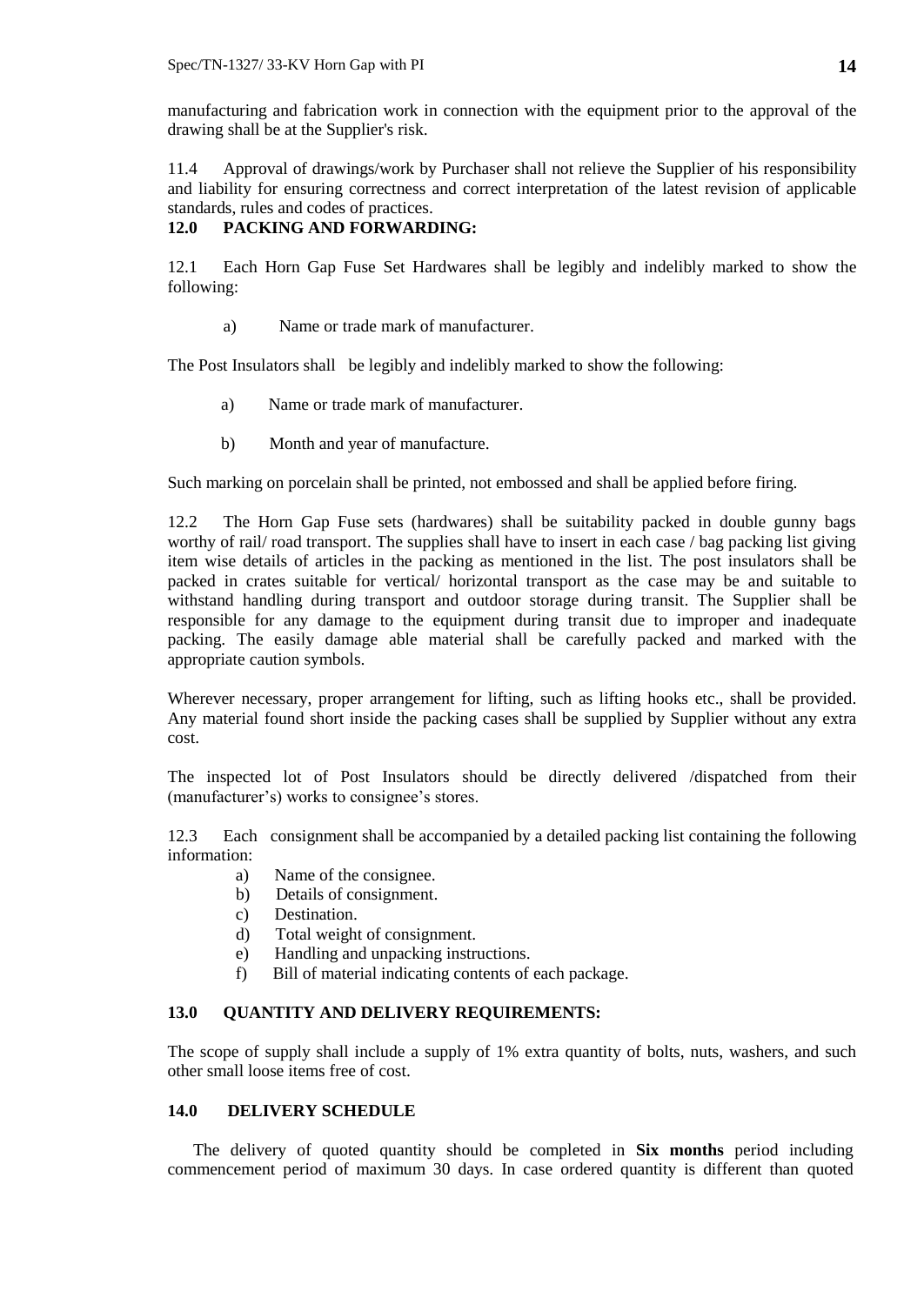quantity, then monthly delivery shall be adjusted proportionately. Tenders in which monthly delivery schedule is not indicated shall be ignored.

 The tenderers are required to indicate the delivery schedule in the schedule attached with the Specification.

## **15.0 TEST CHECKING OF MATERIAL AT STORES:**

The material received in the stores of the NIGAM shall be subjected to the test checking at stores before final acceptance of the material, the procedure for the same shall be as under:

#### **15.1 SAMPLING**

One sample out of sub lot/ lot of 50 sets or part thereof from each inspected lot received in stores shall be selected from each store for test checking of material and shall be got tested. The selection of sample from the material received at stores shall be done as soon as material is received in stores without the presence of the representative of the supplier. However, testing of sample(s) at CTL or elsewhere as arranged by JdVVNL shall be carried out in the presence of representative of the supplier after identification / confirmation by him that sample so selected belongs to them.

### **(a) One extra sample of 24 KV post insulator for conducting Puncture test.**

#### **15.2 TESTS**

The following tests shall be carried out on the above items:

a) Visual examination, verification of dimensions, weight and marking as per PO/ GTP / approved drawing.

| b) Post Insulators :     | - i) Mechanical strength test.      |
|--------------------------|-------------------------------------|
|                          | ii) Porosity Test                   |
|                          | iii) Puncture Test                  |
| c) All galvanized parts. | - Uniformity of galvanization test. |

Testing of the material shall be got done at the test laboratory of the Nigam i.e. at CTL in the presence of the representative of the supplier. Only those tests shall be conducted at CTL for which facility with CTL is available.

i) For witnessing of the testing, clear 7 days notice shall be given to the supplier stating date, time & place where the test is to be conducted. The testing shall be started after identification / confirmation of sample by the representative of the supplier that sample selected for testing pertain from the lot supplied by them. In case the supplier does not attend for witnessing the testing, the testing shall be proceeded and completed and action be taken as per the contract.

ii) The CTL shall send copies of test reports to the purchaser, consignees and the supplier.

## **15.3 CRITERIA FOR ACCEPTANCE**

In case of failure of any of sample (s) in any of the above tests, the material contained in the lot / sub-lot received in store to which the samples belong, shall be rejected. The rejected material shall have to be replaced by the supplier free of cost.

#### **15.4 TEST CHARGES:**

All test charges incurred towards test checking of the material received in our stores shall be borne by the NIGAM except that of personal expenses of the representative of the supplier for witnessing the tests.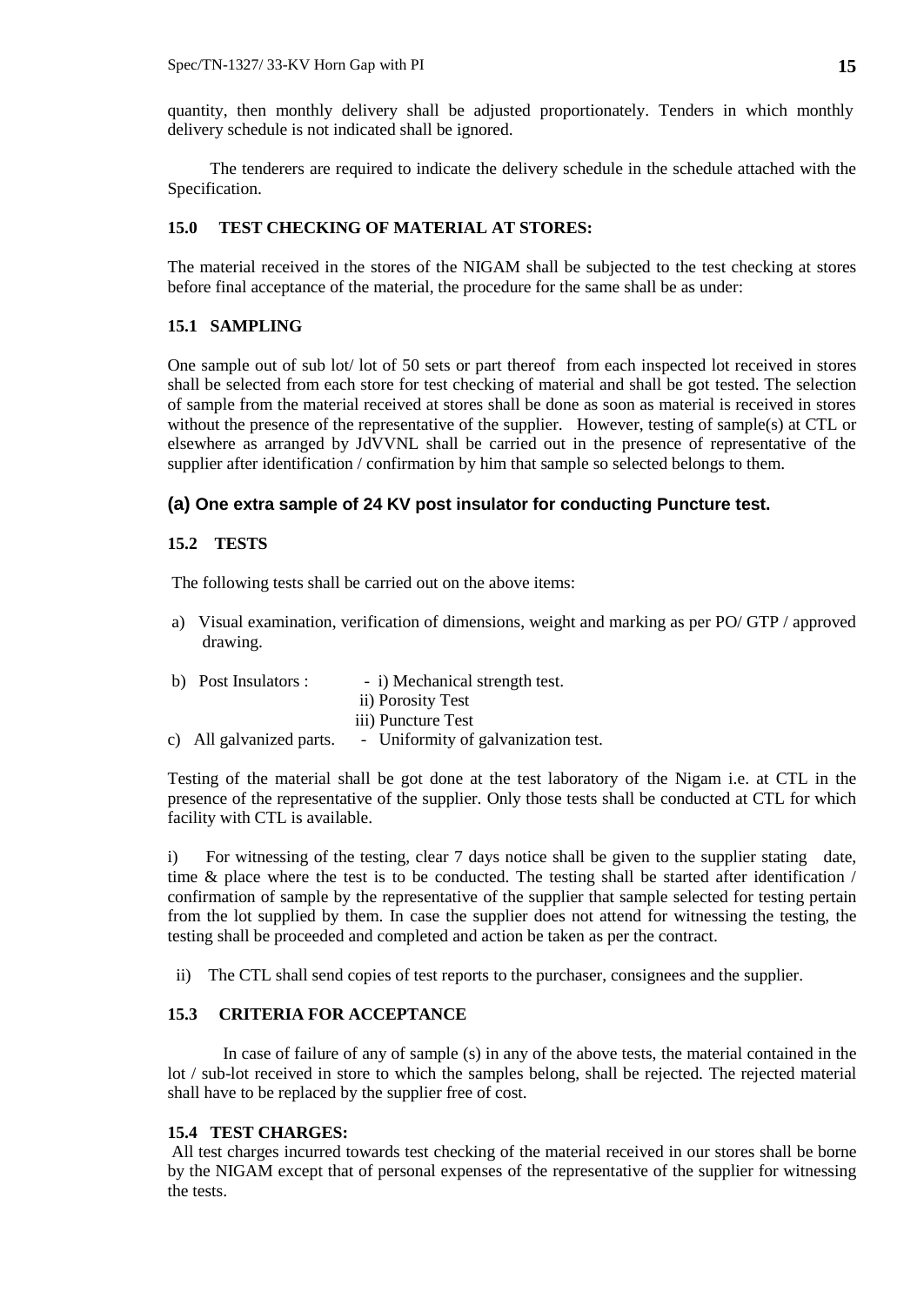#### **16.00 PAYMENT**:

The Payment shall be governed in accordance with the clause No. 1.42 of GCC with the following modifications:-

#### **A) If bidder have submitted valid type test reports with bid:**

The 100% payment shall be released after receipt of successful test reports from CTL for the mandatory test checking on the samples selected from the material received at stores against first lot and subsequent lot(s) in anticipation of successful type test reports.

#### **B) If bidder have not submitted valid type test reports with bid:**

i) The 70% payment shall be released after receipt of successful test reports from CTL for the mandatory test checking on the samples selected from the material received at stores against first lot and subsequent lot(s) in anticipation of successful type test reports.

ii) The balance 30% payment shall be released after receipt of successful type test reports on the samples selected from the material received in the stores.

 C) The due dates for payment shall be considered from the date of submission of the bills along with receipted challans to Sr. Accounts Officer (Cash & CPC), JdVVNL, Jodhpur of respective Discoms.

## **17.0 PRICE & PRICE VARIATION:**

a) The prices shall be quoted in Rs. per unit on F.O.R. destination basis in the manner detailed in schedule of Prices(BOQ) indicating details of ex-works price, freight & Insurance charges and GST for delivery at our stores.

b) The quoted price shall be variable as per Price Variation Formula given in this specification at Schedule – II without any ceiling. The base date of price variation shall be **01.07.2017** and shall be as per clause no. 1.10 of instruction to bidders. The offers in which prices have not been quoted in prescribed manner are liable to rejection.

c) If the price variation formula is changed, the same shall be applicable for the price variation. During the transit period when both old and new indices are being circulated, then the admissible Price Variation shall be applicable, which is advantageous to Nigam, and the period from which the old indices are discontinued then the P.V. shall be admissible with the new indices.

#### **18.0 Quantity tolerance:**

 Quantity tolerance of plus minus 2% of ordered quantity shall be allowed for completion of supply.

## **19.0 The tenderers are required to provide one extra 24 KV Post Insulator with per set as spare.**

 **20.0** As GST act has been effected from 01.07.2017, therefore, BOQ has been prepared accordingly with applicability of GST. Further, old tax structure wherever appearing in ITB/GCC/Specification may be replaced by GST as per notification.

Further, GST registration number of Jodhpur Discom is 08AAACJ8578R1ZJ.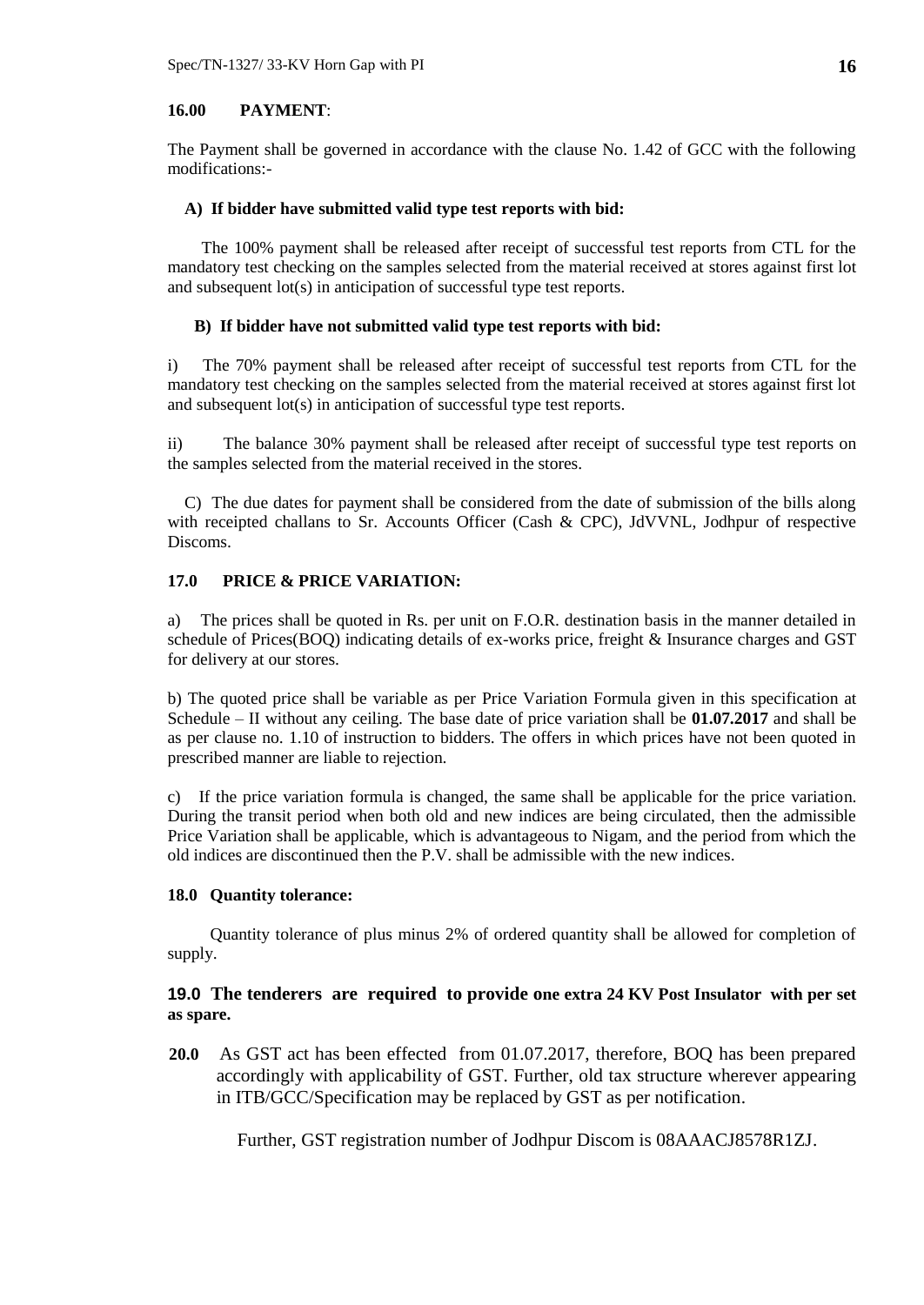**SCHEDULE-I**

## **SCHEDULE OF REQUIREMENT**

The quantity to be purchase is as under:

| <b>PARTICULARS OF ITEM</b>                                              | <b>QUANTITY</b> (sets) |  |
|-------------------------------------------------------------------------|------------------------|--|
| 33 KV HORN GAP FUSE SETS WITH 2X24 KV<br>POST INSULATORS (UN-ASSEMBLED) | 112                    |  |

The quantity indicated above is provisional and the purchaser reserves the right of revising the same at the time of placing the order.

# **Note: The tenderers are required to provide one extra 24 KV Post Insulator with per set as spare.**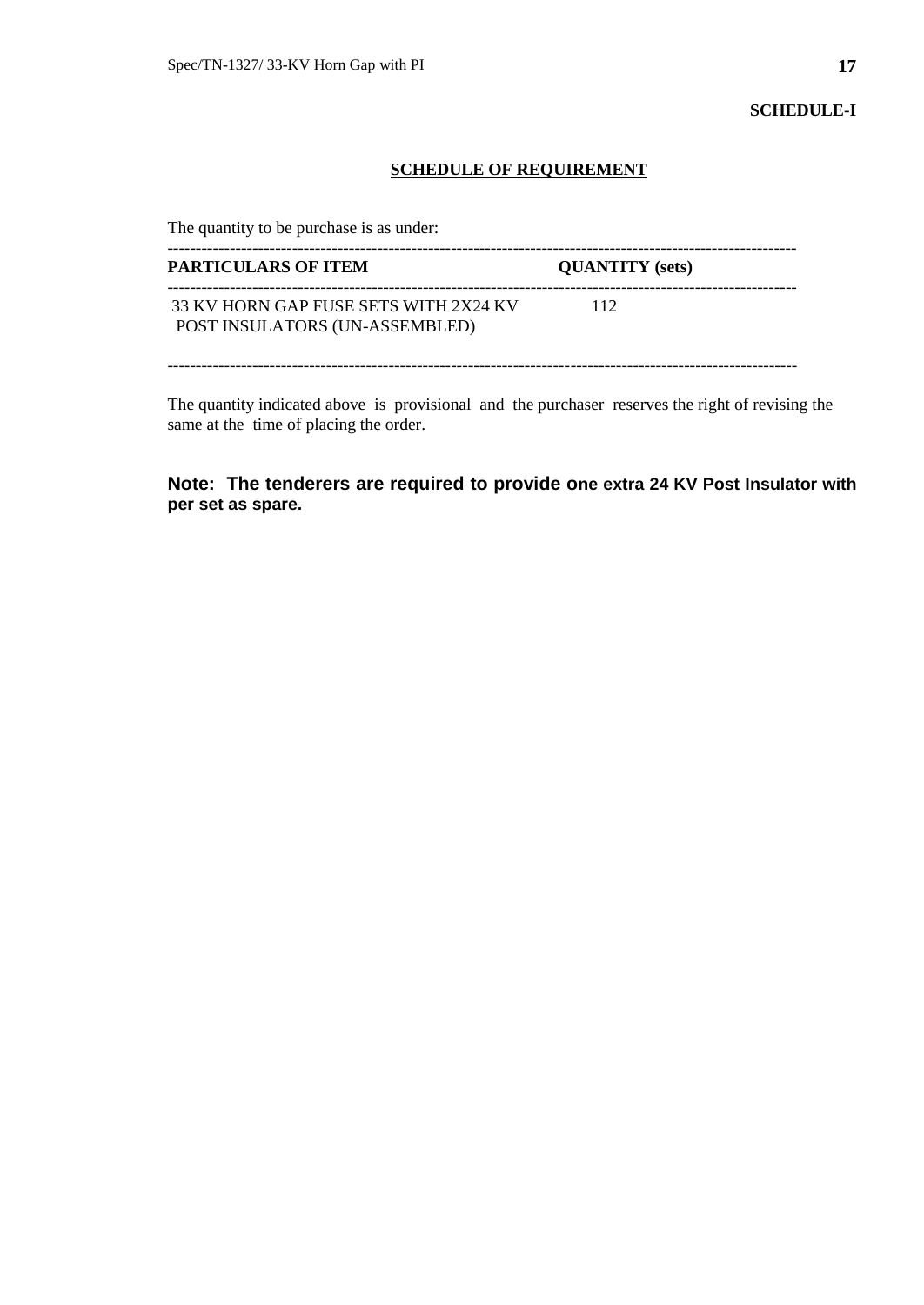## **SCHEDULE-II A**

## **PRICE VARIATION CLAUSE FOR HARDWARE PARTS**

#### **----------------------------------------------------------------------------------**

**The price quoted/confirmed is based on the input cost of raw material / components and labour cost as on the date of quotation and the same is deemed to be related to prices of raw material and all India Average consumer price index number for industrial workers as specified in the price variation clause given below.**

 $P1 = Po (0.11 + 0.66 (SB1/SB0) + 0.23 (L1/L0))$ 

**where :**

- **P1= Ex-works price payable as adjusted in accordance to above formula**
- **Po= Ex-works price quoted/confirmed**
- **SB1= Price of steel Billets-Retail (as published by IEEMA), prevailing as on first working day of the month, one month prior to the date of delivery.**
- **SB0= Price of steel Billets-Retail (as published by IEEMA), prevailing as on first working day of the month, one month prior to the date of tender opening.**
- **L1= All India Average consumer price index No. for industrial workers, as published by the Labour Bureau, Ministry of Labour, Govt. of India(base 2001= 100). This index number is as applicable on the first working day of the month, 4 months prior to the date of delivery.**
- **Lo= All India Average consumer price index number for industrial workers, as published by the Labour Bureau, Ministry of Labour, Govt. of India(base 2001= 100). This index number is as applicable on the first working day of the month, 3 months prior to the date of tender opening.**

The base date of price variation shall be **01.07.2017**, and shall be governed as per clause No.1.10. of Instructions to bidders.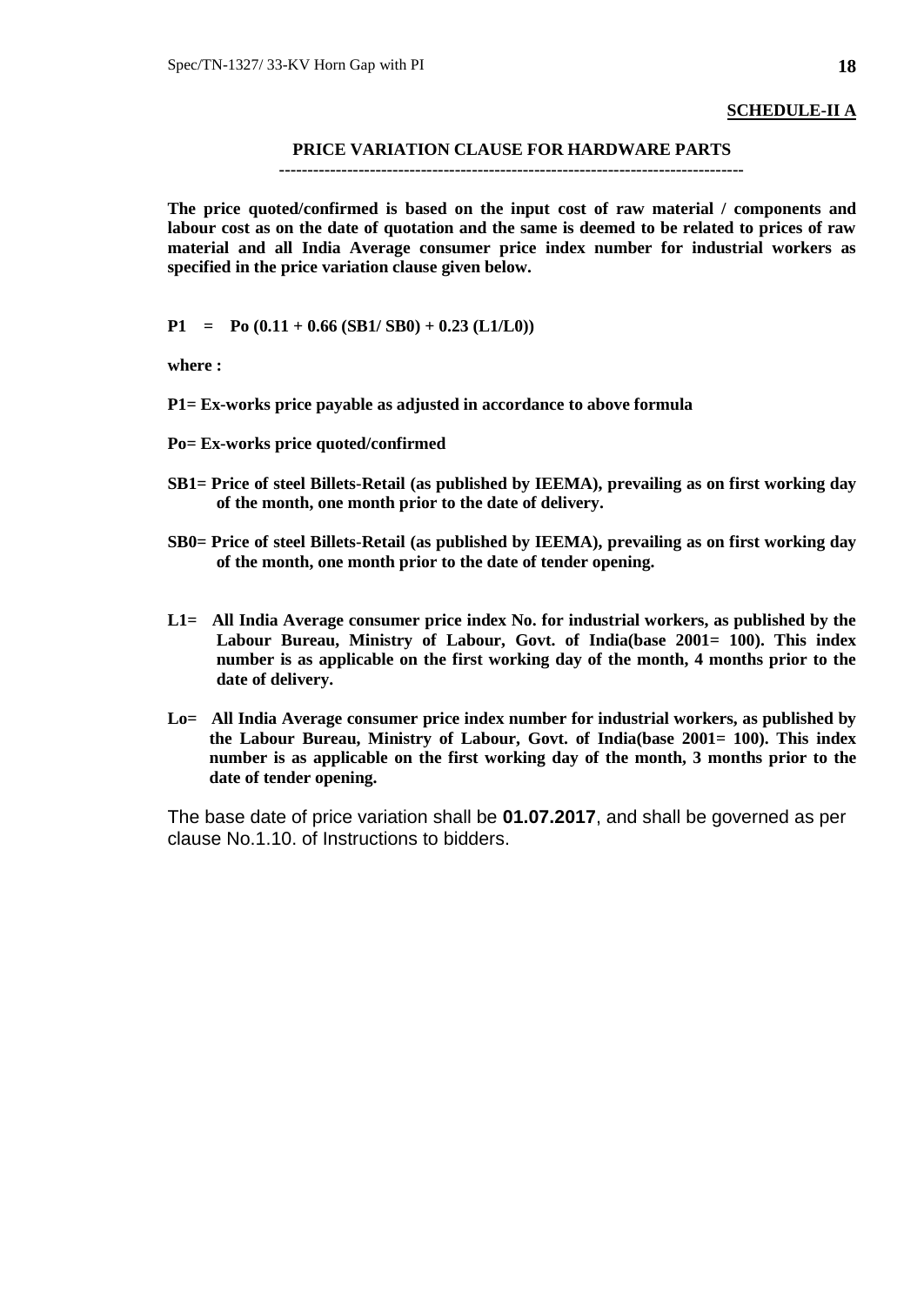#### **SCHEDULE-II B**

#### **IEEMA/PVC/INSL/2003 Effective from : Ist April,03**

## **PRICE VARIATION CLAUSE FOR INSULATORS**

------------------------------------------------------------------

 The price quoted/confirmed is based on the cost of raw materials /components and labour cost as on the date of quotation and the same is deemed to be related to prices of raw materials, index number for insulators and all India average consumer price index number for industrial workers as specified below. In case of any variation in these prices and Index numbers, the prices shall be subject to adjustment, up or down, in accordance with the following formula.

 **Po Zn IN-INSLR W P = ----- ( 15+5 ----- + 53 ---------- + 27 ---- ) 100 Zno Ino\_INSLR Wo**

Wherein

- $P =$  Price payable as adjusted in accordance with the above formula.
- $Po = Price$  quoted/confirmed.
- $Zno = Price of electrolytic high grade zinc (refer notes).$
- Ino-INSLR = Index number for insulators based on relative prices and weightage (as given in brackets) of wholesale price index for fuel, power, light & lubricants (28), whole sale price index for basic metals, alloys &metal products (15), wholesale price index for wood & wood products(6) and Ball clay  $(4)$ , calculated considering their values as on 1st January, 2003 as base equal to 100 (Refer Notes).
- $\text{Wo}$  = All India average consumer price index number for industrial workers (Base 2001=100) as published by the Labour Bureau, Ministry of Labour,Government of India.
- NOTE: The above and indices are as published by IEEMA vide circular reference No. IEEMA/ (PVC) INSLR --/-- of the month of **July , 2017**
- $Zn =$  Price for electrolytic high grade zinc (refer notes). This price is as applicable on the first working day of the month, two months prior to the date of delivery.
- IN INSLR = Index number for insulators based on relative prices and weightages (as given in brackets) of whole-sale price index for fuel power, light and lubricants (28) wholesale price index for basic metals, alloys  $\&$  metal products (15), wholesale price index for ball clay (4), wholesale price index for wood and wood products (6), calculated considering their values as on Ist January 2003 as base equal to 100 (Refer Notes). This index number is as applicable on the first working day of the month, two months prior to the date of delivery.
	- W  $=$  All India average consumer price index number for industrial workers (base 2001 = 100), as published by Labour Bureau, Ministry of Labour, Govt. of India. This index number is as applicable on the first working day of the month, four months prior to the date of delivery.

# **BASE DATE: - 01.07.2017**

 The "date of delivery"(i.e. date of readiness of material) is to be considered as per clause no. 1.10 of Section-I (Instructions to bidders)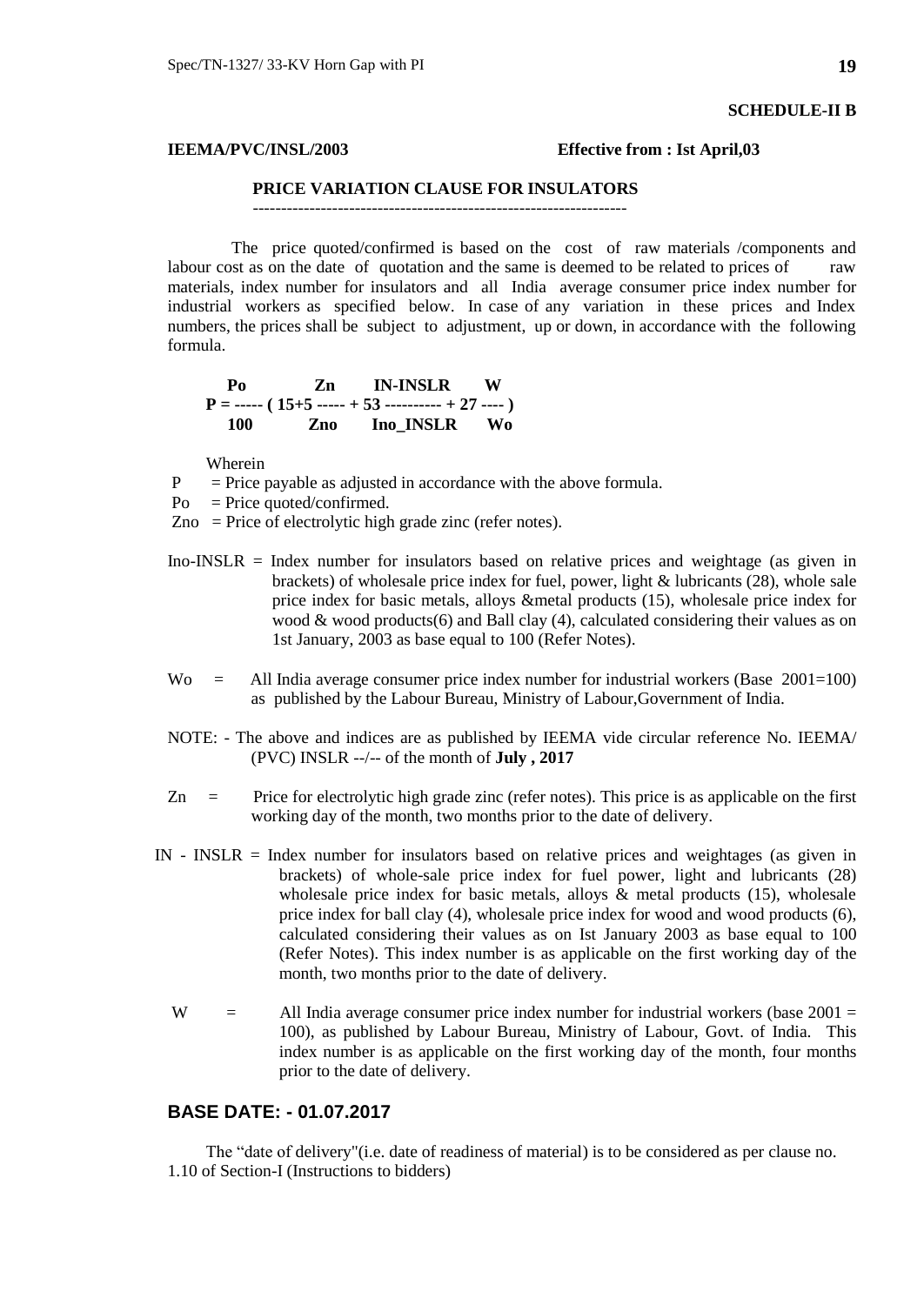## **NOTES**:

- a) All prices of raw material considered for arriving at the index number for insulators are exclusive of Modvatable excise duty and exclusive of any other central, state or local taxes, octroi etc.
- b) All prices as on 1st working day of calendar month.
- c) The details of the prices considered are as under:
- 1) The prices of electrolytic high grade Zn (in Rs. /MT) is ex-works price as quoted by primary producer of Zn.
- 2) The prices of ball clay (in Rs./Kg) is the average price of "N-1" type ball clay as quoted by the two manufacturer.
- 3) The wholesale price index for fuel, power, light & lubricants, basic metals, alloys and metal products and wood and wood products are as published by the office of the Economic Advisor, Ministry of Industry, Govt. of India, New Delhi with base 1993-94=100.These wholesale price indices are being published weekly on provisional basis. However, the same get finalized after eight weeks and are normally available after two months. Therefore, we are considering in our calculations these final indices published by Economical Advisor for the Saturday of the Month, two month prior to the date of which the price of ball clay and Zn is considered. For example for calculating index number for insulators on Ist working day of month of Oct.,the basic price of Zn and ball clay are to be considered as on Ist working day of Oct., and the wholesale price indices for fuel, power, light and lubricant, basic metal, alloy and metal products and wood and wood products are to be considered as published by economic adviser for the first week ending Saturday of the month of August.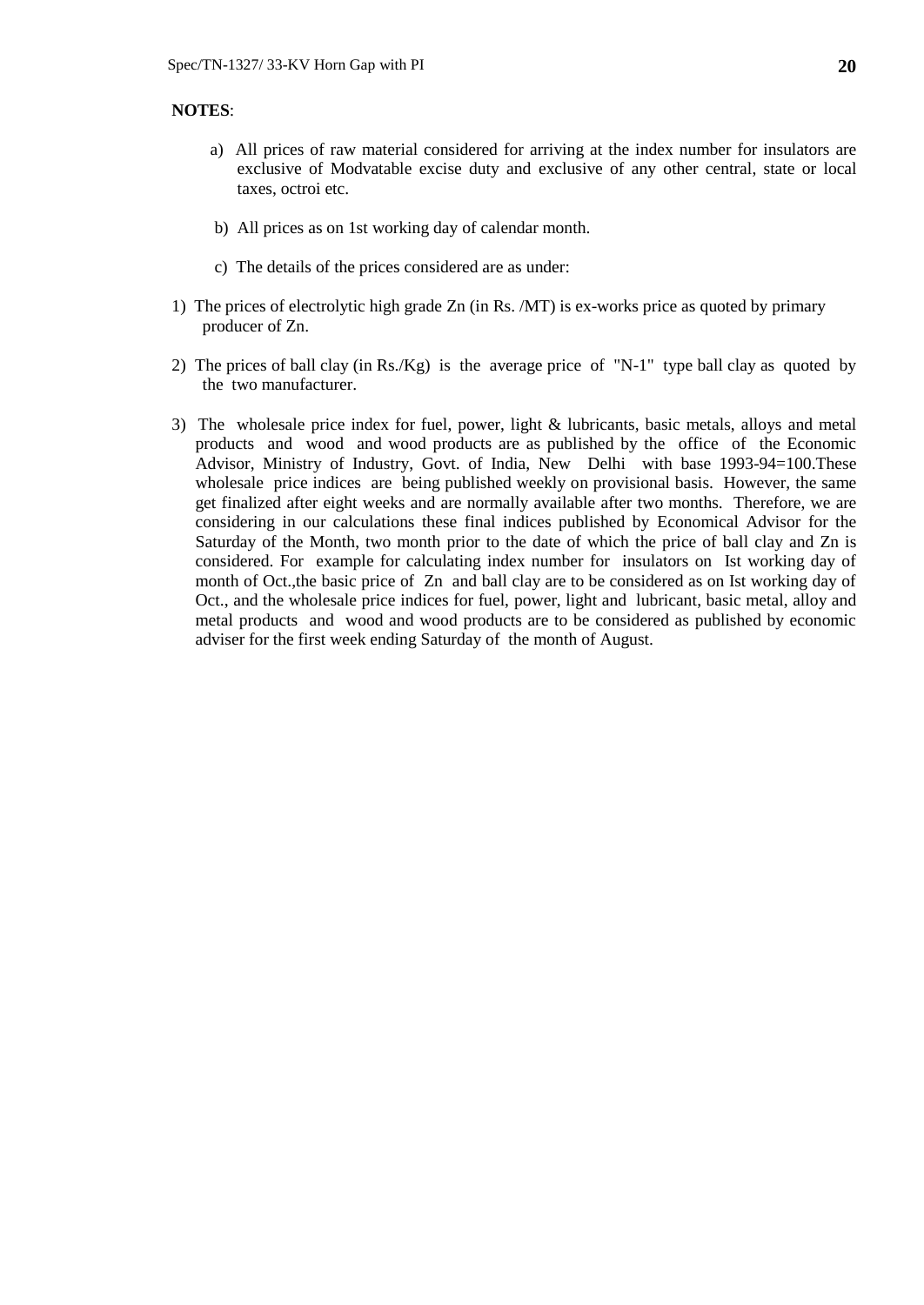**Schedule – III**

#### **JODHPUR VIDYUT VITRAN NIGAM LIMITED**

A Govt. of Rajasthan Undertaking Prescribed technical specification for supply of

## **(Name of Material/Equipment/Machinery/T&P etc.)**

Unless otherwise specified elsewhere in this specification, the rating as well as performance and testing of the Horn gap shall conform to the latest revisions and amendments of the following standards available at the time of placement of order.

| S.No. | <b>Technical Specification</b><br>to which Material<br>shall confirm                                                                                     | <b>Name of IS/standard</b> | other particulars |
|-------|----------------------------------------------------------------------------------------------------------------------------------------------------------|----------------------------|-------------------|
| 1.    | Recommended practice<br>for hot dip galvanizing<br>of iron and steel                                                                                     | IS:2629                    |                   |
| 2     | Method of testing uniformity of<br>coating on zinc coated articles                                                                                       | IS:2633                    |                   |
| 3.    | Specification for porcelain post<br>insulators for systems with<br>nominal voltages greater than<br>1000 Volts                                           | IS:2544                    |                   |
| 4.    | ISO General purpose metric<br>screw Threads                                                                                                              | IS:4218                    |                   |
| 5.    | Dimensions of indoor and outdoor<br>porcelain post insulators and post<br>insulator units for systems with<br>nominal voltages greater than<br>1000Volts | IS:5350                    |                   |
| 6.    | Expulsion high voltage fuses<br>for above 1000 Volts.                                                                                                    | IS:9385                    |                   |

Certified that we agree to all the aforesaid technical specification except at S.No……. for which our technical specification shall be as under:-

| S.No. | <b>Technical Specification</b><br>to which Material | Name of IS/standard | other particulars |
|-------|-----------------------------------------------------|---------------------|-------------------|
|       | shall confirm                                       |                     |                   |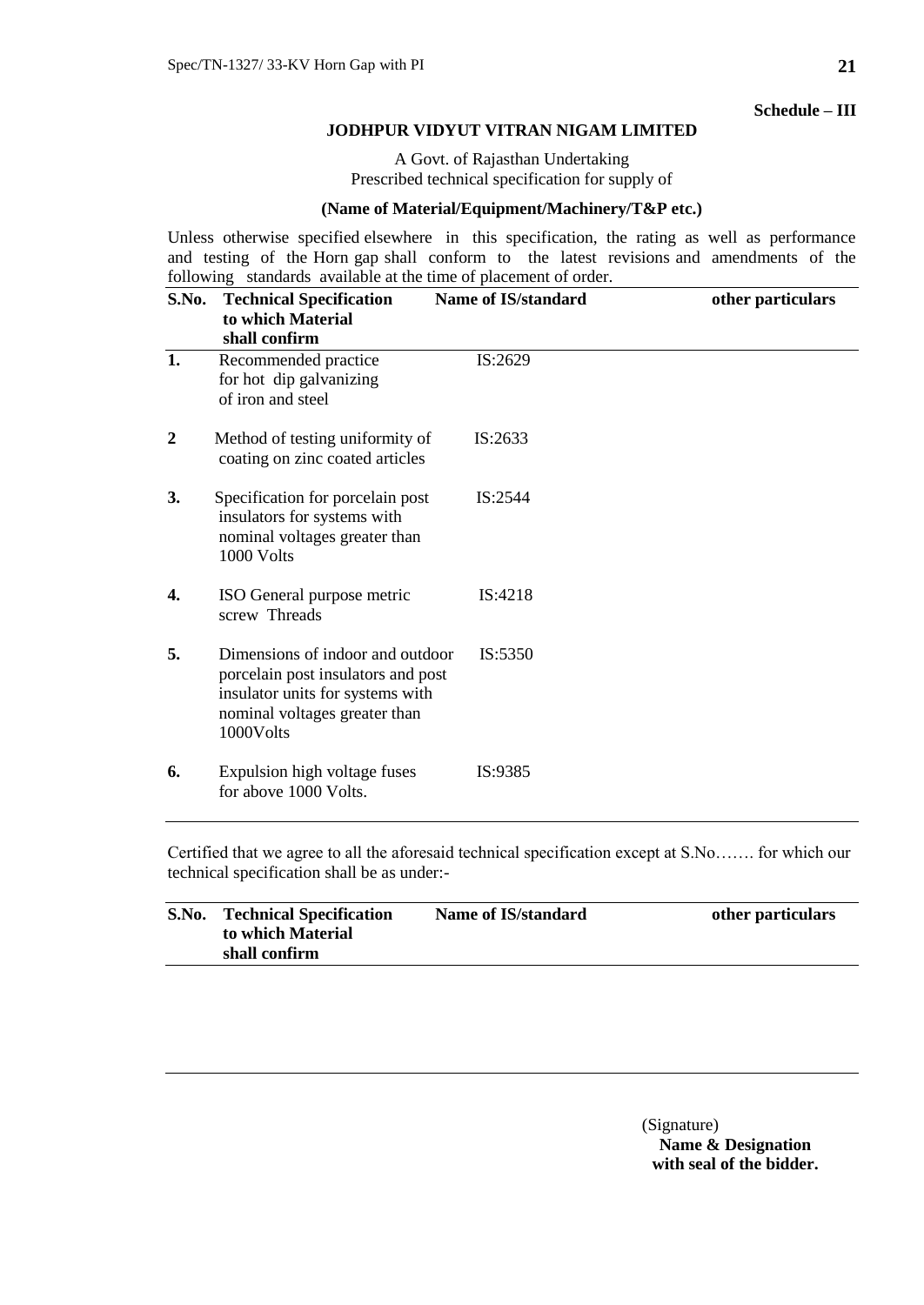## **TN-1327**

## **ITEM** : **33 KV Horn Gap Fuse Sets with 2X24 KV Post Insulators**

## **PRE-QUALIFICATION REQUIREMENT**

The bidder should fulfill following qualification requirements for successful participating in the bid along with relevant documentary evidence supporting each qualifying requirement without which the offer shall be considered non responsive & rejected.

## **1.0 Status of bidder:**

a) The bidder should be manufacturer of offered item. The offers from authorized dealer/ sole selling agent/sole distributor shall not be entertained.

b) Old / new Suppliers:- Any bidder located within or outside the state of Rajasthan has participated for the first time in a particular Discom & meeting minimum qualification requirement and has supplied the tendered material/or of higher rating in other utility shall be treated as an old supplier. Rajasthan's firms although supplied in past but not meeting minimum quantity supplied criterion including altogether new units which have not supplied any quantity but having adequate  $\&$  required manufacturing and testing facility and technical know-how of the tendered material shall be considered as new firms and would be eligible for trial order only. In case of supply made to the licensed power utility outside India, the C.A. certificate furnished by firm shall be considered.

## **2.0 Past supply and performance criteria:**

The bidder shall meet both past supply and performance criteria as detailed below for opening of bids.

## **2.01) PAST SUPPLY**

2.01.1 The bidder is required to quote for minimum 10% of tendered quantity failing which their offer may be considered Non-Responsive.

2.01.2 The bidder should have designed, manufactured / fabricated, tested and supplied to utility / Discoms / Govt. Departments at least  $2 \times QQ$  (QQ being the quoted quantity) of similar item / higher rating of tendered material / equipment in last 3 financial years from the date of opening of technical-commercial bid.

Note: Requirement of quantity manufactured, minimum quantity to be offered and amount of Bank Guarantee to be furnished in absence of test certificate shall be reduced to 25% for Rajasthan based units.

2.01.3 In support of fulfillment of the past supply criteria, the bidder shall furnish documentary evidence in the form of certificate from Chartered Accountant in the enclosed prescribed proforma only. This prescribed proforma should be furnished either in original or copy duly attested by Notary. The bidder shall also sign and affix seal on the C.A. Certificate. The certificate should have membership number with the name & address of the chartered accountant. Certificate should clearly indicate the quantity supplied, period of supply, voltage Class, Rating of the Transformer etc. in the format prescribed, any deviation to format or information diverted format, will not be considered and rejected.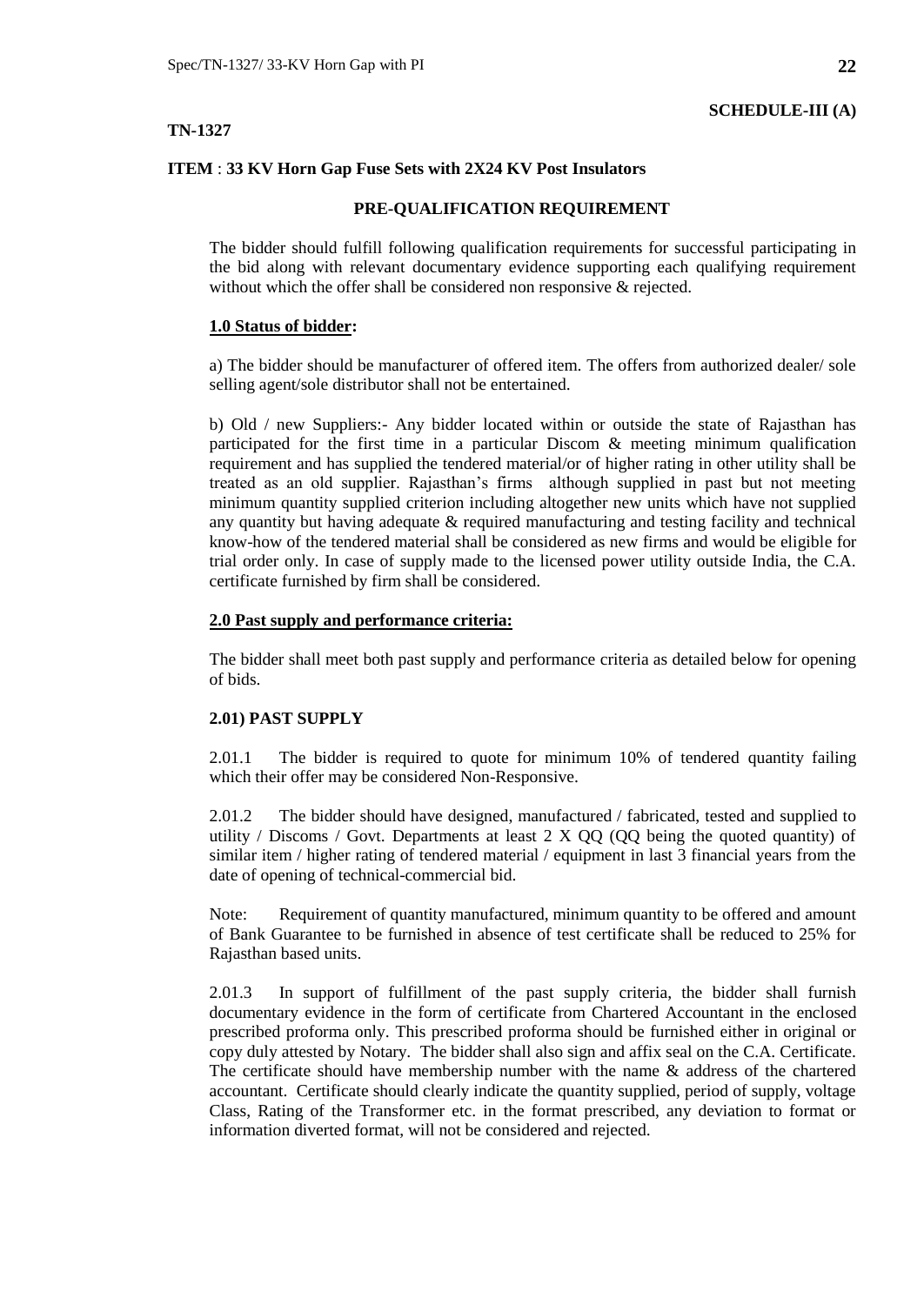Note:-The material supplied and accepted for same/higher rating for Turnkey projects to a licensed power utility/Govt. shall be considered for the purpose of evaluating criteria. The certificate given by C.A. shall indicate above quantity separately.

#### **3. PERFORMANCE CRITERIA**

(i) If a bidder could supply upto 50% of ordered quantity in previous bid upto date of opening of subsequent bid and scheduled delivery period expired, the bid of such bidder will not be opened in the Discom for that item.

(ii) However, if the supplies have been completed for a quantity more than 50% but not completed upto date of opening of subsequent bid and scheduled delivery period expired, then quantity equal to the quantity pending in previous bid for that item shall be reduced from the subsequent bid quantity to be allocated to the bidder.

### **4. TYPE TEST CRITERIA**

a The bidder shall furnish valid and authenticated type test certificate from a Govt. approved/ a Govt. recognized/ NABL accredited laboratory/ ILAC i.e. International Laboratory Accredited laboratory / ILAC i.e International Laboratory Accrediation Corporation ( In case of foreign laboratory) of similar rating and design of tendered material. The bid of the bidders be also considered for meeting the Type Test criterion if the bidder have the requisite type test conducted successfully on the samples selected from the 1st Lot supplied to JdVVNL against previous tenders and its report are available with the Nigam & furnish certified copy of such Type Test Reports with the bid or reference of order / tender be mentioned in Bid document for verification purpose. **Such type test certificates should not be older than Five years as on the date of bid opening.** For this purpose date of conducting type tests will be considered.

b) The type test certificates by in house laboratory of biding firm even if it is a Govt approved/ Govt recognized/ NABL accredited Laboratory / ILAC accredited, shall not be accepted, in case of their own bid. This will not apply if biding firm is Govt. Company/ Public Sector Undertaking.

c) The bidder should furnish documentary evidence in support of the laboratory whose type test have been furnished, that the said laboratory is a Govt.  $\ell$  a Govt. approved  $\ell$  a Govt. recognized / NABL accredited laboratory / ILAC accredited (in case of foreign laboratory).

d) The type test certificates shall be furnished either in original or duly attested by notary.

e) The bids of only those bidders shall be considered to be meeting the type test criteria who furnishes complete type test certificates with the bid as per above provision.

f) However, in following cases the Bidder is not in a position to furnish Type Test Certificate as mentioned above, the bid of the bidder may be considered meeting the type test criteria if the bidder furnishes an undertaking stating that valid type test certificate from a Govt. approved / Govt. recognized / NABL Accredited laboratory / ILAC Accredited laboratory shall be furnished from first lot received in Nigam store (without asking any delivery extension) along with bank guarantee with the technical bid from a Nationalized / Scheduled Bank in prescribed proforma at Schedule-III C or DD / Pay Order amounting to **Rs. 50,000 (For outside Rajasthan based firm) and 1/4th of Rs. 50,000 (For Rajasthan based firms)**. The initial validity of bank guarantee shall be nine months with claim period of three months in addition

i) Where a new Rajasthan based firm is participating & is technically competent.

ii) Where one or more type test(s) is/ are older than 5 years.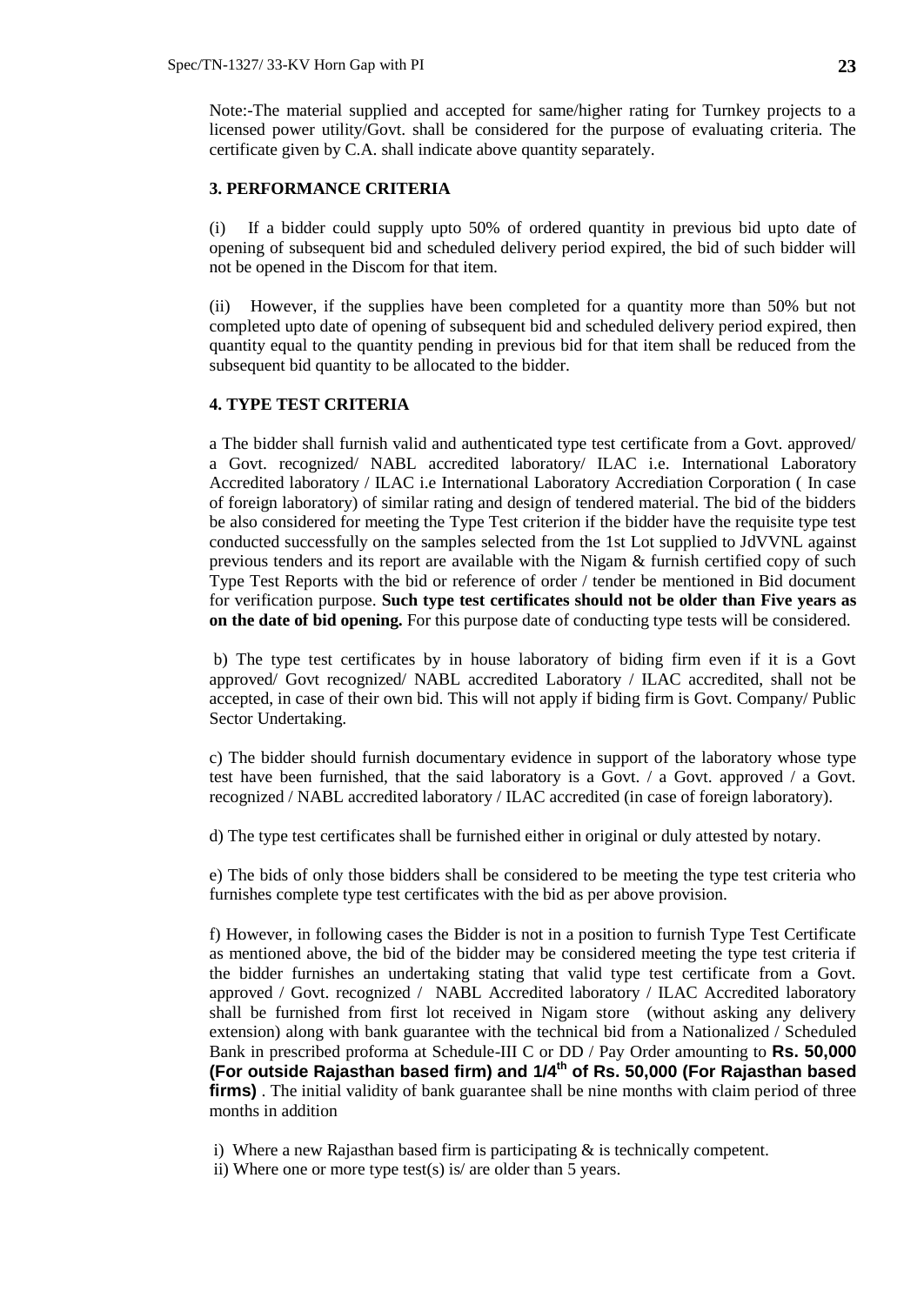iii) Where Rajasthan/out side Rajasthan firm furnishes requisite type test report of higher rating material.

#### **5. POOR RECORD OF PERFORMANCE AND DELIVERY**

The bidders who have been black listed or with whom business relations have been severed in any of the State Discom shall not be considered. Severment of business relations will be done in case of following circumstances for the period and with the recovery mentioned against each.

|                                            | When vendor does not accept order awarded Forfeiture of EMD/cancellation of vendor          |  |  |  |  |
|--------------------------------------------|---------------------------------------------------------------------------------------------|--|--|--|--|
|                                            | on its accepted prices and terms and conditions registration to recover amount of EMD along |  |  |  |  |
|                                            | and does not comply with contractual with severment of business relations for three         |  |  |  |  |
| formalities                                | years from the date of issue of order.                                                      |  |  |  |  |
|                                            | When vendor complies with contractual Levy of maximum recovery on account of                |  |  |  |  |
| formalities but does not commence supplies | delay in delivery along with severment of                                                   |  |  |  |  |
|                                            | relation for a period of two years from the                                                 |  |  |  |  |
|                                            | date of issue of order or in next two bids                                                  |  |  |  |  |
|                                            | whichever is later along with forfeiture of                                                 |  |  |  |  |
|                                            | EMD/cancellation of vendor registration.                                                    |  |  |  |  |
|                                            |                                                                                             |  |  |  |  |

#### **6. BLACK LISTING**

After having given Show Cause Notice of 30 days, and having established & cogent reasons for blacklisting of the firm as given below, the firm should immediately be blacklisted for a period of 5 years indicating reasons of doing so, in the letter itself, and a copy of such blacklisting should be given to the firm, with the approval of CLPC:-

(i) There are sufficient and strong reasons to believe that the supplier or his employee has been guilty of malpractices such as manhandling/misbehavior with Government official by supplier or his partner/employee, bribery, corruption or abatement of such a offence in a position where he could corrupt Nigam's official, fraud, vitiating fair tender process including substitution of or interpolation in tender, mis-representation, pilfer-aging or unauthorized use or disposal of Nigam's material issued for specific work etc.

(ii) Where a supplier or his partner or his representative has been convicted by a court of Law for offences involving moral turpitude in relation to the business dealing or where security considerations including suspected disloyalty to the Nigam/state so warrant the blacklisting.

(iii) If the State Bureau of Investigation or any other authorized investigating agency recommends for blacklisting after completing the investigation.

Note: - 1 If a supplier after having tendered for a supply or after negotiations gives application voluntarily vitiating the fair tendering process, it shall also tantamount to malpractice.

Note:- 2 A register containing the reasons for blacklisting the supplier as also the names of all the partner of the suppliers and the allied concerns coming within the effective influence of the blacklisted supplier will be maintained.

Note: - 3 A register of black listed supplier will be maintained which will not only include suppliers enlisted with the Enlisting Authority but also black listed suppliers in Nigam.

Note :-4 A Black listed supplier (i) shall not be entitled for registration in any of the Discom (ii) shall not be awarded any supply order in future in any Discom during the notified period.(iii) his registration if any shall stand cancelled immediately and his registration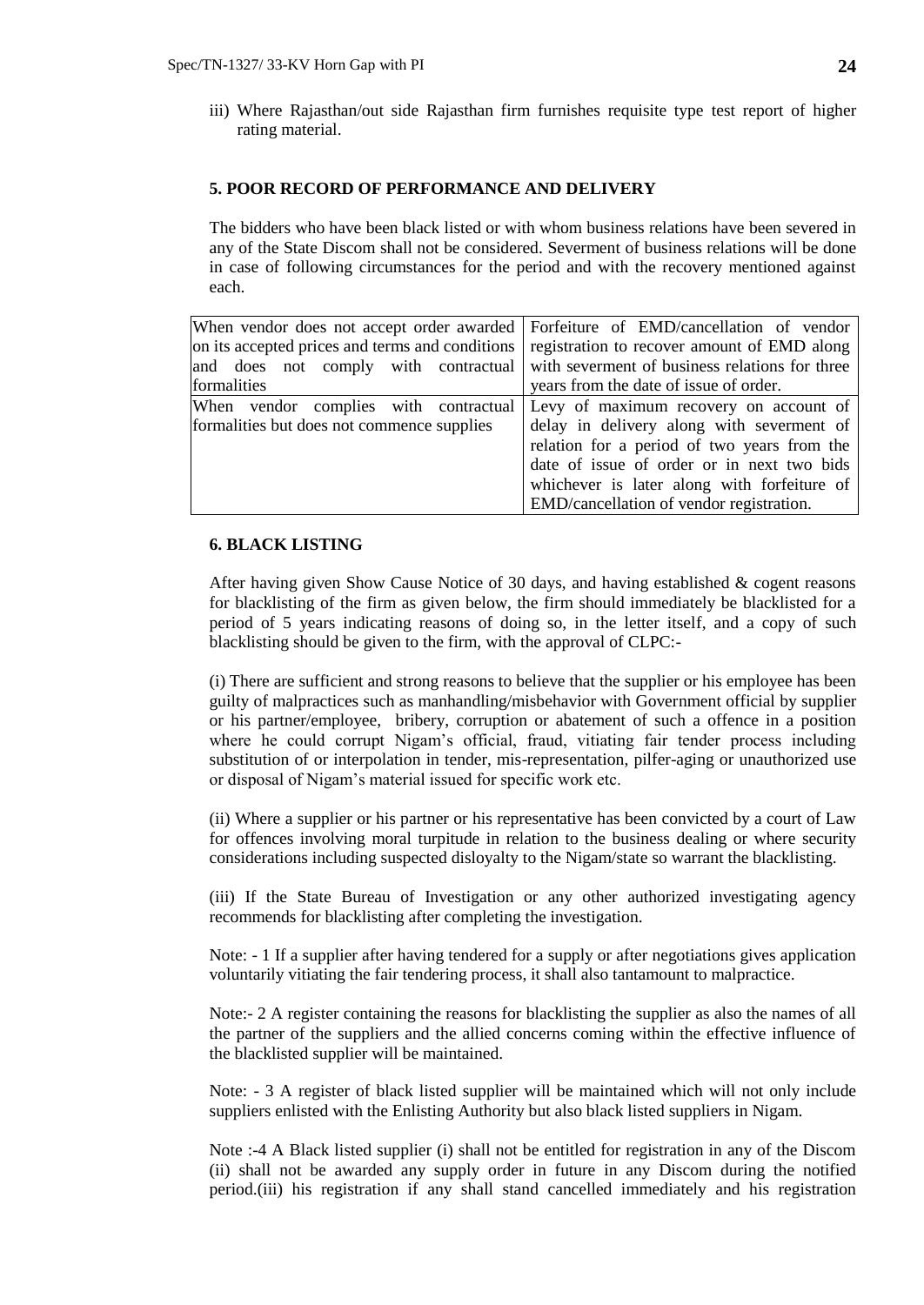security /EMD/S.D. shall stand forfeited. (iv) In case of blacklisting of the firm by any one of Discom for the cogent prescribed reason(s) as stipulated above, the same shall be applicable to all the three Discoms and as a consequence of blacklisting, all the pending orders to that firm, will be cancelled in all three (3) Discoms with immediate effect. However in respect of completed/executed contract G.P. obligations as well as other liabilities shall be fulfilled by the supplier.

#### **(B) Severment of Business relation:**

(a) After having given Show Cause Notice of 30 days, and having established & cogent reasons for Severment of business relation as given below, the firm should immediately be severed the business relations for a period of 2 to 3 years indicating reasons of doing so, in the letter itself, and a copy of such severment should be given to the firm, with the approval of CLPC:-

(i) The supplier continuously refuses to pay Nigam dues without showing adequate reasons and where the purchasing authority is satisfied that no reasonable dispute attracting reference to Settlement Committee or Court of Law exists for the supplier's action of non-supply.

(ii) When vendor does not accept LOI/detailed purchase order awarded on its accepted prices and terms & conditions or does not comply with the contractual formalities.

(iii) When vendor/supplier who otherwise completed contractual formalities but does not commence supplies on the date of opening of technical bid of the fresh tender/completion of schedule delivery period whichever is later.

Note-1-In case supplier does not deposit outstanding dues towards Nigam, even after completion of severment period, the period of severment will continue.

2. Severment done purely/ mainly on account of non-deposition of dues against the supplier/vendor/contractor could be lifted by CLPC, if the dues are deposited prior to the expiry of such severment period.

3. Severment done by one Discom for non-supply of material and /or corresponding nonrecovery of dues will not be effective in other Discoms except in respect of common purchase cases of three Discom.

4. On severment of business, the EMD/SD/vendor registration security will be forfeited.

5. The orders in execution satisfactorily will not be cancelled other than the order on which severment have been done.

#### **(C) DEBARMENT**

Reasons on which Debarment can be made:-

(i) The competent authority may debar the supplier on account of his performance or other disabilities, if it is no longer considered fit to remain under vendor registration as per his obligation under vendor registration.

(ii) If at any subsequent stage of inspection of firms after award of contract, it is found that firm does not have sufficient tech. staff or required/necessary technical equipments, the purchasing authority can debar the firm for one year or next tenders whichever is later. The debarment will be lifted only on re-inspection of firm's works; the defects noticed earlier are fully rectified to the satisfaction of Nigam.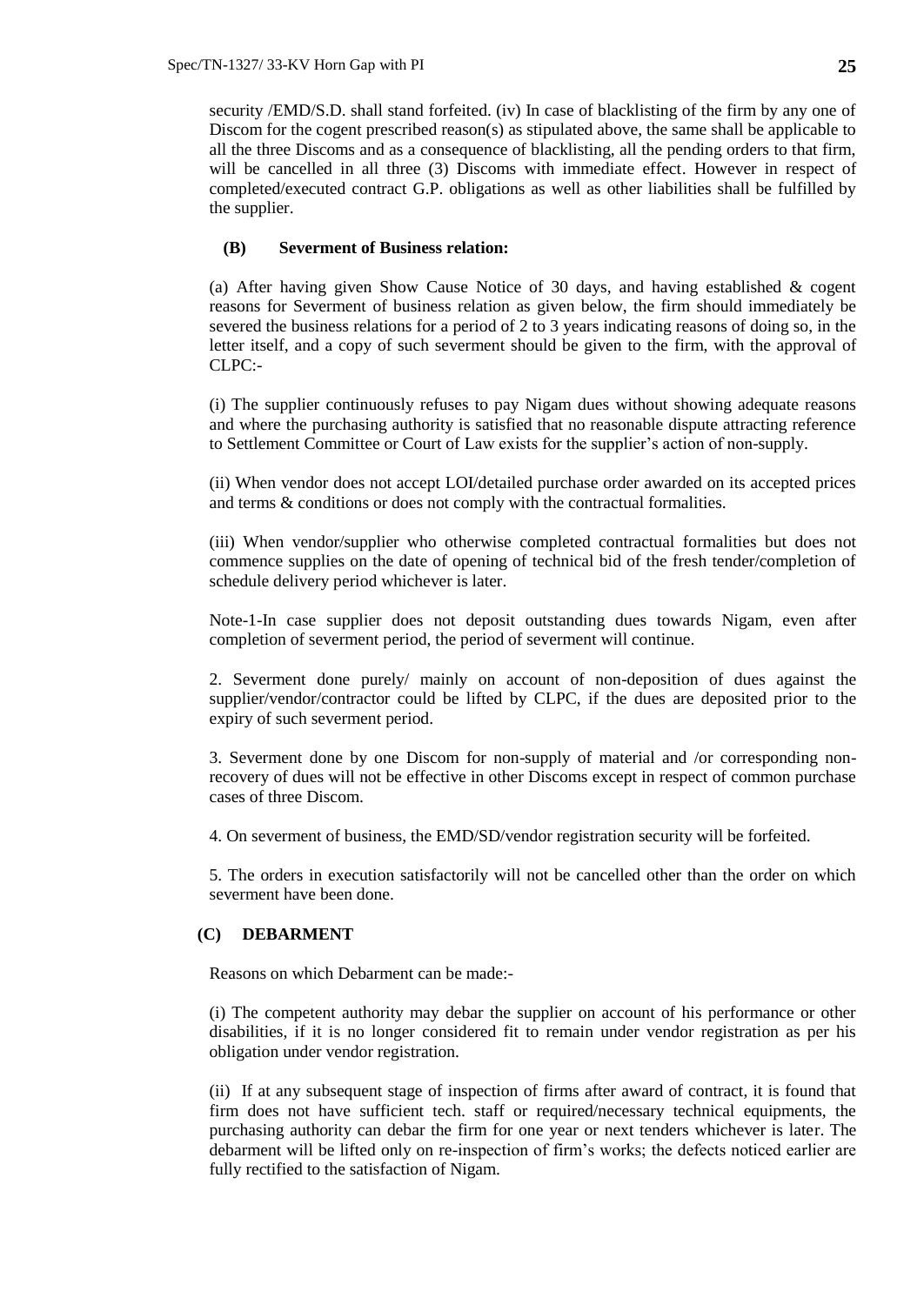(iii) When contract agreement executed and supplies commenced but could supply only up to 50% of ordered quantity and scheduled delivery period expired, then the firm can be debarred for one year or next tender whichever is later in that Discom only for that particular item/rating/ capacity/size etc.

(iv) The suppliers who have been awarded contract for supply of material is not adhering to the periodic delivery schedule, the contract awarding authority reserve the right to terminate the contract and may debar the firm in participating in tender for a period of 2 to 3 years.

Note:-1. On debarment, the EMD/ SD/Vendor Registration security shall be forfeited.

Note:-. 2. If the firm is debarred in one Discom for any reasons then the same should not be applicable in other Discom subject to exception that in case of common Discoms purchases such debarment of a firm would be applicable to all three Discoms for that particular item and rating/capacity/size etc.

## 6.**0 APPEALS AND APPLICATIONS:-**

Appeal against the order of blacklisting, severment and debarment can be filed before BOD within a period of 3 months from the date of intimation. The letter of appeal will be addressed to the order placing authority. Who will process the case for placing the matter in B.O.D. with in a period 60 days. The BOD may reduce or waive the penalty, if sufficient reasons/supporting documents are furnished by the supplier.

### **GENERAL CONDITIONS : - (ALL CONDITIONS BE DULY SIGNED & SEALED)**

The bidder shall clearly indicate the deviations such as `Technical Deviation & Commercial Deviations' in the prescribed proforma only. The deviations indicated elsewhere in the bid shall not be accepted.

The bidder must clearly fill up each and every particular of guaranteed technical particulars annexed with Technical Specifications otherwise he will be responsible for Technical Nonresponsiveness.

All documents required in the prescribed format are to be furnished along with the bid itself only except an attested copy of BIS license (wherever it is required), failing which the bid will be summarily rejected.

However, a copy of BIS License may be submitted by the bidder up to the official working hours of one working day prior to the schedule / notified date of opening of price bid.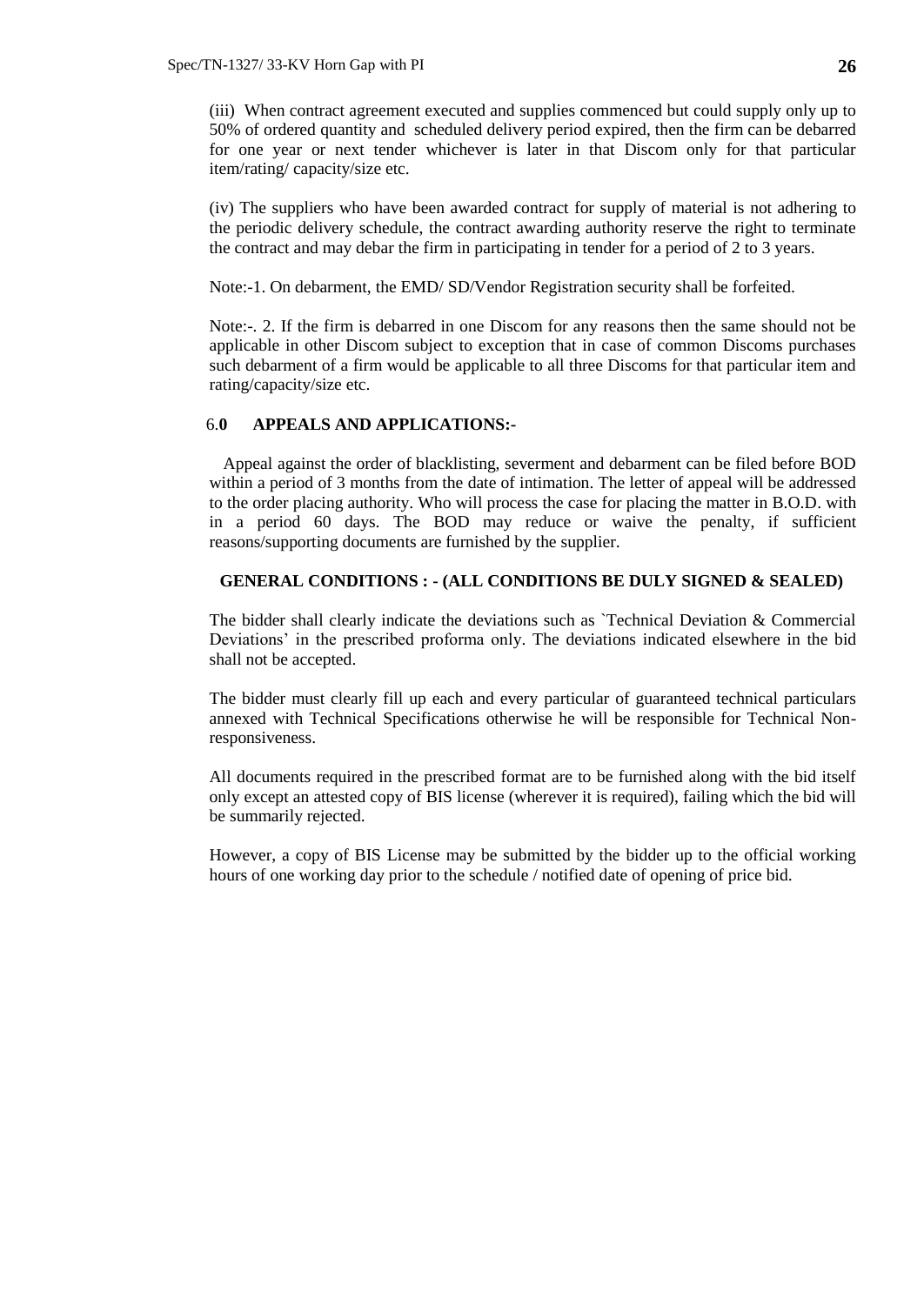#### **Schedule-III-B**

#### **BANK GUARANTEE IN LIEU OF FURNISHING OF TYPE TEST CERTIFICATE**

## **(On Rajasthan Non-Judicial Stamp Paper worth 0.25% of BG Value or maximum upto Rs. 25,000/-)**

**To,**

## **The Superintending Engineer (MM&C), Jodhpur Vidyut Vitran Nigam Limited, Jodhpur.**

Dear Sir,

Whereas Jodhpur Vidyut Vitran Nigam Limited, Jodhpur (hereinafter called the Purchaser) has issued a tender enquiry under TN for procurement of \_\_\_\_\_\_\_\_\_\_\_\_\_\_\_\_\_\_\_\_\_\_(name of material).

Whereas M/s \_\_\_\_\_\_\_\_\_\_\_\_\_\_\_\_\_\_\_\_(hereinafter called the bidder) has furnished a bid for supply of the Superintending Engineer(MM&C), Jodhpur Vidyut Vitran Nigam Limited, Jodhpur.

Whereas in accordance with the provision of the specification of the aforesaid TN\_ the bidder can deposit a bank guarantee in lieu of the requirement of furnishing the type test certificates.

Whereas M/s\_\_\_\_\_\_\_\_\_\_\_\_\_\_\_\_\_\_\_\_\_\_\_\_\_\_\_\_\_\_\_\_\_(the bidder) have requested us (Name of the Bank) to furnish the bank guarantee, in lieu of the type test certificate, for an amount equivalent to Rs.  $\qquad \qquad$  (in words also) only.

Under this Bank Guarantee, we (Name of the Bank) hereby undertake unconditionally and irrevocably to guarantee as primary obligator and not as Surety merely, the payment to the purchaser on his first demand without whatsoever right of objection on our part and without his first claim to the bidder, in the amount not exceeding (amount of guarantee in figures and words).

Payment pursuant to this undertaking will be demanded by the purchaser from the Bank and will be met by the Bank without question in the case in which the bidder, on receipt of the order and/or after the acceptance of this tender, makes default in furnishing the required type test certificates as to whether the occasion or ground has arisen for such demand the decision of the Superintending Engineer(MM&C), Jodhpur Vidyut Vitran Nigam Limited, Jodhpur shall be final.

The liability of the Bank shall not at any time exceed Rs. \_\_\_\_\_\_(Rupees\_\_\_\_\_\_\_).

The undertaking will be determined on but will not withstanding such determination, continue to be in force till the expiry of 3 months from that date.

No indulgence or grant of time by the purchaser to the bidder without the acknowledgement of the Bank will discharge the liabilities of the Bank under this guarantee.

The guarantee herein contained shall not be affected by any change in the constitution of the bidder.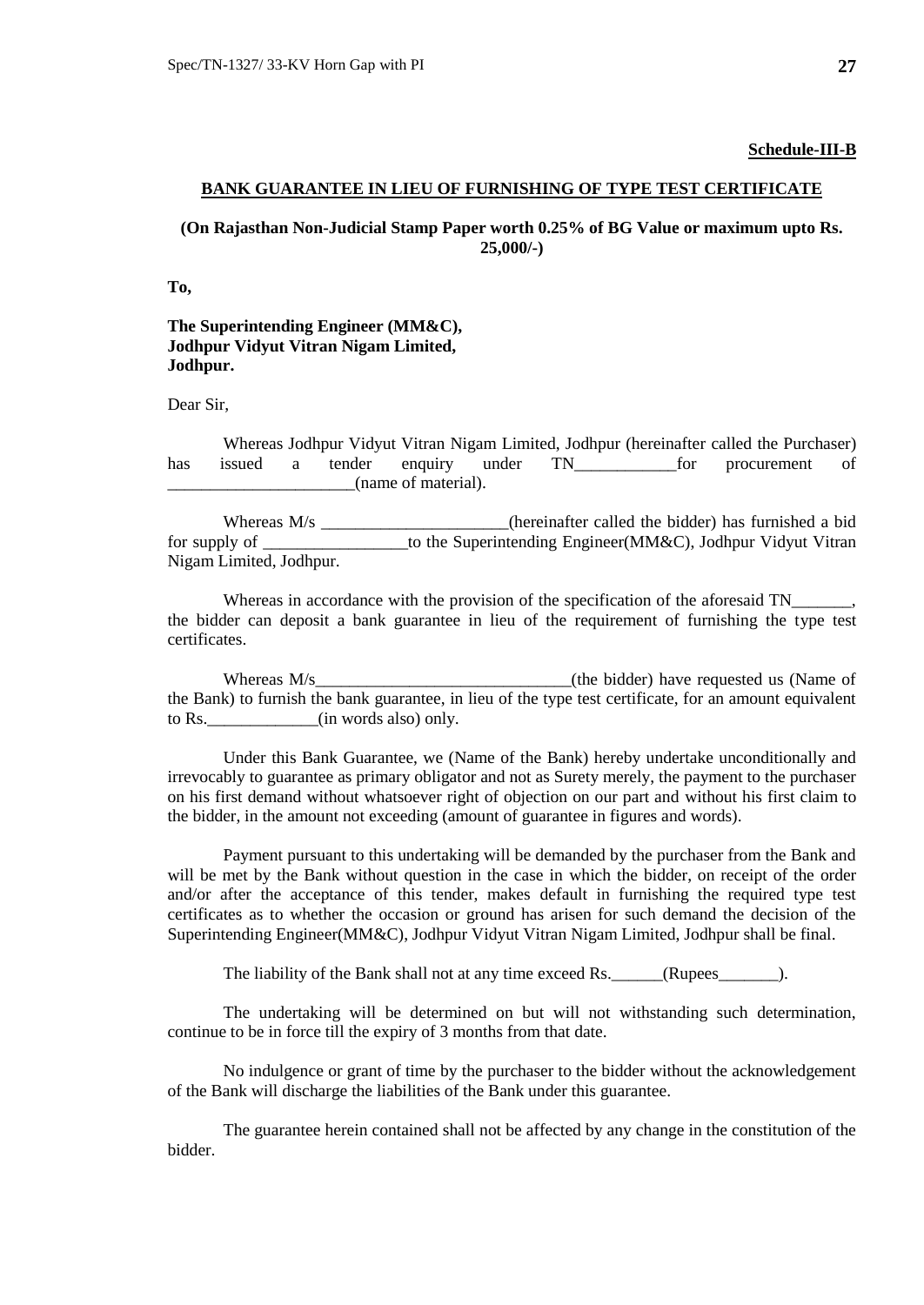All disputes arising under the said guarantee between the Bank and the bidder or between the bidder and the purchaser pertaining to the guarantee shall be subject to the jurisdiction of Courts only at Jodhpur in Rajasthan.

The Bank further undertake not to revoke this guarantee during its currency except with the previous consent of the Superintending Engineer(MM&C), Jodhpur Vidyut Vitran Nigam Limited, Jodhpur.

Notwithstanding anything contained herein before, the Bank's liability under this guarantee i.e. restricted to Rs.\_\_\_\_\_\_\_\_\_\_\_(Rupees\_\_\_\_\_\_\_\_\_\_\_\_\_\_\_\_\_\_\_) and the guarantee shall remain in force within three months from that date, the Bank shall be released and discharged from all liabilities there under. However, the validity of the bank guarantee shall be extended as and when required by the purchaser.

IN WITNESS WHEREOF THE Bank has executed these presents the day\_\_\_\_\_\_ month and year\_\_\_\_\_\_\_\_\_.

Yours faithfully,

(Bankers) EXECUTANT

Witnesses:

1.

2.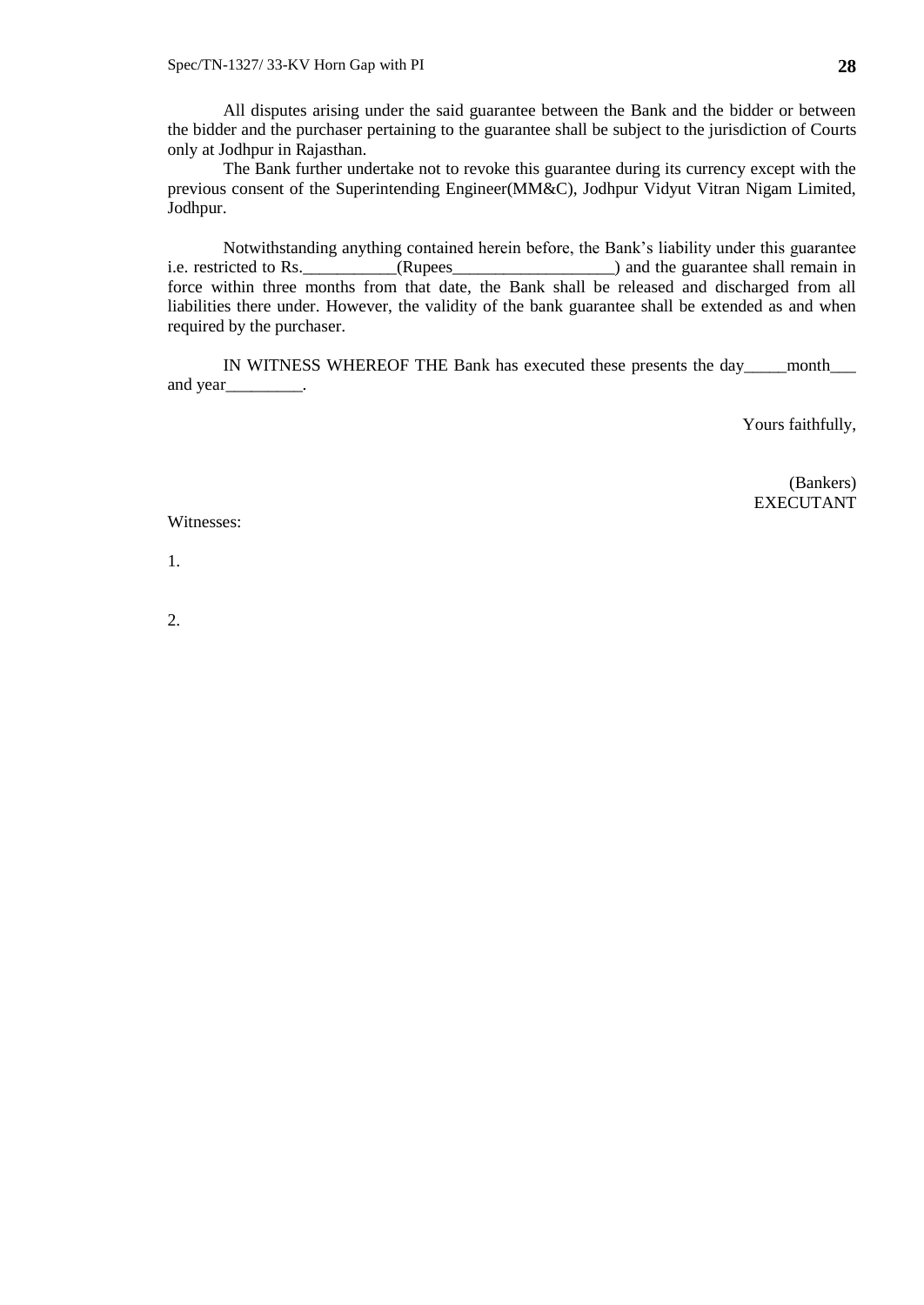## **Schedule-IV-A**

## **TN-1327 ITEM** : **33 KV Horn Gap Fuse Sets with 2X24 KV Post Insulators**

Must be filled in by the tenderer and attached with Technical Bid (Part-I)

## **To,**

#### **The Superintending Engineer (MM&C), Jodhpur Vidyut Vitran Nigam Limited, Jodhpur.**

Dear Sir,

With reference to your invitation to tender against specification No. JdVVNL/SE/MM&C/TN-1327, we agree to supply the following quantity:

| S.<br>No. | <b>Particulars of</b><br><b>Items</b>                                    | <b>Tendered</b><br>Quantity | Qty.<br><b>Offered</b> | <b>Justification</b><br>of<br>quantity offered as<br>Qualifying<br>per<br><b>Requirement</b> | of<br><b>Status</b><br><b>Test</b><br><b>Type</b><br><b>Certificates.</b> |
|-----------|--------------------------------------------------------------------------|-----------------------------|------------------------|----------------------------------------------------------------------------------------------|---------------------------------------------------------------------------|
| 1.        |                                                                          | 3.                          | 4.                     | 5.                                                                                           | 6.                                                                        |
|           | <b>33KV Horn Gap Fuse</b><br>Sets with 2X24 KV Post<br><b>Insulators</b> | 112 Sets                    |                        |                                                                                              |                                                                           |

- 1. The offer is valid for a period of 120 days after the date of opening of this tender.
- 2. The prices are variable with base date as on first working day of month, one month prior to the date of opening of tender.
- 3. It is noted that the quantity as mentioned in the specification are approximate and we agree to supply any quantity as per your requirement.
- 4. The delivery shall strictly be in accordance with our delivery schedule as given in Schedule-VIII of this specification. In case we fail to deliver the materials as indicated in the clause No.1.23 of GCC (Schedule-II), we are liable to pay recovery for delay in delivery as per clause No.1.24 of this Schedule-II of this specification.

The material shall conform to your specification No. JdVVNL /SE/ MM&C/ TN-1327 and as per relevant ISS in all respect.

5. We conform that we agree to all the terms & conditions as well as the technical stipulation of your specification No. JdVVNL/SE/MM&C/TN-1327 and there are no deviations other than as specified in the Schedule-VI (A & B).

Yours faithfully,

 Signature of tenderer with stamp Dated.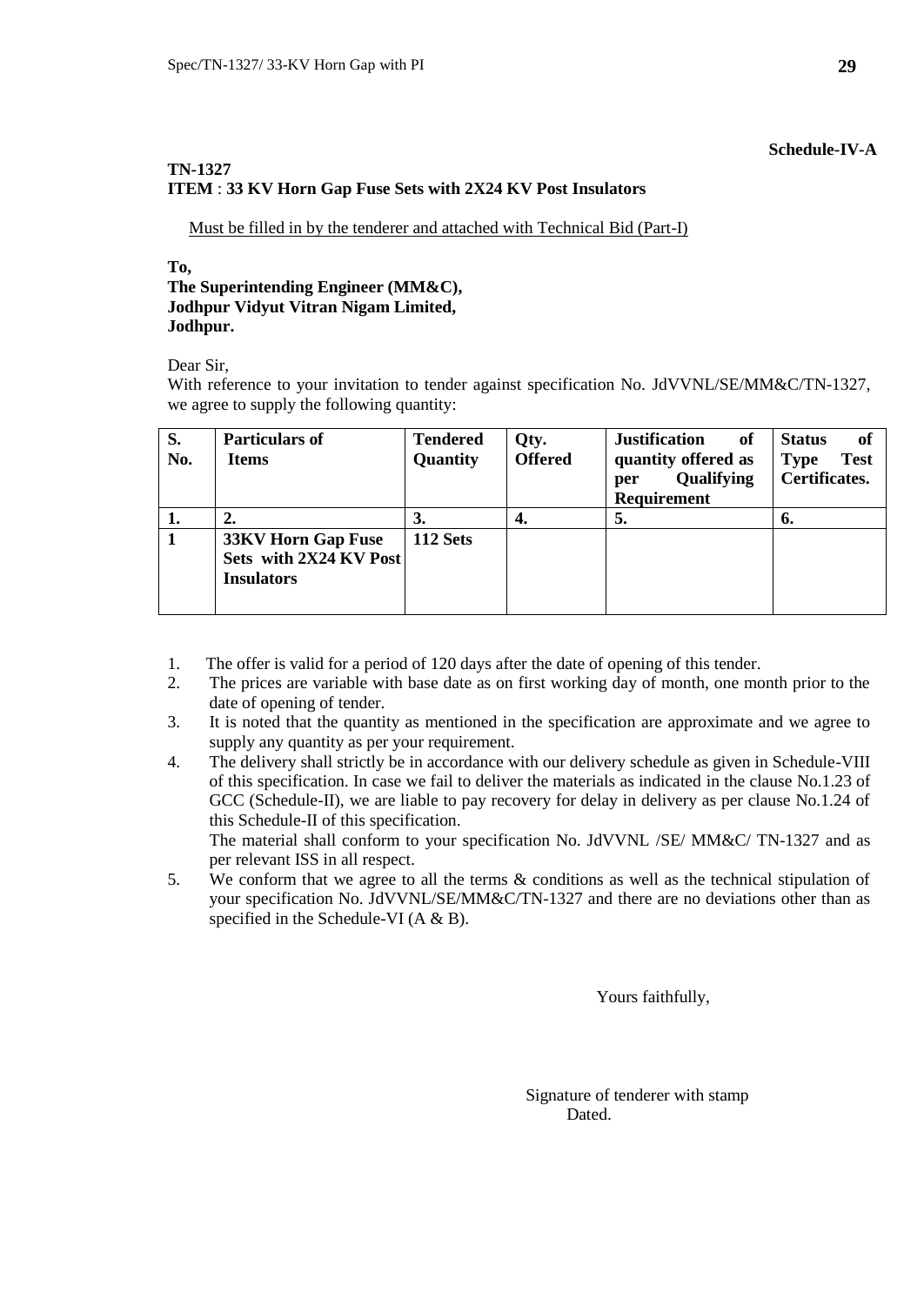# **SCHEDULE-V A**

|                | <b>GUARANTEED TECHNICAL PARTICULARS 33 KV HORN GAP FUSES WITH POST</b><br><b>INSULATORS(TO BE FILLED IN BY BIDDERS SEPARATELY FOR HARDWARE</b><br>PART AND INSULATOR PART OF HORN GAP FUSES)                |                     |
|----------------|-------------------------------------------------------------------------------------------------------------------------------------------------------------------------------------------------------------|---------------------|
|                | A. SCHEDULE OF GUARANTEED TECHNICAL PARTICULARS FOR HARDWARE                                                                                                                                                |                     |
| S.No           | <b>PART OF HORN GAP FUSES:</b><br><b>Particulars</b>                                                                                                                                                        | 33 KV Horn Gap Fuse |
|                | Name of Manufacturer & Address                                                                                                                                                                              |                     |
| $\overline{2}$ | 2 Weight of one complete Horn Gap Fuse<br>(Hardwares only) single phase.                                                                                                                                    |                     |
| 3              | a) Size of brass thumb screw with fly nut.                                                                                                                                                                  |                     |
|                | b) Size and Nos. of brass washers with each unit                                                                                                                                                            |                     |
| 4              | Nos. and size of various electro plated nuts, bolts and<br>spring washers                                                                                                                                   |                     |
| 5              | Whether holes of base of horn stool and channel $\&$<br>relevant bolts shall match with the holes of post<br>Insulator unit designation No. E-32 (as detailed at<br>Table No. 1 of IS:5360 (Part-III)/1971. |                     |
| 6              | Tolerances (As per IS):                                                                                                                                                                                     |                     |
|                | a) Dimensions.                                                                                                                                                                                              |                     |
|                | b) Metal parts.                                                                                                                                                                                             |                     |
| $\overline{7}$ | Standard to which galvanisation conforms                                                                                                                                                                    |                     |
| 8              | a) Arcing Horn size                                                                                                                                                                                         |                     |
|                | b) Material                                                                                                                                                                                                 |                     |
| 9              | Whether suitable to withstand temperature rise of 40<br>deg. Cent at 50 deg cent ambient.                                                                                                                   |                     |
| 10             | GST Registration No.                                                                                                                                                                                        |                     |
|                | B) FOR INSULATOR PART (24 kV POST INSULATORS) OF HORN GAP FUSES SETS                                                                                                                                        |                     |
| 1              | <b>Manufacturer's Name and Address of</b><br><b>Manufacture</b>                                                                                                                                             |                     |
| $\overline{2}$ | Standard(s) according to which the Post<br>Insulators are manufactured.                                                                                                                                     |                     |
| 3              | a) Manufacturer's type/ designation of post<br>insulators.                                                                                                                                                  |                     |
|                | b) Make                                                                                                                                                                                                     |                     |
|                | c) Drawing No                                                                                                                                                                                               |                     |
|                | d) Catalogue No.                                                                                                                                                                                            |                     |
| $\overline{4}$ | <b>Glaze</b>                                                                                                                                                                                                |                     |
| 5              | Mass of insulator unit in Kg                                                                                                                                                                                |                     |
| 6              | No. of insulators per stack                                                                                                                                                                                 |                     |
| $\overline{7}$ | Total height of post insulator Unit (mm).                                                                                                                                                                   |                     |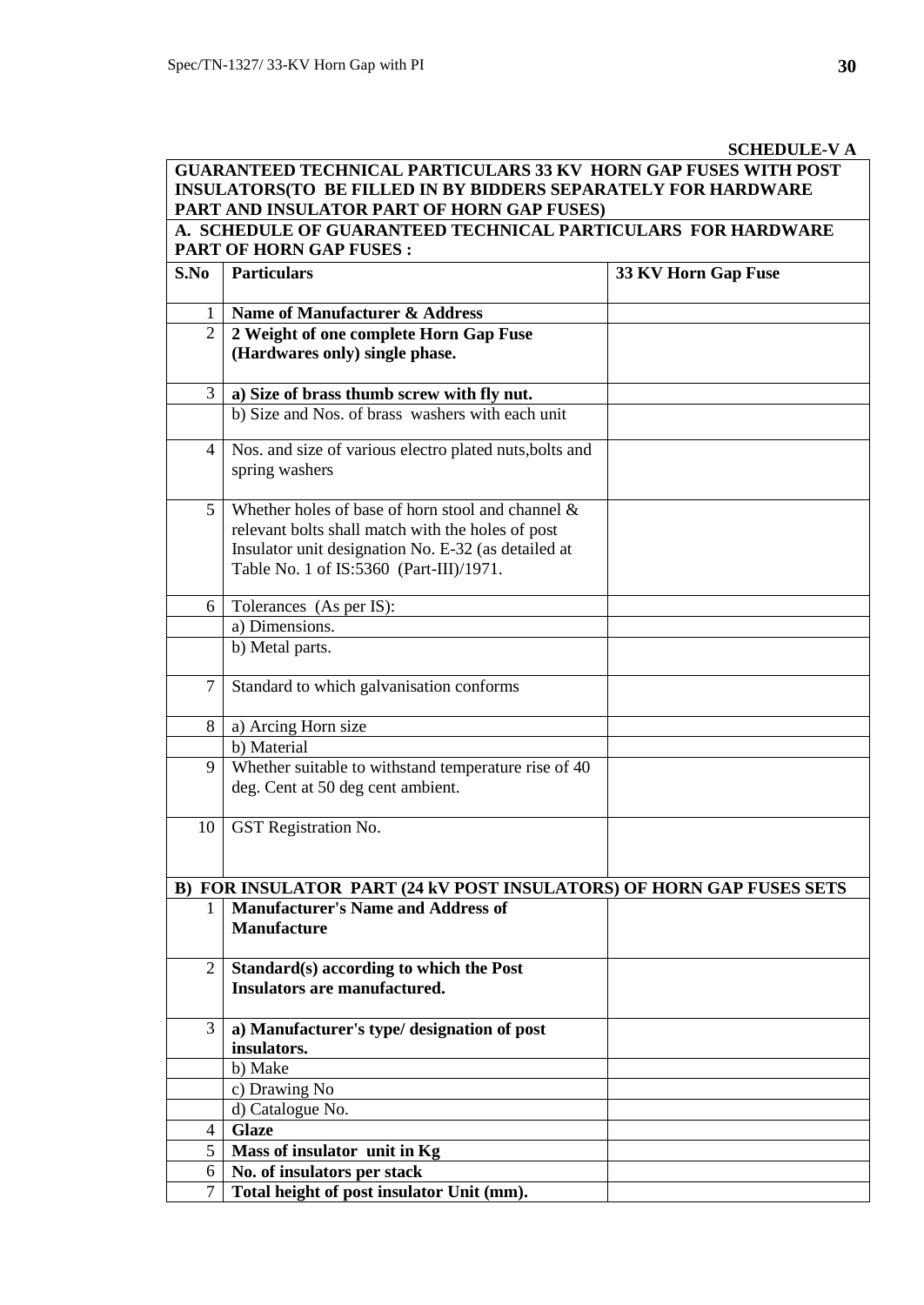| 8               | <b>Height</b> of                                   |                     |
|-----------------|----------------------------------------------------|---------------------|
|                 | a) Upper metal fitting.(mm)                        |                     |
|                 | b) Bottom metal fitting.(mm)                       |                     |
| 9               | Diameter of Insulating part in mm.                 |                     |
| 10              | Minimum creepage distance in mm.:                  |                     |
| S.No            | <b>Particulars</b>                                 | 33 KV Horn Gap Fuse |
|                 | i) Total                                           |                     |
|                 | ii) Protected                                      |                     |
| 11              | Dry arcing distance (mm)                           |                     |
| 12              | Diameter of base plate(mm)                         |                     |
| 13              | Details of holes in bottom and Upper metal fitting |                     |
|                 | for assembly with metal hardware and middle        |                     |
|                 | metal fittings                                     |                     |
|                 | i) Nos. and dia of holes with PCD in upper metal   |                     |
|                 | fitting.                                           |                     |
|                 |                                                    |                     |
|                 | ii) Nos. and dia of holes with PCD in bottom metal |                     |
|                 | fitting.                                           |                     |
| 14              | <b>Material used for:</b>                          |                     |
|                 |                                                    |                     |
|                 | i) Cap<br>ii) Cement                               |                     |
|                 |                                                    |                     |
|                 | iii)Sanding<br>iv) Cushion                         |                     |
|                 | v) Porcelain Shell                                 |                     |
|                 | vi) Paint                                          |                     |
|                 | vii)Pedestal                                       |                     |
|                 |                                                    |                     |
|                 | <b>Mechanical Values</b>                           |                     |
| 15              | Ultimate bending strength<br>upright               |                     |
|                 | 16   Ultimate bending strength<br>inverted         |                     |
| 17 <sup>1</sup> | Ultimate torsional strength                        |                     |
| 18              | Ultimate tensile strength                          |                     |
| 19              | Ultimate compression strength                      |                     |
|                 |                                                    |                     |
|                 | <b>ELECTRICAL VALUES</b>                           |                     |
| 20              | Rated voltage (kV)                                 |                     |
| 21              | Rated frequency (Hz.)                              |                     |
| 22              | Dry one minute power frequency withstand voltage   |                     |
|                 | $(kV$ rms)                                         |                     |
|                 |                                                    |                     |
| 23              | Wet one minute power frequency withstand voltage   |                     |
|                 | $(kV$ rms)                                         |                     |
| 24              | Dry power frequency flashover voltage (kV rms)     |                     |
|                 |                                                    |                     |
| 25              | Wet power frequency flashover voltage (kV rms)     |                     |
|                 |                                                    |                     |
| 26              | Dry impulse withstand voltage of 1.2/50 micro sec. |                     |
|                 | wave(kVP)<br>positive                              |                     |
|                 |                                                    |                     |
| 27              | Dry impulse withstand voltage of 1.2/50 micro sec. |                     |
|                 | negative wave(kVP)                                 |                     |
|                 |                                                    |                     |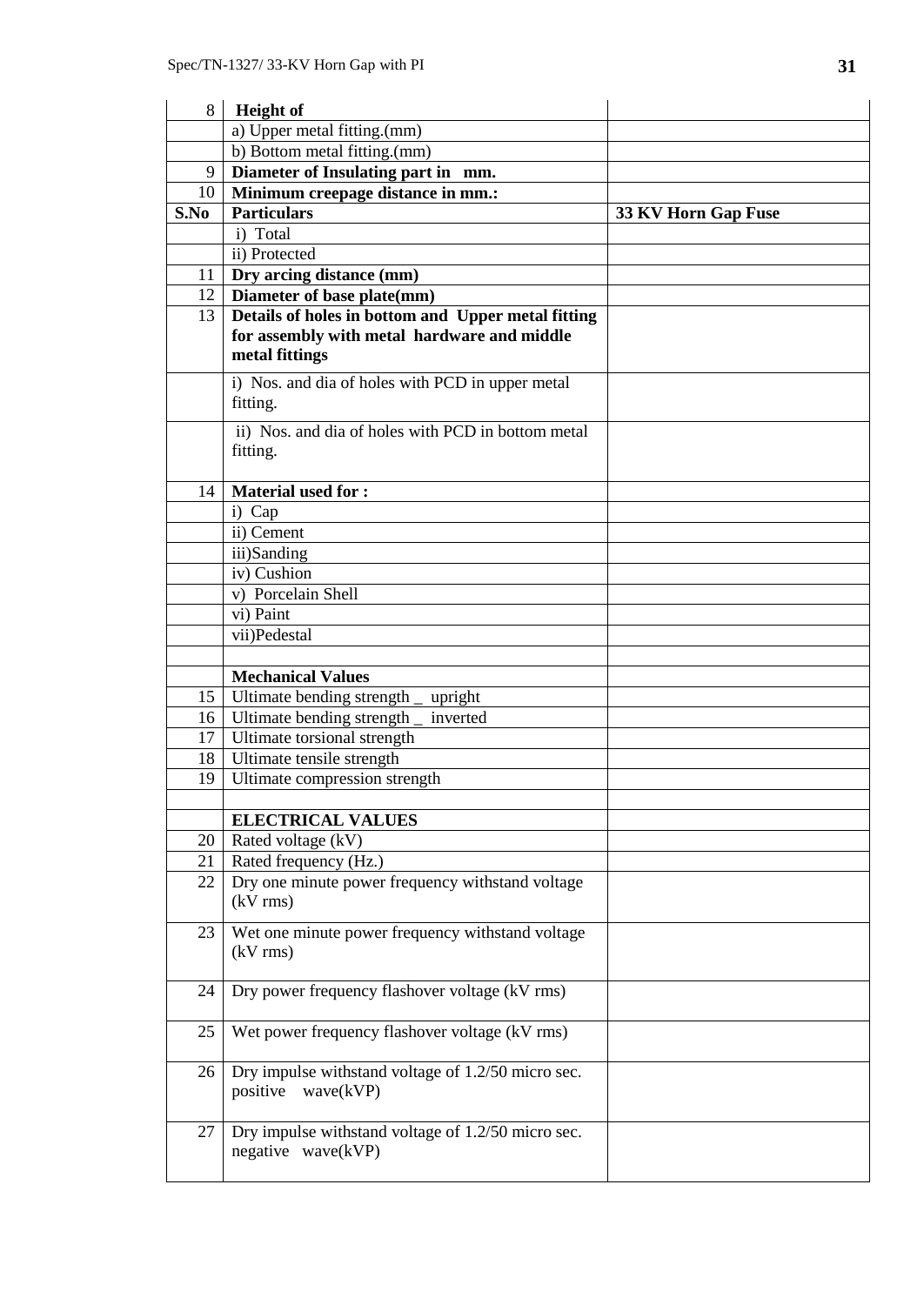| 28   | Dry impulse flashover voltage of 1.2/50 micro sec.<br>Positive wave(kVP)          |                     |
|------|-----------------------------------------------------------------------------------|---------------------|
| S.No | <b>Particulars</b>                                                                | 33 KV Horn Gap Fuse |
| 29   | Dry impulse flashover voltage of 1.2/50 micro sec.<br>negative wave(kVP)          |                     |
| 30   | Power frequency puncture withstand voltage of unit<br>in $kV$ (rms).              |                     |
| 31   | Visible discharge voltage KV(rms)                                                 |                     |
| 32   | Does the post insulator unit conform to the latest<br>version of IS:2544 (Yes/No) |                     |
| 33   | Whether post insulator marked with ISI<br>certification mark (YES/NO)             |                     |
| 33   | <b>Statement of type test reports furnished</b>                                   |                     |
|      | Name of test lab                                                                  |                     |
|      | Dt. of test                                                                       |                     |
|      | Dt of report                                                                      |                     |
|      | Rating of Equipment Tested                                                        |                     |
| 34   | Marking                                                                           |                     |
| 35   | <b>GST</b> Registration No.                                                       |                     |

 Signature of tenderer with stamp Dated.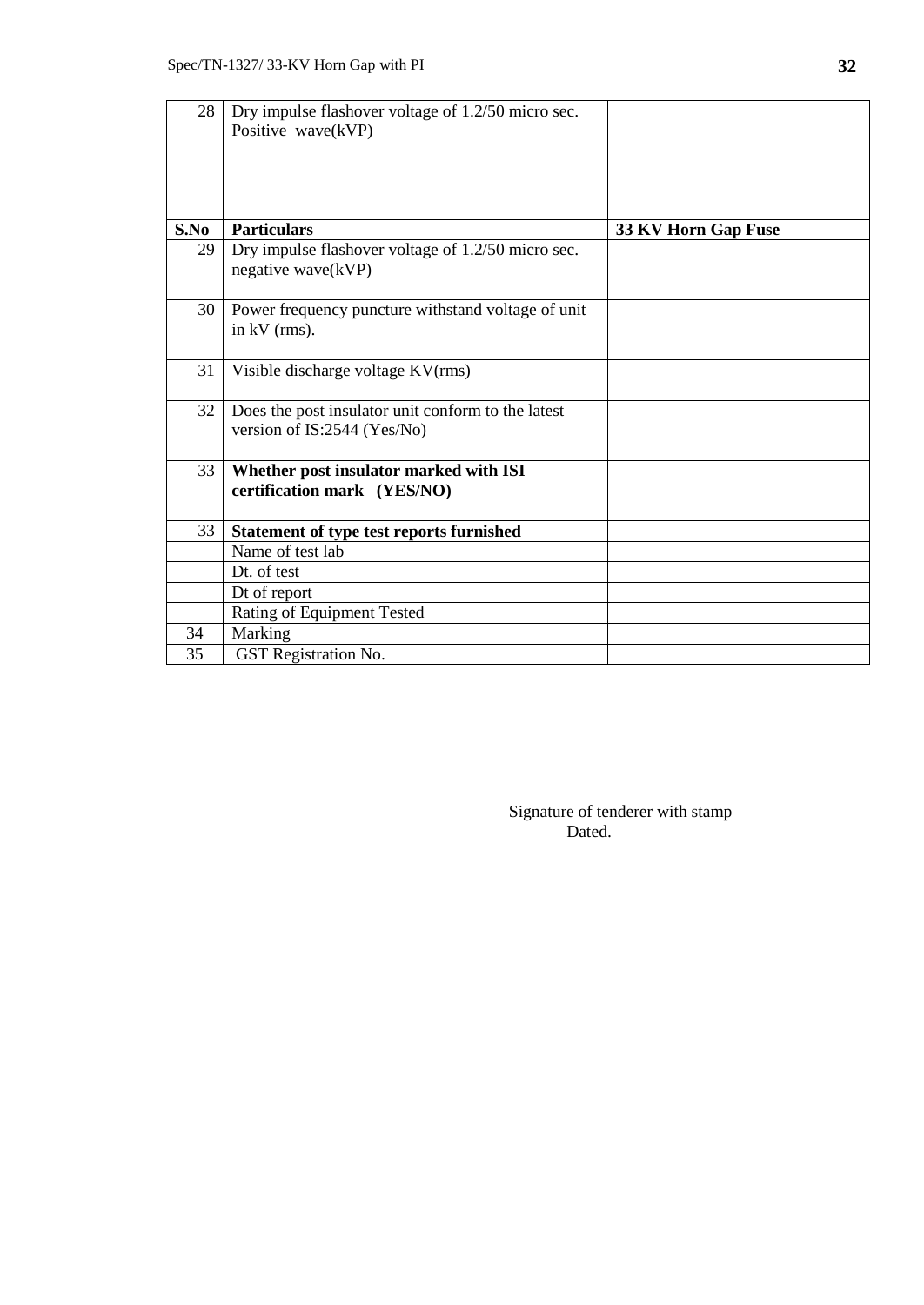**Schedule – V(B)**

## **JODHPUR VIDYUT VITRAN NIGAM LIMITED**

## **A Govt. of Rajasthan Undertaking**

| Statement of guaranteed technical particulars and other performance data for supply of |  |  |  |
|----------------------------------------------------------------------------------------|--|--|--|
|                                                                                        |  |  |  |
| no                                                                                     |  |  |  |

**S.No. Particulars of technical & other performance data guaranteed.**

**Certified that we agree to all the aforesaid technical particulars and other performance data except following:-**

| S.No. | Particulars of technical & other | <b>Reasons</b> for    |
|-------|----------------------------------|-----------------------|
|       | Performance data                 | deviations/departure. |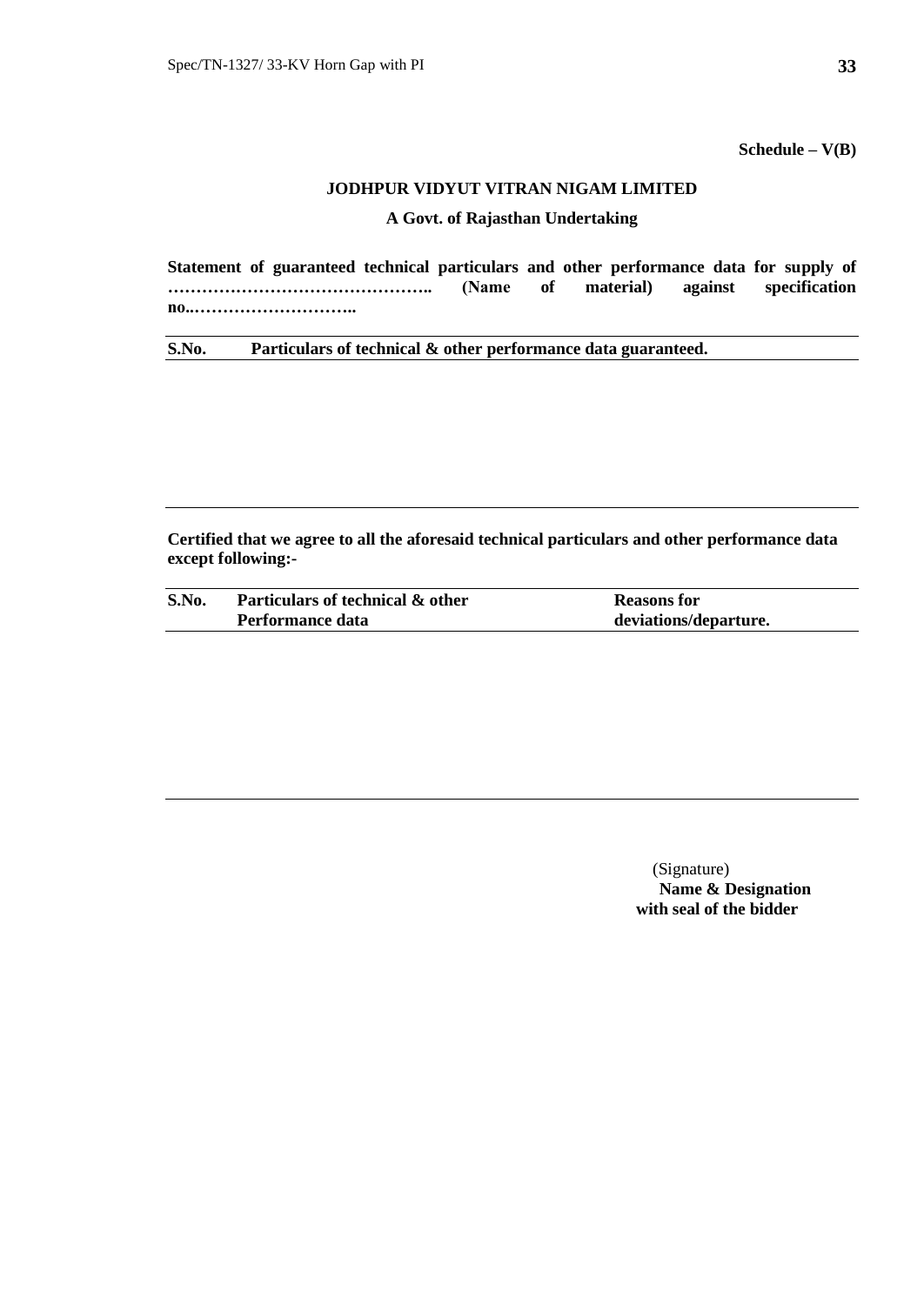**Schedule – VI (A)**

## **JODHPUR VIDYUT VITRAN NIGAM LIMITED**

A Govt. of Rajasthan Undertaking

### DEPARTURE/DEVIATION FROM TECHNICAL SPECIFICATION

**The bidder shall state under this schedule the departure from the Purchaser's specification in respect of technical is as under:-**

**S.No. Main Deviations from Technical Specification.**

**Certified that we agree to all the technical specification of the NIT except for the deviation to the extent indicated above.**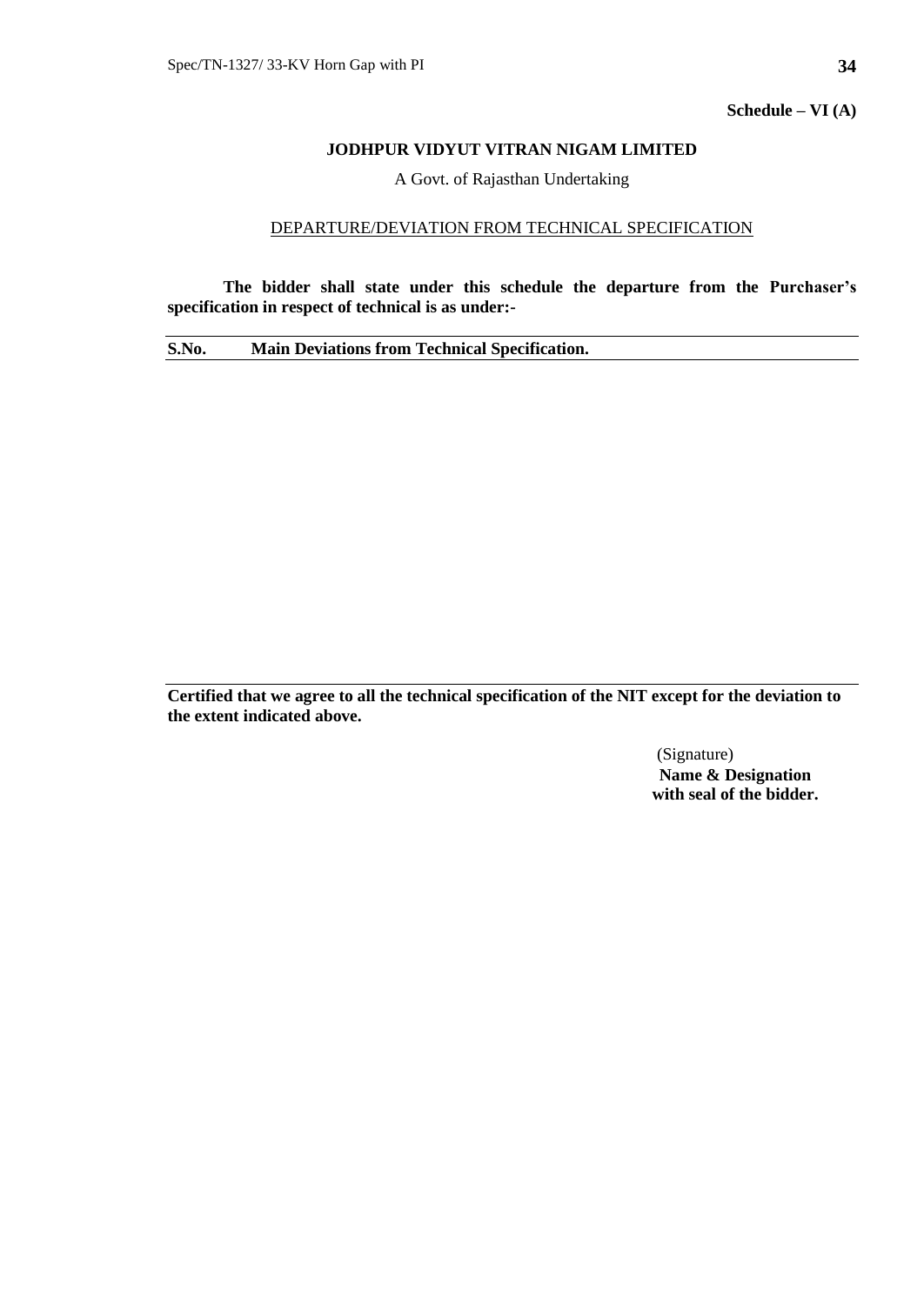**Schedule – VI (B)**

## **JODHPUR VIDYUT VITRAN NIGAM LIMITED**

A Govt. of Rajasthan Undertaking DEPARTURE FROM COMMERCIAL TERMS & CONDITIONS OF THE SPECIFICATION

**The bidder shall state under this schedule the departure from the Purchaser's specification in respect of Commercial terms & conditions:-**

**S.No. Main Deviations from Specification.**

**Certified that we agree to all the commercial terms & conditions as laid down in General Conditions of Contract to the specification except for the deviation to the extent indicated above.**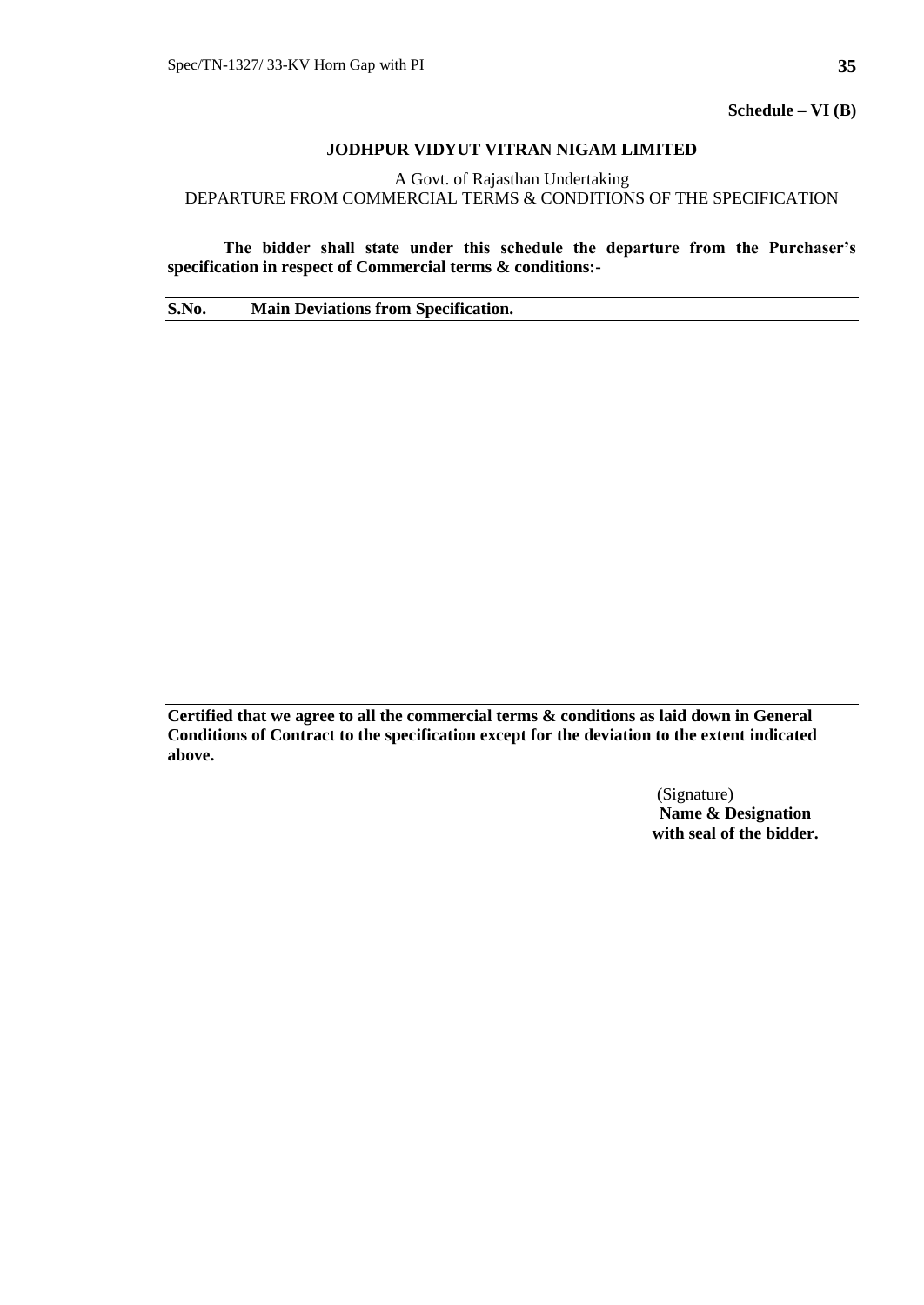**Schedule – VII**

#### **JODHPUR VIDYUT VITRAN NIGAM LIMITED**

## A Govt. of Rajasthan Undertaking LIST OF PAST SUPPLIES

**The bidder shall state under this schedule whether material and equipments, similar to those offered in the tender have been previously supplied by him. A list shall be given of such orders executed by him together with information regarding the names of purchasing organizations, quantities supplied and when the supplies were effected. This list should be in form given below:-**

| S.No. Detailed particulars Oty in<br>of items supplied | MT | & Date | <b>Order No.</b> Name & details<br>of purchasing authority Completion | Date of |
|--------------------------------------------------------|----|--------|-----------------------------------------------------------------------|---------|
|                                                        |    |        |                                                                       |         |

| If executed partially | whether still  | <b>Delivery</b> | <b>Remarks to</b> |
|-----------------------|----------------|-----------------|-------------------|
| be mentioned          | to be executed | stipulated in   |                   |
| $(Qty.$ in M.T. $)$   |                | order           |                   |
|                       |                |                 | I ()              |

Note: **Separate schedules are to be furnished by the bidder for past supply to the JDVVNL, Jodhpur other State Electricity Boards and other Departments /Organisations.**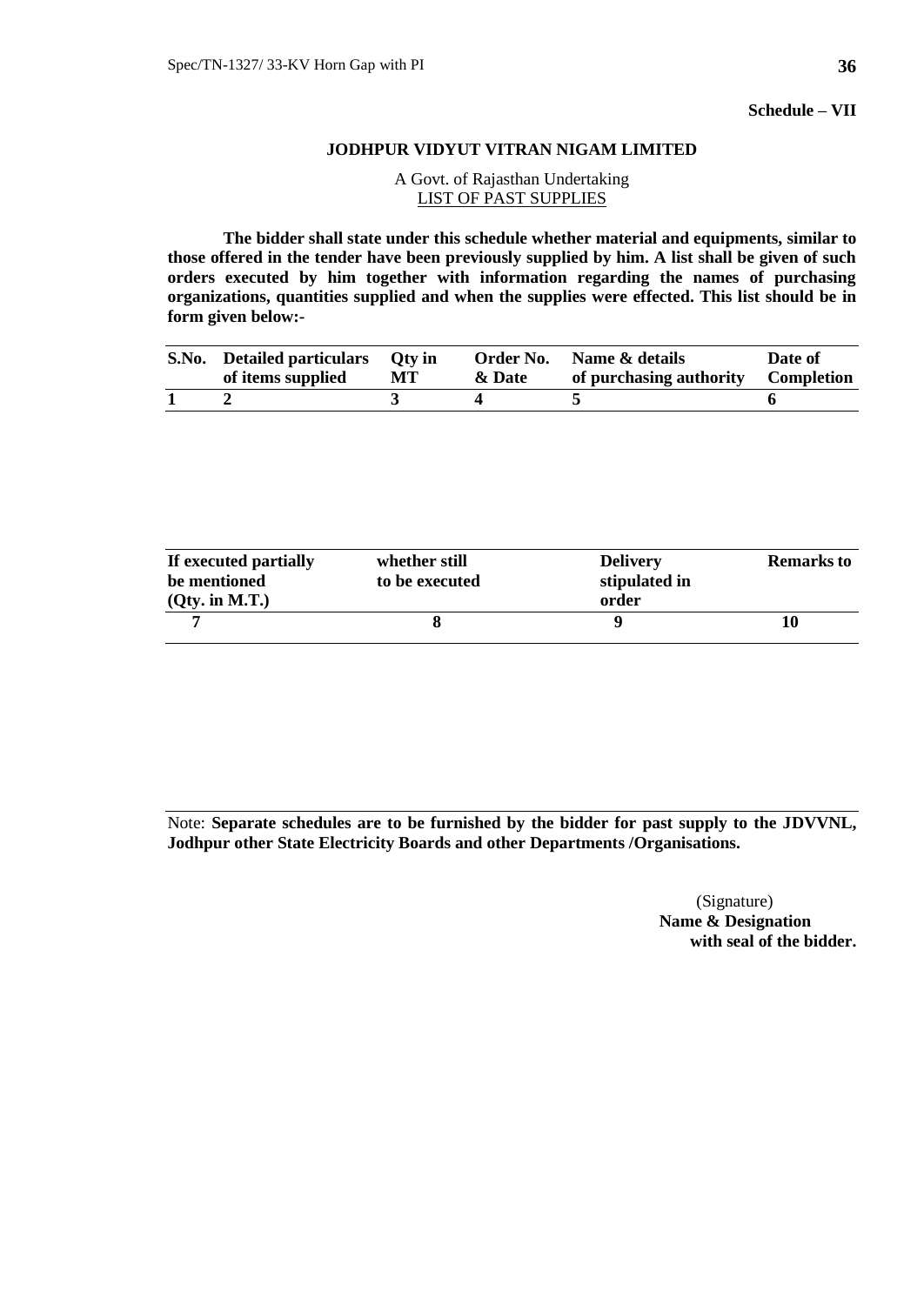## **TO WHOMSOEVER IT MAY CONCERN**

This is to certify that  $M/s$ .  $(Complete with address) have$ manufactured and supplied the goods/ equipments/ material during the following financial year(s) to the Electrical Utilities/ Government Departments/ Discoms/ SEBs as detailed out below:

| S.<br>N <sub>0</sub> | <b>Financial</b><br>in<br>vear<br>which | <b>Detailed</b><br><i>particula</i><br>of<br>rs | Name $\&$<br>particula<br>of<br>rs      | Order<br>No.<br>&<br>Date               | Unit | <b>Ordered</b> |                       | <b>Actual</b><br>to | Supplied Up           | <b>Remarks</b> |
|----------------------|-----------------------------------------|-------------------------------------------------|-----------------------------------------|-----------------------------------------|------|----------------|-----------------------|---------------------|-----------------------|----------------|
|                      | material<br>supplied                    | item(s)<br>supplied                             | purchasi<br>$\mathbf{n}$ g<br>authority | against<br>which<br>item(s)<br>supplied |      | Qty            | <b>Value</b><br>(Rs.) | Qty                 | <b>Value</b><br>(Rs.) |                |
|                      |                                         |                                                 |                                         |                                         |      |                |                       |                     |                       |                |
|                      |                                         |                                                 |                                         |                                         |      |                |                       |                     |                       |                |
|                      |                                         |                                                 |                                         |                                         |      |                |                       |                     |                       |                |

Signature Signature  $\alpha$  seal of C.A.

| <b>Name &amp; Designation</b> | <b>Name:</b> |
|-------------------------------|--------------|
| With Seal of the Bidder       | Addre        |
| Date                          |              |
| Place                         | Member       |

**With Seal of the Bidder Address**

**Membership No.** 

**The above particulars are true and correct based on explanations, records and books of accounts produced before us. Further the above certificate issued on the request of the company.**

 **CA Firm(\_\_\_\_\_\_\_\_\_\_\_\_\_\_\_\_\_\_\_\_\_\_\_\_\_\_)**

**Note: CA certificate in above prescribed format should be furnished on CA's letter head only.**

TN-1327 **Schedule-VII-A**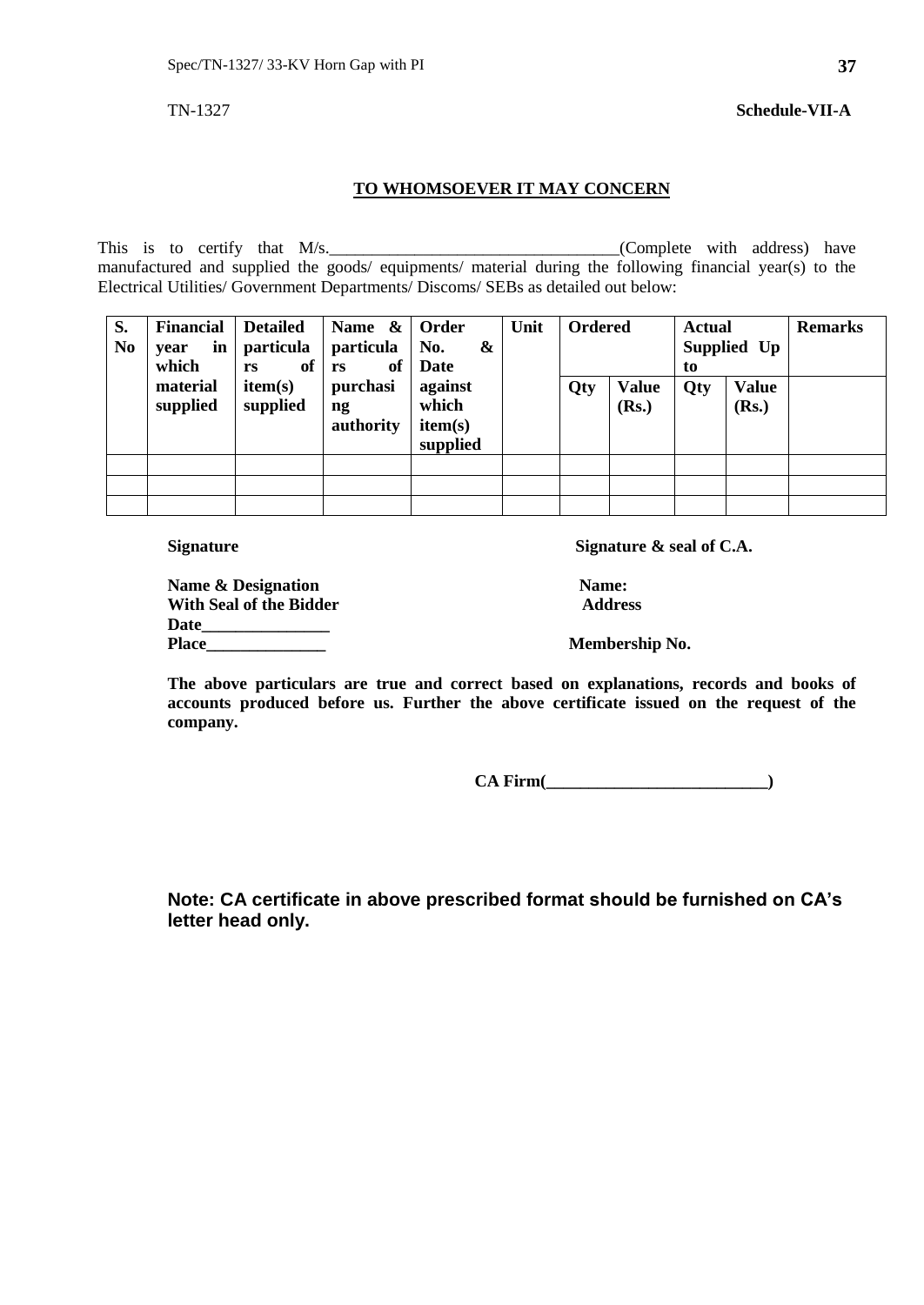## **SCHEDULE-VIII**

## **JODHPUR VIDYUT VITRAN NIGAM LIMITED**

#### **DELIVERY SCHEDULE**

#### **TN-1327**

### **PART – A**

The delivery Schedule of the material by the Purchaser Officer is as mentioned hereunder:-

| S.N<br>$\mathbf o$ | <b>Particular Of Material</b>                                                                       | <b>Commencement</b><br><b>Period</b>                                  | <b>Rate Of Supply</b><br>per Month | <b>Period for</b><br><b>Completion of</b><br>delivery of<br><b>Entire material</b> |
|--------------------|-----------------------------------------------------------------------------------------------------|-----------------------------------------------------------------------|------------------------------------|------------------------------------------------------------------------------------|
|                    | <b>33 KV HORN GAP FUSE</b><br><b>SETS WITH 2X24 KV</b><br>POST INSULATORS (UN-<br><b>ASSEMBLED)</b> | 30 Days from the<br>date of receipt of<br>detailed Purchase<br>Order. | In equal monthly<br>installments   | Five Months after<br>commencement<br>period.                                       |

### PART - B

**In case tenderer deviates from the delivery schedule mentioned by the purchaser in Part-A , then the delivery Schedule of the material by the tenderer shall be indicated / mentioned as under:-**

| S.N<br>$\bf{0}$ | <b>Particular Of</b><br><b>Material</b> | Commenceme<br>nt Period | <b>Rate Of</b><br><b>Supply per</b><br><b>Month</b> | <b>Period for Completion of</b><br>delivery of Entire material |
|-----------------|-----------------------------------------|-------------------------|-----------------------------------------------------|----------------------------------------------------------------|
|                 |                                         |                         |                                                     |                                                                |
|                 |                                         |                         |                                                     |                                                                |

**Note: (i) During the commencement period, the process of model assembly and submission of B.O.M. for approval shall be got completed.**

 **(ii) During the commencement period the contractual formalities shall be got completed.** 

Signature Name & Designation With Seal of the Tenderer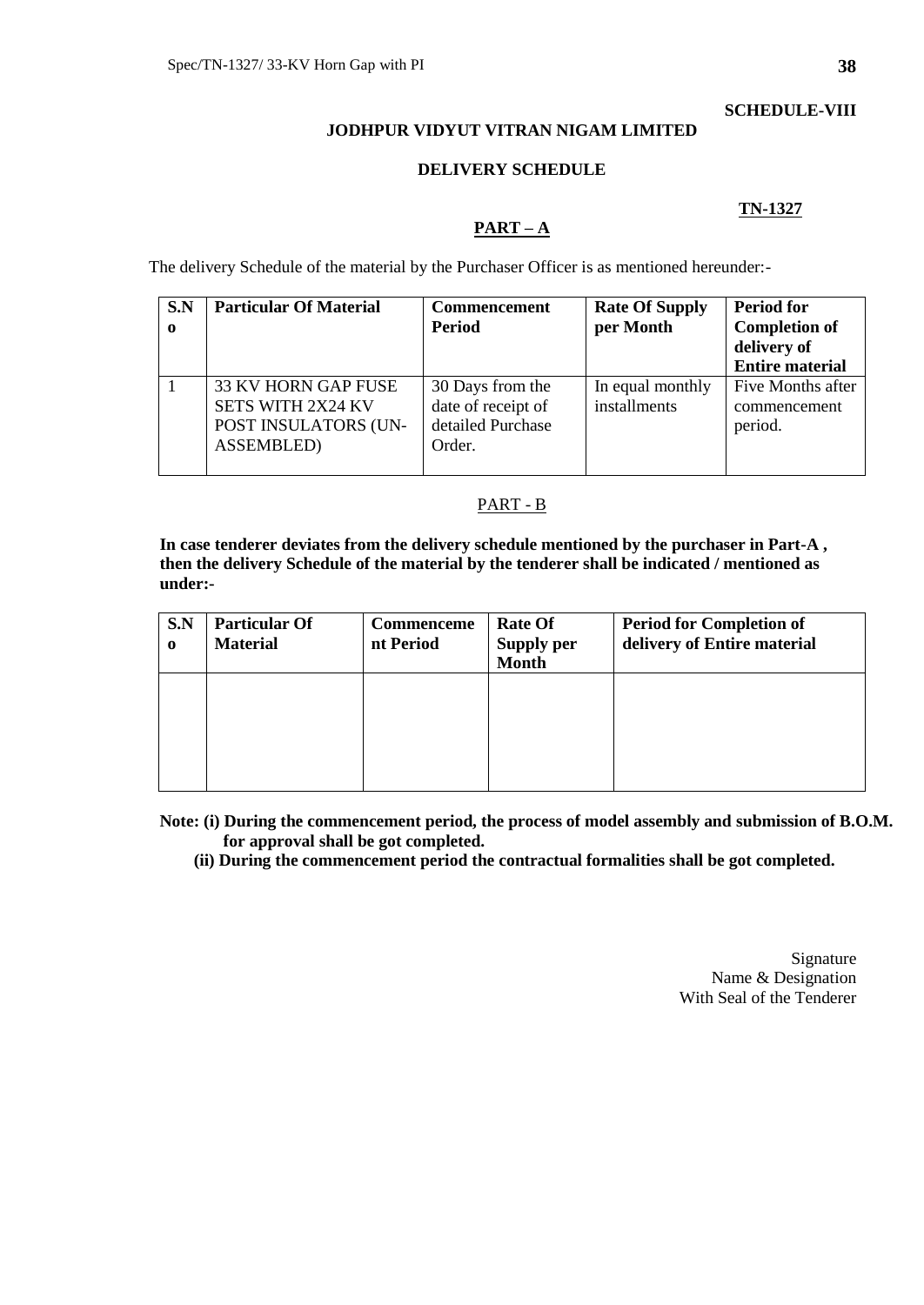### **JODHPUR VIDYUT VITRAN NIGAM LIMITED**

# A Govt. of Rajasthan Undertaking **List of Equipments and Technical Hands Available with the Firm**

## **(To be filled in by the bidders & enclosed with the bid)**

Manufacturers and / or their authorized agents who are quoting against this bid are requested to furnish the following information along-with the bid. The Purchaser will have the discretion to ignore the bid without the under noted particulars and/or ignore the bid particulars.

- 1. Name and Address of Manufacturer.
- 2. Place where works exist.
- 3. Details of machinery particularly with B.H.P. of each item installed.
- 4. Details of staff employed in the works.
- 5. Date when started the manufacturing of item under reference.
- 6. List of items manufactured.
- 7. Literature and drawings of items manufactured showing their description, size, design and other important technical particulars.
- 8. Details of order so far, executed along with the names of organization to whom supplied.
- 9. Manufacturing capacity.
- 10. Is the workshop open for inspection by the representative of the board, if required?
- 11. Statement of financial resources and Banking Reference along with Balance-Sheet for previous two years.
- 12. Testing facilities available for the manufactured articles in the testing laboratory of works.
- 13. Whether the Firm is a small/medium/large scale industry.
- 14. Registration No. with :
	- i. Small Scale, National/State.
	- ii. DGTD
	- iii. State Industries Department.